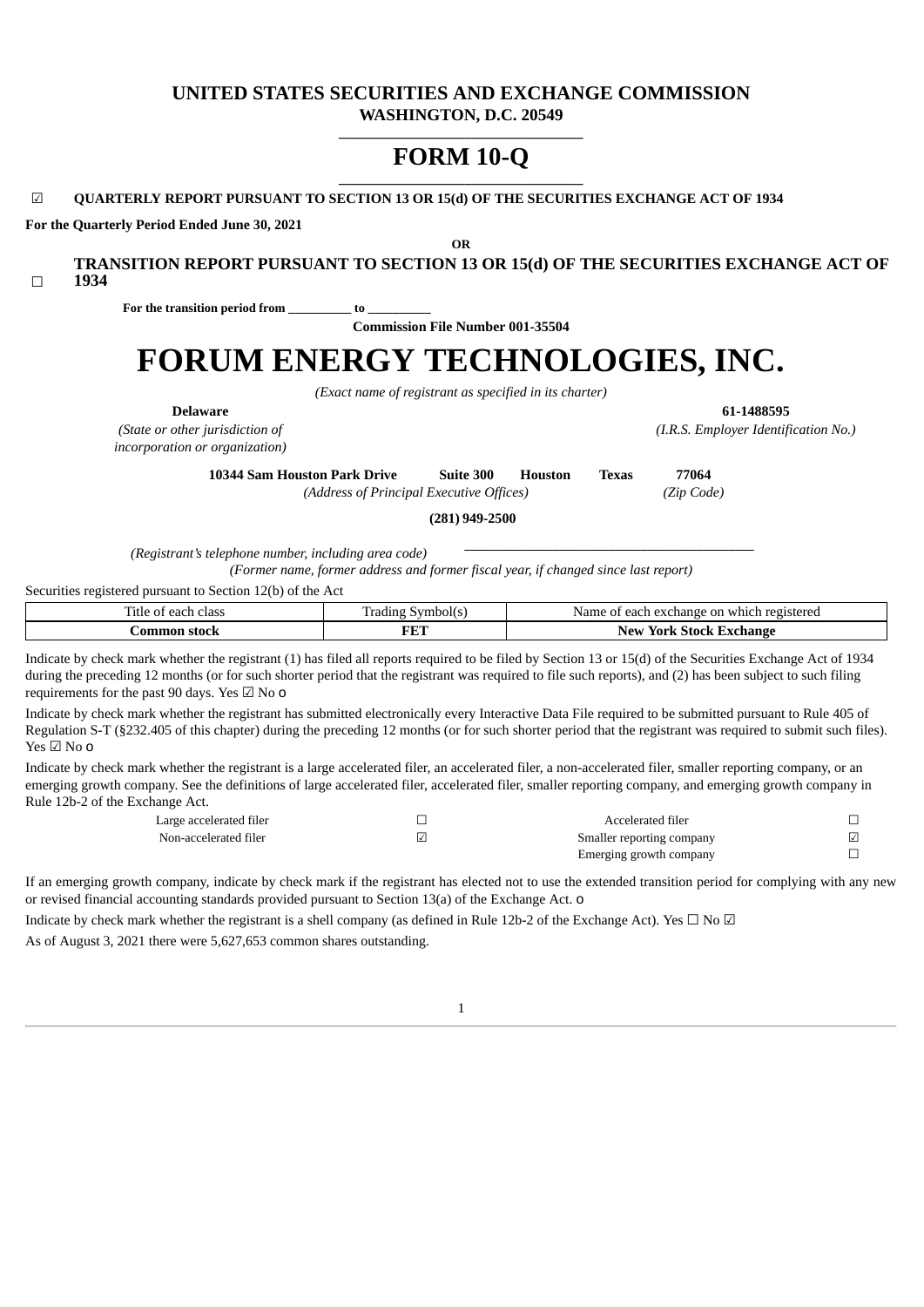# **Table of Contents**

<span id="page-1-0"></span>

| <b>PART I - FINANCIAL INFORMATION</b>                                                         | $\overline{3}$ |
|-----------------------------------------------------------------------------------------------|----------------|
| <b>Item 1. Financial Statements (Unaudited)</b>                                               | <u>3</u>       |
| Condensed consolidated statements of comprehensive loss                                       | 3              |
| <b>Condensed consolidated balance sheets</b>                                                  | <u>4</u>       |
| Condensed consolidated statements of cash flows                                               | $\overline{5}$ |
| Condensed consolidated statements of changes in stockholders' equity                          | <u>6</u>       |
| Notes to condensed consolidated financial statements                                          | 8              |
| Item 2. Management's discussion and analysis of financial condition and results of operations | 17             |
| Item 3. Quantitative and qualitative disclosures about market risk                            | 29             |
| Item 4. Controls and procedures                                                               | 29             |
| <b>PART II - OTHER INFORMATION</b>                                                            | 30             |
| Item 1. Legal proceedings                                                                     | $\frac{30}{2}$ |
| Item 1A. Risk factors                                                                         | 30             |
| Item 2. Unregistered sales of equity securities and use of proceeds                           | 30             |
| <b>Item 3. Defaults Upon Senior Securities</b>                                                | 30             |
| <b>Item 4. Mine Safety Disclosures</b>                                                        | 30             |
| Item 5. Other Information                                                                     | 30             |
| Item 6. Exhibits                                                                              | 31             |
| <b>SIGNATURES</b>                                                                             | 32             |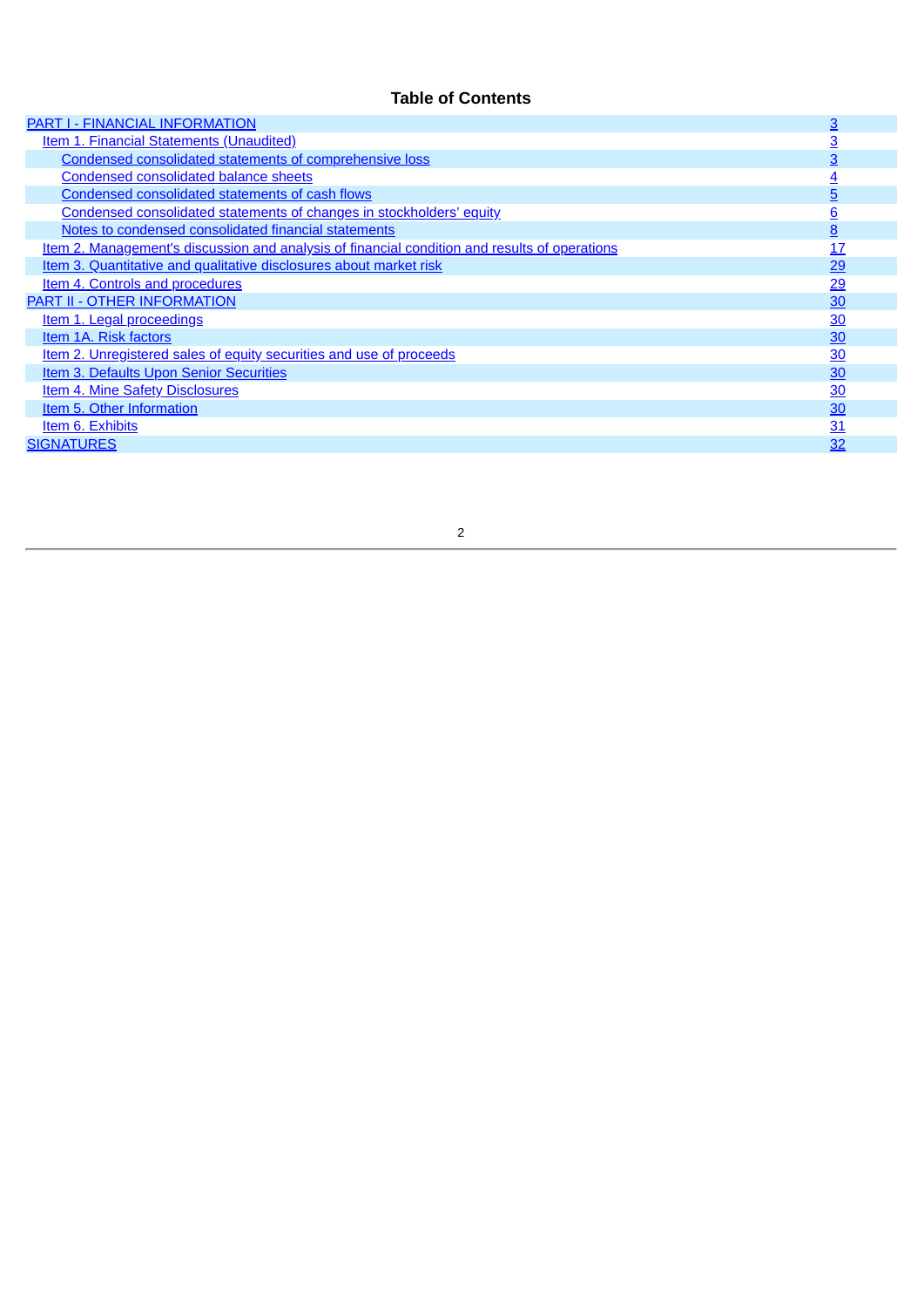## <span id="page-2-1"></span><span id="page-2-0"></span>**Item 1. Financial Statements**

#### **Forum Energy Technologies, Inc. and Subsidiaries Condensed Consolidated Statements of Comprehensive Loss (Unaudited)**

|                                                           | Three Months Ended June 30, |               |           |               | Six Months Ended June 30, |               |           |
|-----------------------------------------------------------|-----------------------------|---------------|-----------|---------------|---------------------------|---------------|-----------|
| (in thousands, except per share information)              | 2021                        |               | 2020      |               | 2021                      |               | 2020      |
| Revenue                                                   | \$<br>137,420               | $\frac{1}{2}$ | 113,275   | $\frac{1}{2}$ | 251,937                   | $\frac{1}{2}$ | 295,907   |
| Cost of sales                                             | 105,216                     |               | 100,373   |               | 193,548                   |               | 260,915   |
| Gross profit                                              | 32,204                      |               | 12,902    |               | 58,389                    |               | 34,992    |
| <b>Operating expenses</b>                                 |                             |               |           |               |                           |               |           |
| Selling, general and administrative expenses              | 42,184                      |               | 48,362    |               | 83,658                    |               | 108,523   |
| Impairments of intangible assets, property and equipment  |                             |               | 112       |               |                           |               | 17,432    |
| Gain on disposal of assets and other                      | (360)                       |               | (550)     |               | (1, 269)                  |               | (534)     |
| Total operating expenses                                  | 41,824                      |               | 47,924    |               | 82,389                    |               | 125,421   |
| <b>Operating loss</b>                                     | (9,620)                     |               | (35, 022) |               | (24,000)                  |               | (90, 429) |
| Other expense (income)                                    |                             |               |           |               |                           |               |           |
| Interest expense                                          | 7,775                       |               | 6,420     |               | 16,937                    |               | 13,144    |
| Foreign exchange and other losses (gains), net            | (939)                       |               | 631       |               | 2,531                     |               | (4, 376)  |
| Loss (gain) on extinguishment of debt                     | 4,161                       |               | (36, 285) |               | 5,094                     |               | (43, 744) |
| Deferred loan costs written off                           |                             |               | 130       |               |                           |               | 1,959     |
| Total other expense (income), net                         | 10,997                      |               | (29, 104) |               | 24,562                    |               | (33,017)  |
| Loss before income taxes                                  | (20, 617)                   |               | (5,918)   |               | (48, 562)                 |               | (57, 412) |
| Income tax expense (benefit)                              | 1,189                       |               | (424)     |               | 2,907                     |               | (14, 774) |
| <b>Net loss</b>                                           | (21, 806)                   |               | (5, 494)  |               | (51, 469)                 |               | (42, 638) |
|                                                           |                             |               |           |               |                           |               |           |
| Weighted average shares outstanding                       |                             |               |           |               |                           |               |           |
| <b>Basic</b>                                              | 5,638                       |               | 5,580     |               | 5,625                     |               | 5,569     |
| <b>Diluted</b>                                            | 5,638                       |               | 5,580     |               | 5,625                     |               | 5,569     |
| Loss per share                                            |                             |               |           |               |                           |               |           |
| <b>Basic</b>                                              | \$<br>$(3.87)$ \$           |               | (0.98)    | \$            | $(9.15)$ \$               |               | (7.66)    |
| <b>Diluted</b>                                            | (3.87)                      |               | (0.98)    |               | (9.15)                    |               | (7.66)    |
|                                                           |                             |               |           |               |                           |               |           |
| Other comprehensive income (loss), net of tax:            |                             |               |           |               |                           |               |           |
| Net loss                                                  | (21, 806)                   |               | (5, 494)  |               | (51, 469)                 |               | (42, 638) |
| Change in foreign currency translation, net of tax of \$0 | 66                          |               | 1,900     |               | 3,218                     |               | (6,946)   |
| Gain (loss) on pension liability                          | (21)                        |               | (22)      |               | 56                        |               | (1)       |
| <b>Comprehensive loss</b>                                 | \$<br>(21, 761)             | \$            | (3,616)   | $\frac{3}{2}$ | (48, 195)                 | $\frac{1}{2}$ | (49, 585) |

<span id="page-2-2"></span>*The accompanying notes are an integral part of these condensed consolidated financial statements.*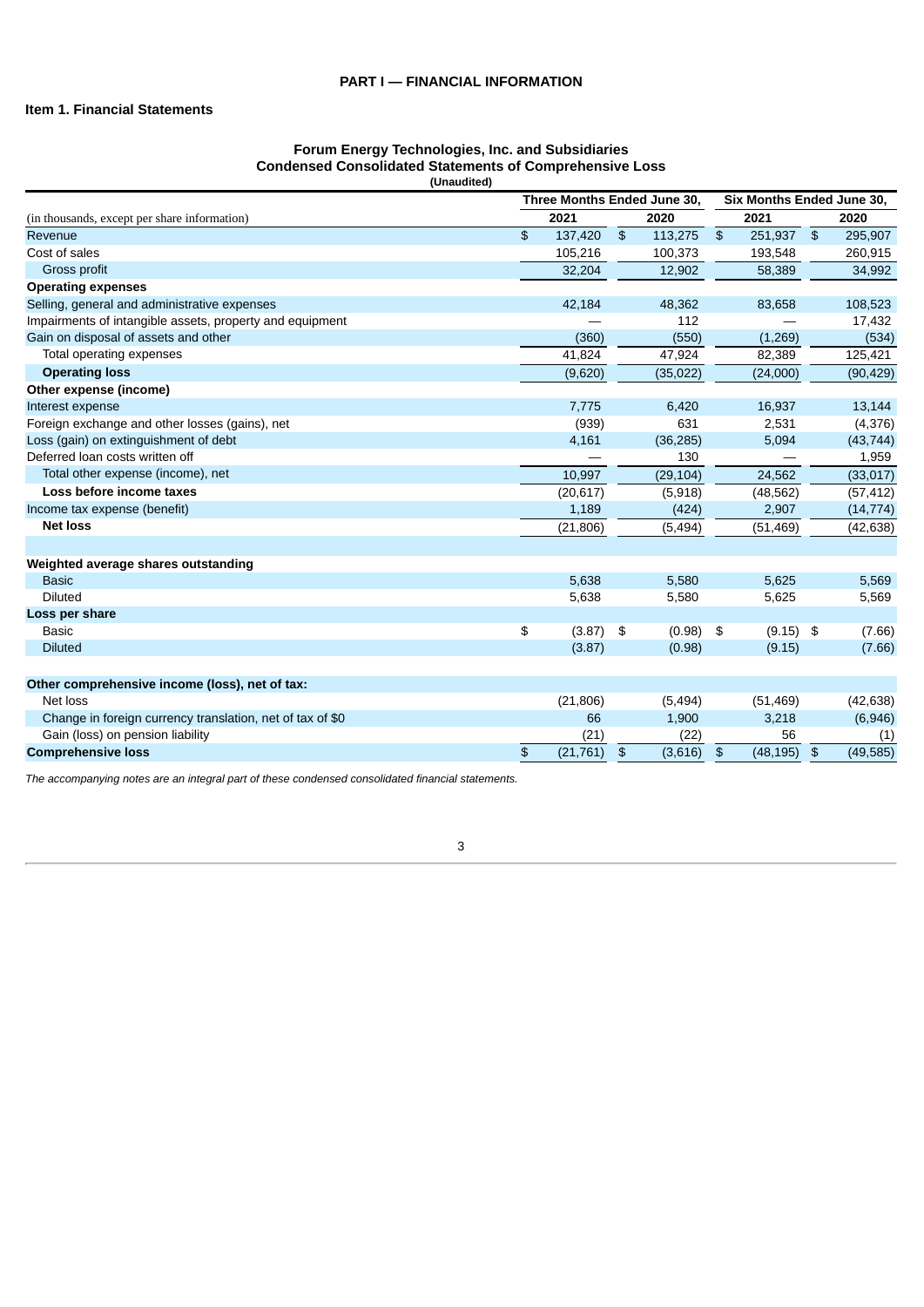#### **Forum Energy Technologies, Inc. and Subsidiaries Condensed Consolidated Balance Sheets (Unaudited)**

| Cash and cash equivalents<br>\$<br>60,361<br>128,617<br>\$<br>Accounts receivable-trade, net of allowances of \$10,073 and \$9,217<br>106,909<br>80,606<br>227,987<br>251,747<br>Inventories, net<br>Prepaid expenses and other current assets<br>21,593<br>19,018<br>Accrued revenue<br>1,205<br>1,687<br>Costs and estimated profits in excess of billings<br>8,879<br>8,516<br><b>Total current assets</b><br>426,934<br>490,191<br>Property and equipment, net of accumulated depreciation<br>104,526<br>113,668<br>Operating lease assets<br>28,503<br>31,520<br>Deferred financing costs, net<br>249<br>Intangible assets, net<br>227,638<br>240,444<br>Deferred income taxes, net<br>132<br>102<br>16,428<br>Other long-term assets<br>13,752<br><b>Total assets</b><br>\$<br>804,161<br>$\frac{1}{2}$<br>889,926<br><b>Liabilities and equity</b><br>Current portion of long-term debt<br>$\frac{4}{5}$<br>1,024<br>$\frac{4}{5}$<br>1,322<br>72,288<br>46,351<br>Accounts payable-trade<br><b>Accrued liabilities</b><br>65,790<br>67,581<br>Deferred revenue<br>6,547<br>7,863<br>Billings in excess of costs and profits recognized<br>5,505<br>1,817<br><b>Total current liabilities</b><br>151,154<br>124,934<br>293,373<br>Long-term debt, net of current portion<br>231,696<br>Deferred income taxes, net<br>1,952<br>1,595<br>Operating lease liabilities<br>39,433<br>44,536<br>Other long-term liabilities<br>18,573<br>18.895<br><b>Total liabilities</b><br>442,451<br>483,690<br>Common stock, \$0.01 par value, 14,800,000 shares authorized, 6,038,371 and 5,992,400 shares<br>issued<br>60<br>60<br>Additional paid-in capital<br>1,246,389<br>1,242,720<br>(134, 499)<br>Treasury stock at cost, 410,877 shares<br>(134, 499)<br><b>Retained deficit</b><br>(653, 125)<br>(601, 656)<br>(97, 115)<br>(100, 389)<br>Accumulated other comprehensive loss<br>361,710<br>406,236<br><b>Total equity</b><br>Total liabilities and equity<br>\$<br>889,926<br>804,161<br>\$ | (in thousands, except share information) | <b>June 30,</b><br>2021 | December 31,<br>2020 |
|-------------------------------------------------------------------------------------------------------------------------------------------------------------------------------------------------------------------------------------------------------------------------------------------------------------------------------------------------------------------------------------------------------------------------------------------------------------------------------------------------------------------------------------------------------------------------------------------------------------------------------------------------------------------------------------------------------------------------------------------------------------------------------------------------------------------------------------------------------------------------------------------------------------------------------------------------------------------------------------------------------------------------------------------------------------------------------------------------------------------------------------------------------------------------------------------------------------------------------------------------------------------------------------------------------------------------------------------------------------------------------------------------------------------------------------------------------------------------------------------------------------------------------------------------------------------------------------------------------------------------------------------------------------------------------------------------------------------------------------------------------------------------------------------------------------------------------------------------------------------------------------------------------------------------------------------------------------------------------------------------|------------------------------------------|-------------------------|----------------------|
|                                                                                                                                                                                                                                                                                                                                                                                                                                                                                                                                                                                                                                                                                                                                                                                                                                                                                                                                                                                                                                                                                                                                                                                                                                                                                                                                                                                                                                                                                                                                                                                                                                                                                                                                                                                                                                                                                                                                                                                                 | Assets                                   |                         |                      |
|                                                                                                                                                                                                                                                                                                                                                                                                                                                                                                                                                                                                                                                                                                                                                                                                                                                                                                                                                                                                                                                                                                                                                                                                                                                                                                                                                                                                                                                                                                                                                                                                                                                                                                                                                                                                                                                                                                                                                                                                 | Current assets                           |                         |                      |
|                                                                                                                                                                                                                                                                                                                                                                                                                                                                                                                                                                                                                                                                                                                                                                                                                                                                                                                                                                                                                                                                                                                                                                                                                                                                                                                                                                                                                                                                                                                                                                                                                                                                                                                                                                                                                                                                                                                                                                                                 |                                          |                         |                      |
|                                                                                                                                                                                                                                                                                                                                                                                                                                                                                                                                                                                                                                                                                                                                                                                                                                                                                                                                                                                                                                                                                                                                                                                                                                                                                                                                                                                                                                                                                                                                                                                                                                                                                                                                                                                                                                                                                                                                                                                                 |                                          |                         |                      |
|                                                                                                                                                                                                                                                                                                                                                                                                                                                                                                                                                                                                                                                                                                                                                                                                                                                                                                                                                                                                                                                                                                                                                                                                                                                                                                                                                                                                                                                                                                                                                                                                                                                                                                                                                                                                                                                                                                                                                                                                 |                                          |                         |                      |
|                                                                                                                                                                                                                                                                                                                                                                                                                                                                                                                                                                                                                                                                                                                                                                                                                                                                                                                                                                                                                                                                                                                                                                                                                                                                                                                                                                                                                                                                                                                                                                                                                                                                                                                                                                                                                                                                                                                                                                                                 |                                          |                         |                      |
|                                                                                                                                                                                                                                                                                                                                                                                                                                                                                                                                                                                                                                                                                                                                                                                                                                                                                                                                                                                                                                                                                                                                                                                                                                                                                                                                                                                                                                                                                                                                                                                                                                                                                                                                                                                                                                                                                                                                                                                                 |                                          |                         |                      |
|                                                                                                                                                                                                                                                                                                                                                                                                                                                                                                                                                                                                                                                                                                                                                                                                                                                                                                                                                                                                                                                                                                                                                                                                                                                                                                                                                                                                                                                                                                                                                                                                                                                                                                                                                                                                                                                                                                                                                                                                 |                                          |                         |                      |
|                                                                                                                                                                                                                                                                                                                                                                                                                                                                                                                                                                                                                                                                                                                                                                                                                                                                                                                                                                                                                                                                                                                                                                                                                                                                                                                                                                                                                                                                                                                                                                                                                                                                                                                                                                                                                                                                                                                                                                                                 |                                          |                         |                      |
|                                                                                                                                                                                                                                                                                                                                                                                                                                                                                                                                                                                                                                                                                                                                                                                                                                                                                                                                                                                                                                                                                                                                                                                                                                                                                                                                                                                                                                                                                                                                                                                                                                                                                                                                                                                                                                                                                                                                                                                                 |                                          |                         |                      |
|                                                                                                                                                                                                                                                                                                                                                                                                                                                                                                                                                                                                                                                                                                                                                                                                                                                                                                                                                                                                                                                                                                                                                                                                                                                                                                                                                                                                                                                                                                                                                                                                                                                                                                                                                                                                                                                                                                                                                                                                 |                                          |                         |                      |
|                                                                                                                                                                                                                                                                                                                                                                                                                                                                                                                                                                                                                                                                                                                                                                                                                                                                                                                                                                                                                                                                                                                                                                                                                                                                                                                                                                                                                                                                                                                                                                                                                                                                                                                                                                                                                                                                                                                                                                                                 |                                          |                         |                      |
|                                                                                                                                                                                                                                                                                                                                                                                                                                                                                                                                                                                                                                                                                                                                                                                                                                                                                                                                                                                                                                                                                                                                                                                                                                                                                                                                                                                                                                                                                                                                                                                                                                                                                                                                                                                                                                                                                                                                                                                                 |                                          |                         |                      |
|                                                                                                                                                                                                                                                                                                                                                                                                                                                                                                                                                                                                                                                                                                                                                                                                                                                                                                                                                                                                                                                                                                                                                                                                                                                                                                                                                                                                                                                                                                                                                                                                                                                                                                                                                                                                                                                                                                                                                                                                 |                                          |                         |                      |
|                                                                                                                                                                                                                                                                                                                                                                                                                                                                                                                                                                                                                                                                                                                                                                                                                                                                                                                                                                                                                                                                                                                                                                                                                                                                                                                                                                                                                                                                                                                                                                                                                                                                                                                                                                                                                                                                                                                                                                                                 |                                          |                         |                      |
|                                                                                                                                                                                                                                                                                                                                                                                                                                                                                                                                                                                                                                                                                                                                                                                                                                                                                                                                                                                                                                                                                                                                                                                                                                                                                                                                                                                                                                                                                                                                                                                                                                                                                                                                                                                                                                                                                                                                                                                                 |                                          |                         |                      |
|                                                                                                                                                                                                                                                                                                                                                                                                                                                                                                                                                                                                                                                                                                                                                                                                                                                                                                                                                                                                                                                                                                                                                                                                                                                                                                                                                                                                                                                                                                                                                                                                                                                                                                                                                                                                                                                                                                                                                                                                 |                                          |                         |                      |
|                                                                                                                                                                                                                                                                                                                                                                                                                                                                                                                                                                                                                                                                                                                                                                                                                                                                                                                                                                                                                                                                                                                                                                                                                                                                                                                                                                                                                                                                                                                                                                                                                                                                                                                                                                                                                                                                                                                                                                                                 | <b>Current liabilities</b>               |                         |                      |
|                                                                                                                                                                                                                                                                                                                                                                                                                                                                                                                                                                                                                                                                                                                                                                                                                                                                                                                                                                                                                                                                                                                                                                                                                                                                                                                                                                                                                                                                                                                                                                                                                                                                                                                                                                                                                                                                                                                                                                                                 |                                          |                         |                      |
|                                                                                                                                                                                                                                                                                                                                                                                                                                                                                                                                                                                                                                                                                                                                                                                                                                                                                                                                                                                                                                                                                                                                                                                                                                                                                                                                                                                                                                                                                                                                                                                                                                                                                                                                                                                                                                                                                                                                                                                                 |                                          |                         |                      |
|                                                                                                                                                                                                                                                                                                                                                                                                                                                                                                                                                                                                                                                                                                                                                                                                                                                                                                                                                                                                                                                                                                                                                                                                                                                                                                                                                                                                                                                                                                                                                                                                                                                                                                                                                                                                                                                                                                                                                                                                 |                                          |                         |                      |
|                                                                                                                                                                                                                                                                                                                                                                                                                                                                                                                                                                                                                                                                                                                                                                                                                                                                                                                                                                                                                                                                                                                                                                                                                                                                                                                                                                                                                                                                                                                                                                                                                                                                                                                                                                                                                                                                                                                                                                                                 |                                          |                         |                      |
|                                                                                                                                                                                                                                                                                                                                                                                                                                                                                                                                                                                                                                                                                                                                                                                                                                                                                                                                                                                                                                                                                                                                                                                                                                                                                                                                                                                                                                                                                                                                                                                                                                                                                                                                                                                                                                                                                                                                                                                                 |                                          |                         |                      |
|                                                                                                                                                                                                                                                                                                                                                                                                                                                                                                                                                                                                                                                                                                                                                                                                                                                                                                                                                                                                                                                                                                                                                                                                                                                                                                                                                                                                                                                                                                                                                                                                                                                                                                                                                                                                                                                                                                                                                                                                 |                                          |                         |                      |
|                                                                                                                                                                                                                                                                                                                                                                                                                                                                                                                                                                                                                                                                                                                                                                                                                                                                                                                                                                                                                                                                                                                                                                                                                                                                                                                                                                                                                                                                                                                                                                                                                                                                                                                                                                                                                                                                                                                                                                                                 |                                          |                         |                      |
|                                                                                                                                                                                                                                                                                                                                                                                                                                                                                                                                                                                                                                                                                                                                                                                                                                                                                                                                                                                                                                                                                                                                                                                                                                                                                                                                                                                                                                                                                                                                                                                                                                                                                                                                                                                                                                                                                                                                                                                                 |                                          |                         |                      |
|                                                                                                                                                                                                                                                                                                                                                                                                                                                                                                                                                                                                                                                                                                                                                                                                                                                                                                                                                                                                                                                                                                                                                                                                                                                                                                                                                                                                                                                                                                                                                                                                                                                                                                                                                                                                                                                                                                                                                                                                 |                                          |                         |                      |
|                                                                                                                                                                                                                                                                                                                                                                                                                                                                                                                                                                                                                                                                                                                                                                                                                                                                                                                                                                                                                                                                                                                                                                                                                                                                                                                                                                                                                                                                                                                                                                                                                                                                                                                                                                                                                                                                                                                                                                                                 |                                          |                         |                      |
|                                                                                                                                                                                                                                                                                                                                                                                                                                                                                                                                                                                                                                                                                                                                                                                                                                                                                                                                                                                                                                                                                                                                                                                                                                                                                                                                                                                                                                                                                                                                                                                                                                                                                                                                                                                                                                                                                                                                                                                                 |                                          |                         |                      |
|                                                                                                                                                                                                                                                                                                                                                                                                                                                                                                                                                                                                                                                                                                                                                                                                                                                                                                                                                                                                                                                                                                                                                                                                                                                                                                                                                                                                                                                                                                                                                                                                                                                                                                                                                                                                                                                                                                                                                                                                 | Commitments and contingencies            |                         |                      |
|                                                                                                                                                                                                                                                                                                                                                                                                                                                                                                                                                                                                                                                                                                                                                                                                                                                                                                                                                                                                                                                                                                                                                                                                                                                                                                                                                                                                                                                                                                                                                                                                                                                                                                                                                                                                                                                                                                                                                                                                 | Equity                                   |                         |                      |
|                                                                                                                                                                                                                                                                                                                                                                                                                                                                                                                                                                                                                                                                                                                                                                                                                                                                                                                                                                                                                                                                                                                                                                                                                                                                                                                                                                                                                                                                                                                                                                                                                                                                                                                                                                                                                                                                                                                                                                                                 |                                          |                         |                      |
|                                                                                                                                                                                                                                                                                                                                                                                                                                                                                                                                                                                                                                                                                                                                                                                                                                                                                                                                                                                                                                                                                                                                                                                                                                                                                                                                                                                                                                                                                                                                                                                                                                                                                                                                                                                                                                                                                                                                                                                                 |                                          |                         |                      |
|                                                                                                                                                                                                                                                                                                                                                                                                                                                                                                                                                                                                                                                                                                                                                                                                                                                                                                                                                                                                                                                                                                                                                                                                                                                                                                                                                                                                                                                                                                                                                                                                                                                                                                                                                                                                                                                                                                                                                                                                 |                                          |                         |                      |
|                                                                                                                                                                                                                                                                                                                                                                                                                                                                                                                                                                                                                                                                                                                                                                                                                                                                                                                                                                                                                                                                                                                                                                                                                                                                                                                                                                                                                                                                                                                                                                                                                                                                                                                                                                                                                                                                                                                                                                                                 |                                          |                         |                      |
|                                                                                                                                                                                                                                                                                                                                                                                                                                                                                                                                                                                                                                                                                                                                                                                                                                                                                                                                                                                                                                                                                                                                                                                                                                                                                                                                                                                                                                                                                                                                                                                                                                                                                                                                                                                                                                                                                                                                                                                                 |                                          |                         |                      |
|                                                                                                                                                                                                                                                                                                                                                                                                                                                                                                                                                                                                                                                                                                                                                                                                                                                                                                                                                                                                                                                                                                                                                                                                                                                                                                                                                                                                                                                                                                                                                                                                                                                                                                                                                                                                                                                                                                                                                                                                 |                                          |                         |                      |
|                                                                                                                                                                                                                                                                                                                                                                                                                                                                                                                                                                                                                                                                                                                                                                                                                                                                                                                                                                                                                                                                                                                                                                                                                                                                                                                                                                                                                                                                                                                                                                                                                                                                                                                                                                                                                                                                                                                                                                                                 |                                          |                         |                      |

<span id="page-3-0"></span>*The accompanying notes are an integral part of these condensed consolidated financial statements.*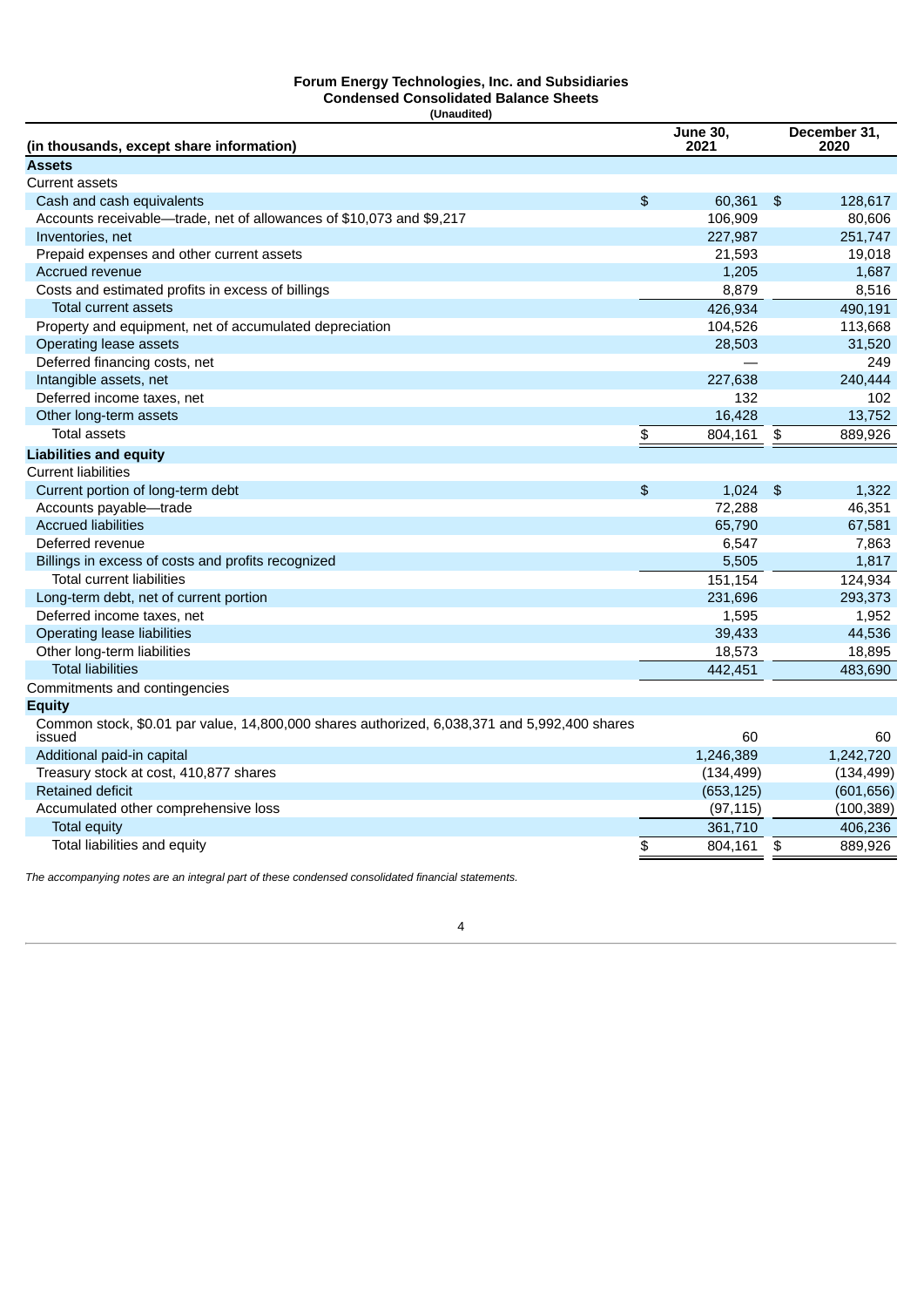#### **Forum Energy Technologies, Inc. and Subsidiaries Condensed Consolidated Statements of Cash Flows (Unaudited)**

|                                                                                           |                         | Six Months Ended June 30, |                |           |
|-------------------------------------------------------------------------------------------|-------------------------|---------------------------|----------------|-----------|
| (in thousands)                                                                            |                         | 2021                      |                | 2020      |
| Cash flows from operating activities                                                      |                         |                           |                |           |
| Net loss                                                                                  | \$                      | (51, 469)                 | \$             | (42, 638) |
| Adjustments to reconcile net loss to net cash provided by (used in) operating activities: |                         |                           |                |           |
| Depreciation expense                                                                      |                         | 9,222                     |                | 13,296    |
| Amortization of intangible assets                                                         |                         | 12,662                    |                | 13,371    |
| Impairments of intangible assets, property and equipment                                  |                         | —                         |                | 17,432    |
| Impairments of operating lease assets                                                     |                         |                           |                | 9,338     |
| Inventory write down                                                                      |                         | 2,617                     |                | 16,379    |
| Stock-based compensation expense                                                          |                         | 3,810                     |                | 5,760     |
| Loss (gain) on extinguishment of debt                                                     |                         | 5,094                     |                | (43, 744) |
| Deferred loan costs written off                                                           |                         |                           |                | 1,959     |
| Deferred income taxes                                                                     |                         | (320)                     |                | 385       |
| Noncash losses and other, net                                                             |                         | 3,909                     |                | 686       |
| Changes in operating assets and liabilities                                               |                         |                           |                |           |
| Accounts receivable-trade                                                                 |                         | (27, 585)                 |                | 60.900    |
| Inventories                                                                               |                         | 21,463                    |                | 18,279    |
| Prepaid expenses and other assets                                                         |                         | (5, 153)                  |                | (13, 236) |
| Cost and estimated profit in excess of billings                                           |                         | 165                       |                | (957)     |
| Accounts payable, deferred revenue and other accrued liabilities                          |                         | 24,262                    |                | (56, 198) |
| Billings in excess of costs and estimated profits earned                                  |                         | 3,679                     |                | (3,089)   |
| Net cash provided by (used in) operating activities                                       | $\mathfrak{S}$          | 2,356                     | $\frac{1}{2}$  | (2,077)   |
| Cash flows from investing activities                                                      |                         |                           |                |           |
| Capital expenditures for property and equipment                                           |                         | (704)                     |                | (1,538)   |
| Proceeds from sale of property and equipment                                              |                         | 2,106                     |                | 1,336     |
| Net working capital settlement from sale of business                                      |                         | (1, 283)                  |                |           |
| Net cash provided by (used in) investing activities                                       | \$                      | 119                       | \$             | (202)     |
|                                                                                           |                         |                           |                |           |
| Cash flows from financing activities                                                      |                         |                           |                | 85,000    |
| Borrowings on revolving Credit Facility                                                   |                         |                           |                |           |
| Repayments on revolving Credit Facility                                                   |                         | (13, 126)                 |                |           |
| Cash paid to repurchase 2025 Notes and 2021 Notes                                         |                         | (56, 731)                 |                | (27, 615) |
| Payment of capital lease obligations                                                      |                         | (783)                     |                | (565)     |
| Repurchases of stock                                                                      |                         | (141)                     |                | (181)     |
| Deferred financing costs                                                                  |                         |                           |                | (2,259)   |
| Net cash provided by (used in) financing activities                                       | $\overline{\mathbf{s}}$ | (70, 781)                 | \$             | 54,380    |
| Effect of exchange rate changes on cash                                                   |                         | 50                        |                | (334)     |
|                                                                                           |                         |                           |                |           |
| Net increase (decrease) in cash, cash equivalents and restricted cash                     |                         | (68, 256)                 |                | 51,767    |
| Cash, cash equivalents and restricted cash at beginning of period                         |                         | 128,617                   |                | 57,911    |
| Cash, cash equivalents and restricted cash at end of period                               | \$                      | 60,361                    | $\mathfrak{P}$ | 109,678   |
| <b>Noncash activities</b>                                                                 |                         |                           |                |           |
| Operating lease right of use assets obtained in exchange for lease obligations            |                         | 874                       |                | 690       |
| Finance lease right of use assets obtained in exchange for lease obligations              |                         | 228                       |                | 1,384     |

<span id="page-4-0"></span>*The accompanying notes are an integral part of these condensed consolidated financial statements.*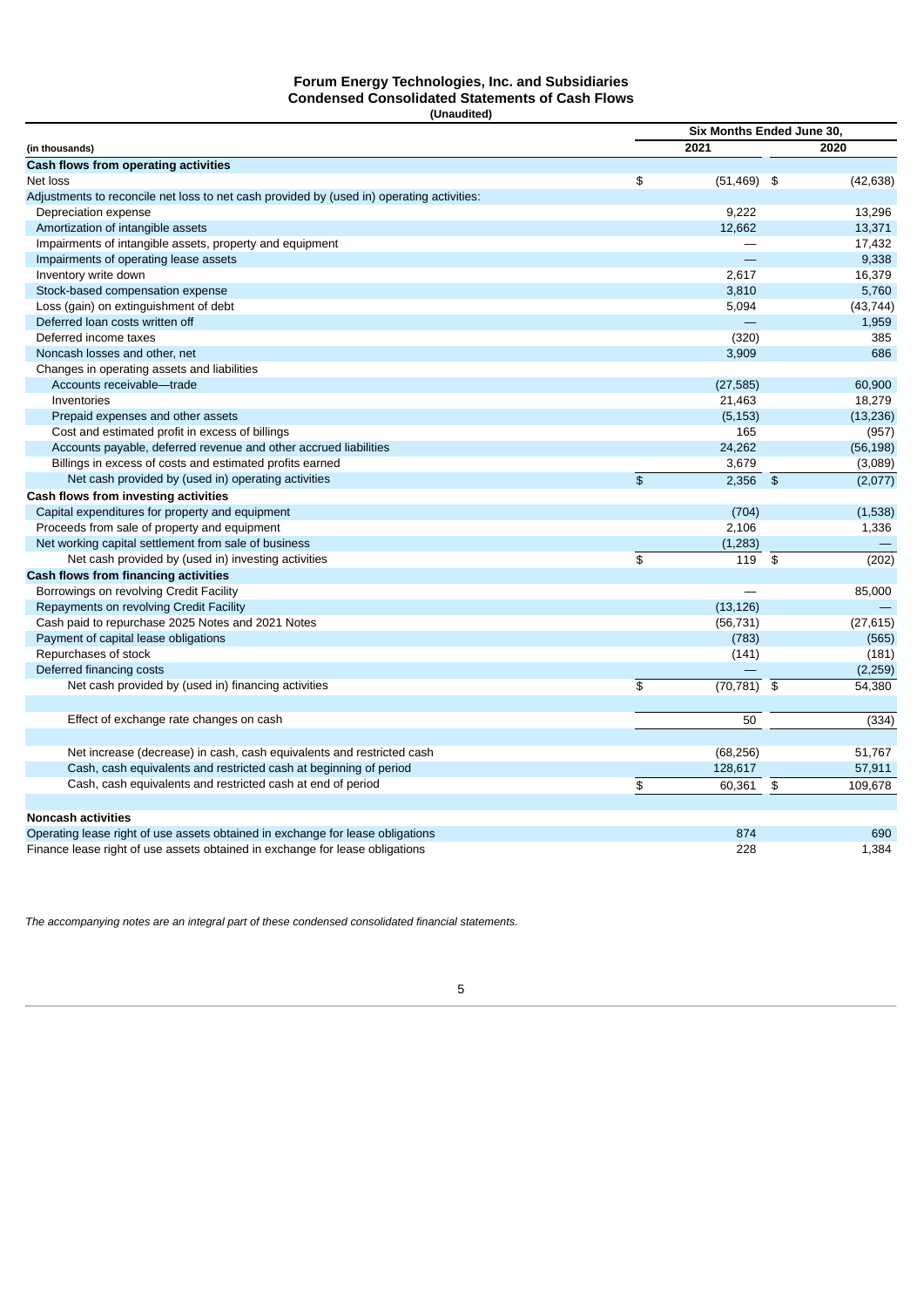#### **Forum Energy Technologies, Inc. and Subsidiaries Condensed Consolidated Statements of Changes in Stockholders' Equity (Unaudited)**

| Six Months Ended June 30, 2021 |  |  |
|--------------------------------|--|--|

|                                               |                     |    | בשטב וטט טוועט שטוועט שוויטויו אוט   |    |                       |                     |                                                          |                     |
|-----------------------------------------------|---------------------|----|--------------------------------------|----|-----------------------|---------------------|----------------------------------------------------------|---------------------|
| (in thousands)                                | <b>Common stock</b> |    | <b>Additional</b><br>paid-in capital |    | <b>Treasury stock</b> | Retained<br>deficit | Accumulated<br>other<br>comprehensive<br>income / (loss) | <b>Total equity</b> |
| Balance at December 31, 2020                  | 60                  | £. | 1,242,720                            | S. | $(134, 499)$ \$       | (601, 656)          | \$<br>$(100, 389)$ \$                                    | 406,236             |
| Stock-based compensation expense              |                     |    | 1,896                                |    |                       |                     |                                                          | 1,896               |
| Restricted stock issuance, net of forfeitures |                     |    | (139)                                |    |                       |                     |                                                          | (139)               |
| Currency translation adjustment               |                     |    |                                      |    |                       |                     | 3,152                                                    | 3,152               |
| Change in pension liability                   |                     |    | _                                    |    |                       |                     | 77                                                       | 77                  |
| Net loss                                      |                     |    |                                      |    |                       | (29, 663)           | --                                                       | (29,663)            |
| Balance at March 31, 2021                     | \$<br>60            | S  | 1,244,477                            | S. | $(134, 499)$ \$       | $(631, 319)$ \$     | $(97, 160)$ \$                                           | 381,559             |
| Stock-based compensation expense              |                     |    | 1,914                                |    |                       |                     |                                                          | 1,914               |
| Restricted stock issuance, net of forfeitures |                     |    | (2)                                  |    |                       |                     |                                                          | (2)                 |
| Currency translation adjustment               |                     |    |                                      |    |                       |                     | 66                                                       | 66                  |
| Change in pension liability                   |                     |    |                                      |    |                       |                     | (21)                                                     | (21)                |
| Net loss                                      |                     |    |                                      |    |                       | (21, 806)           | --                                                       | (21, 806)           |
| Balance at June 30, 2021                      | 60                  | S  | 1.246.389                            | \$ | $(134, 499)$ \$       | $(653, 125)$ \$     | $(97, 115)$ \$                                           | 361,710             |

*The accompanying notes are an integral part of these condensed consolidated financial statements.*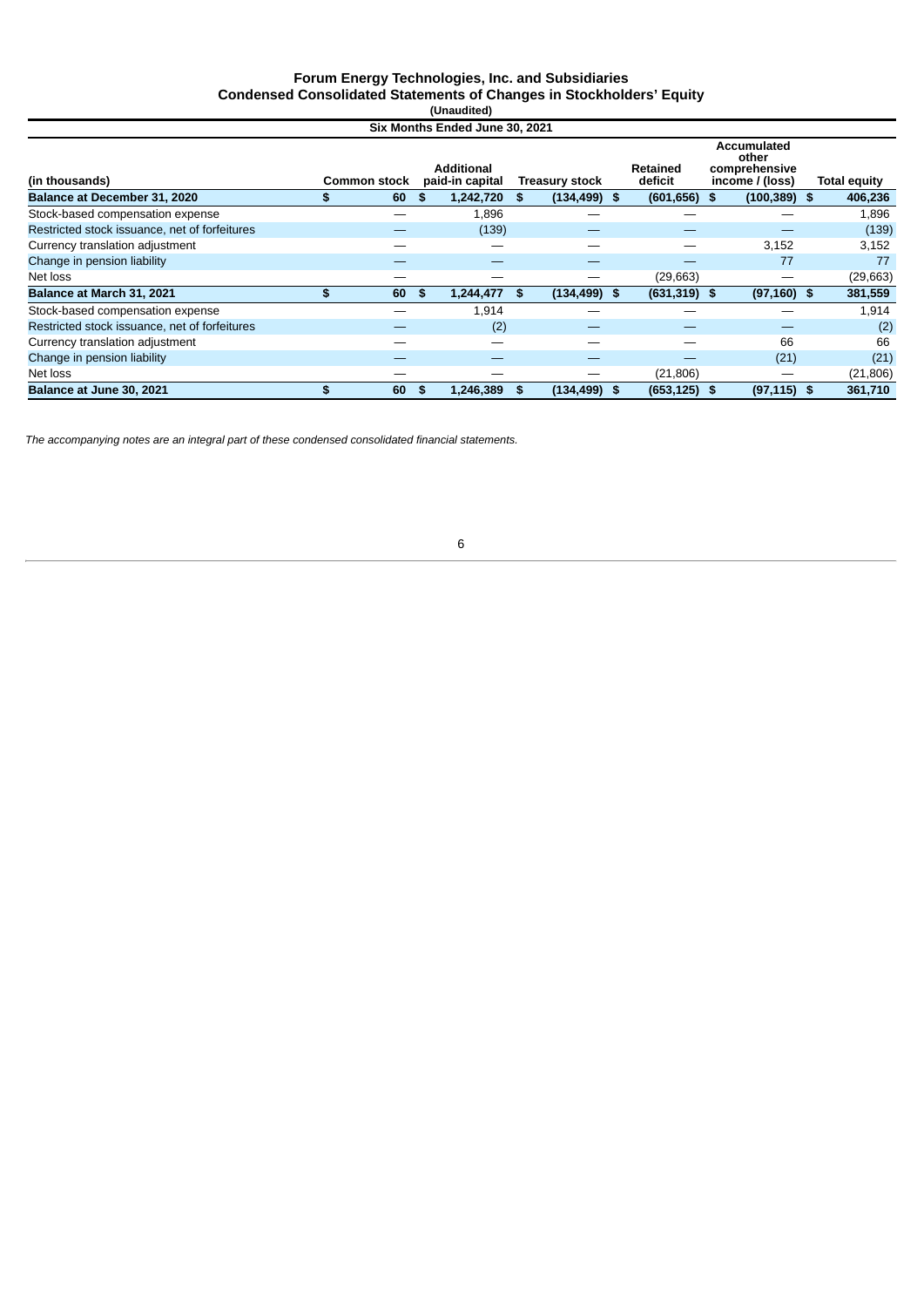#### **Forum Energy Technologies, Inc. and subsidiaries Condensed Consolidated Statements of Changes in Stockholders' Equity (Unaudited)**

| Six Months Ended June 30, 2020 |  |  |  |
|--------------------------------|--|--|--|

|                                               |                     |   | OIA MONGIU ENGCU VUNC 90. LOLO        |      |                       |                     |                                                                 |                     |
|-----------------------------------------------|---------------------|---|---------------------------------------|------|-----------------------|---------------------|-----------------------------------------------------------------|---------------------|
| (in thousands)                                | <b>Common stock</b> |   | <b>Additional paid-</b><br>in capital |      | <b>Treasury stock</b> | Retained<br>deficit | <b>Accumulated</b><br>other<br>comprehensive<br>income / (loss) | <b>Total equity</b> |
| Balance at December 31, 2019                  | 1,189<br>\$.        |   | 1,231,650<br>\$                       | \$   | $(134, 493)$ \$       | $(503, 369)$ \$     | $(108, 938)$ \$                                                 | 486,039             |
| Stock-based compensation expense              |                     |   | 3,223                                 |      |                       |                     |                                                                 | 3,223               |
| Restricted stock issuance, net of forfeitures |                     | 5 | (178)                                 |      |                       |                     |                                                                 | (173)               |
| Shares issued in employee stock purchase plan |                     | 2 | 344                                   |      |                       |                     |                                                                 | 346                 |
| Adjustment for adoption of ASU 2016-13        |                     |   |                                       |      |                       | (1, 398)            |                                                                 | (1, 398)            |
| Treasury stock                                |                     |   |                                       |      | (6)                   |                     |                                                                 | (6)                 |
| Currency translation adjustment               |                     |   |                                       |      |                       |                     | (8, 846)                                                        | (8, 846)            |
| Change in pension liability                   |                     |   |                                       |      |                       |                     | 21                                                              | 21                  |
| Net loss                                      |                     |   |                                       |      |                       | (37, 144)           |                                                                 | (37, 144)           |
| Balance at March 31, 2020                     | 1,196<br>\$         |   | 1,235,039<br>\$                       | - 56 | $(134, 499)$ \$       | $(541, 911)$ \$     | $(117,763)$ \$                                                  | 442,062             |
| Stock-based compensation expense              |                     |   | 2,537                                 |      |                       |                     |                                                                 | 2,537               |
| Restricted stock issuance, net of forfeitures |                     |   | (2)                                   |      |                       |                     |                                                                 | (2)                 |
| Currency translation adjustment               |                     |   |                                       |      |                       |                     | 1,900                                                           | 1,900               |
| Change in pension liability                   |                     |   |                                       |      |                       |                     | (22)                                                            | (22)                |
| Net loss                                      |                     |   |                                       |      |                       | (5, 494)            |                                                                 | (5, 494)            |
| Balance at June 30, 2020                      | 1,196<br>S          |   | 1,237,574<br>\$                       | - \$ | $(134, 499)$ \$       | (547,405)           | $(115, 885)$ \$<br>- \$                                         | 440,981             |

<span id="page-6-0"></span>*The accompanying notes are an integral part of these condensed consolidated financial statements.*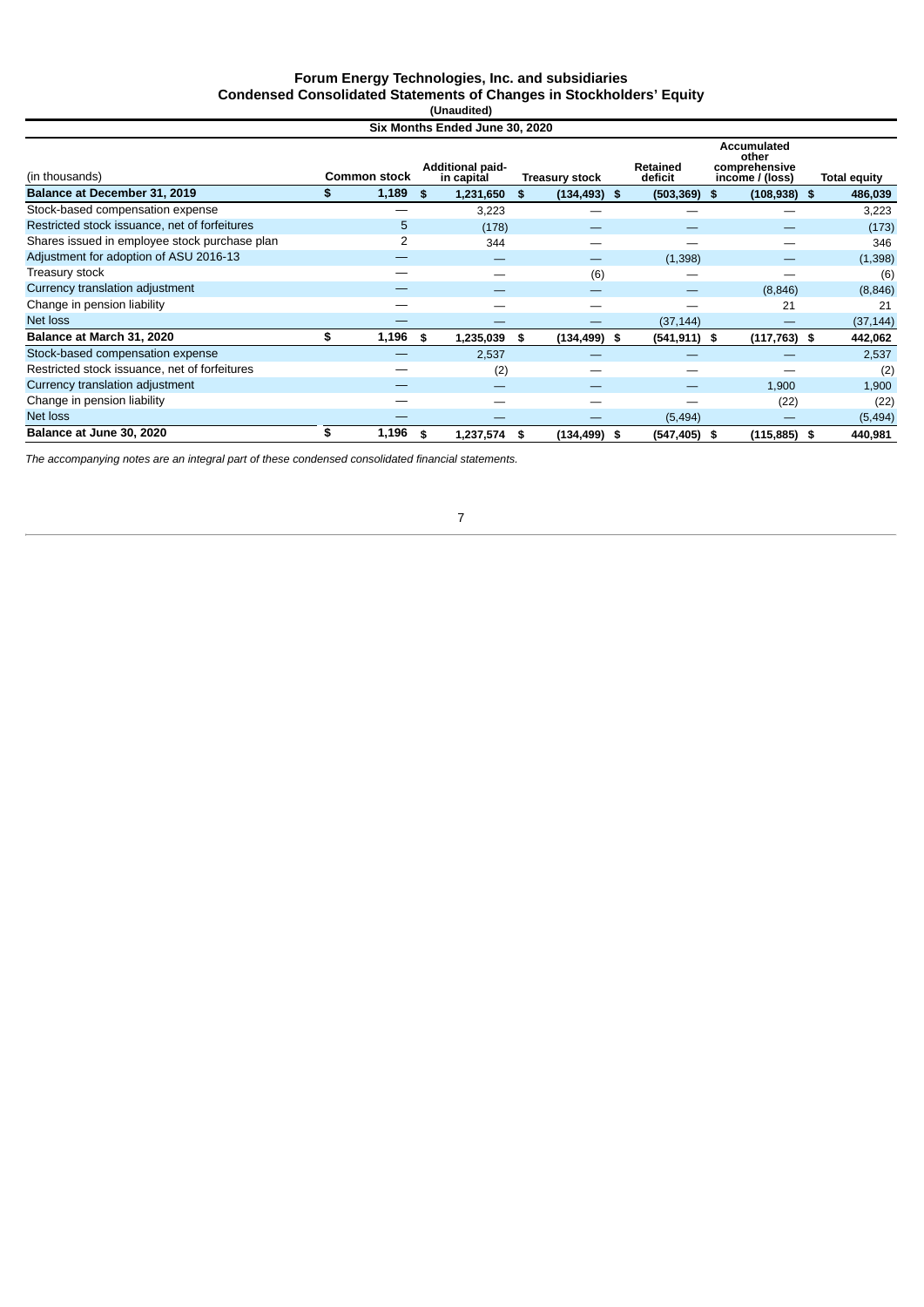## **1. Organization and Basis of Presentation**

Forum Energy Technologies, Inc. (the "Company," "FET," "we," "our," or "us"), a Delaware corporation, is a global company serving the oil, natural gas, industrial and renewable energy industries. FET provides value added solutions that increase the safety and efficiency of energy exploration and production. We are an environmentally and socially responsible company headquartered in Houston, Texas with manufacturing, distribution and service facilities strategically located throughout the world.

### *Basis of Presentation*

The accompanying unaudited condensed consolidated financial statements of the Company include the accounts of the Company and its subsidiaries. All intercompany transactions have been eliminated in consolidation. Certain reclassifications have been made to prior year amounts to conform with the current year presentation.

In the opinion of management, all adjustments, consisting of normal recurring adjustments, necessary for the fair statement of the Company's financial position, results of operations and cash flows have been included. Operating results for the six months ended June 30, 2021 are not necessarily indicative of the results that may be expected for the year ending December 31, 2021 or any other interim period.

These interim financial statements are unaudited and have been prepared pursuant to the rules and regulations of the Securities and Exchange Commission (the "SEC") regarding interim financial reporting. Accordingly, they do not include all of the information and notes required by accounting principles generally accepted in the United States of America ("GAAP") for complete consolidated financial statements and should be read in conjunction with the audited consolidated financial statements for the year ended December 31, 2020, which are included in the Company's 2020 Annual Report on Form 10-K filed with the SEC on March 2, 2021.

### *COVID-19 Impacts*

The outbreak of COVID-19 in 2020 caused significant disruptions in the U.S. and world economies which led to significant reductions in demand for crude oil. As a result, many companies in the energy industry have sought protection under Chapter 11 of the U.S. Bankruptcy Code. During the first half of 2021, distribution of vaccines resulted in reopening of certain economies and increasing demand for oil and natural gas. However, ongoing COVID-19 outbreaks and new variants of the virus continue to cause disruptions in global supply chains which have led to inflationary pressures for certain goods and services. We anticipate that our liquidity, financial condition and future results of operations will continue to be impacted by ongoing developments from the COVID-19 pandemic.

## **2. Recent Accounting Pronouncements**

From time to time, new accounting pronouncements are issued by the Financial Accounting Standards Board ("FASB"), which we adopt as of the specified effective date. Unless otherwise discussed, management believes that the impact of recently issued standards, which are not yet effective, will not have a material impact on our consolidated financial statements upon adoption.

## **Accounting Standards Adopted in 2021**

*Income Tax.* In December 2019, the FASB issued ASU No. 2019-12 Income Taxes (Topic 740) - Disclosure Framework - Simplifying the Accounting for Income Taxes, which simplified the accounting for income taxes by removing certain exceptions to the general principles of Topic 740 and clarifying and amending existing guidance. We adopted this new standard as of January 1, 2021. The adoption of this new standard did not have a material impact on our unaudited condensed consolidated financial statements.

## **Accounting Standards Issued But Not Yet Adopted**

*Convertible Debt.* In August 2020, the FASB issued ASU No. 2020-06 Accounting for Convertible Instruments and Contracts in an Entity's Own Equity. This update reduces the number of accounting models for convertible debt instruments resulting in fewer embedded conversion features being separately recognized from the host contract as compared with current GAAP. Convertible instruments that continue to be subject to separation models are (1) those with embedded conversion features that are not clearly and closely related to the host contract, that meet the definition of a derivative, and that do not qualify for a scope exception from derivative accounting and (2) convertible debt instruments issued with substantial premiums for which the premiums are recorded as paid-in-capital. In addition, this update also makes targeted changes to the disclosures for convertible instruments and earnings-per-

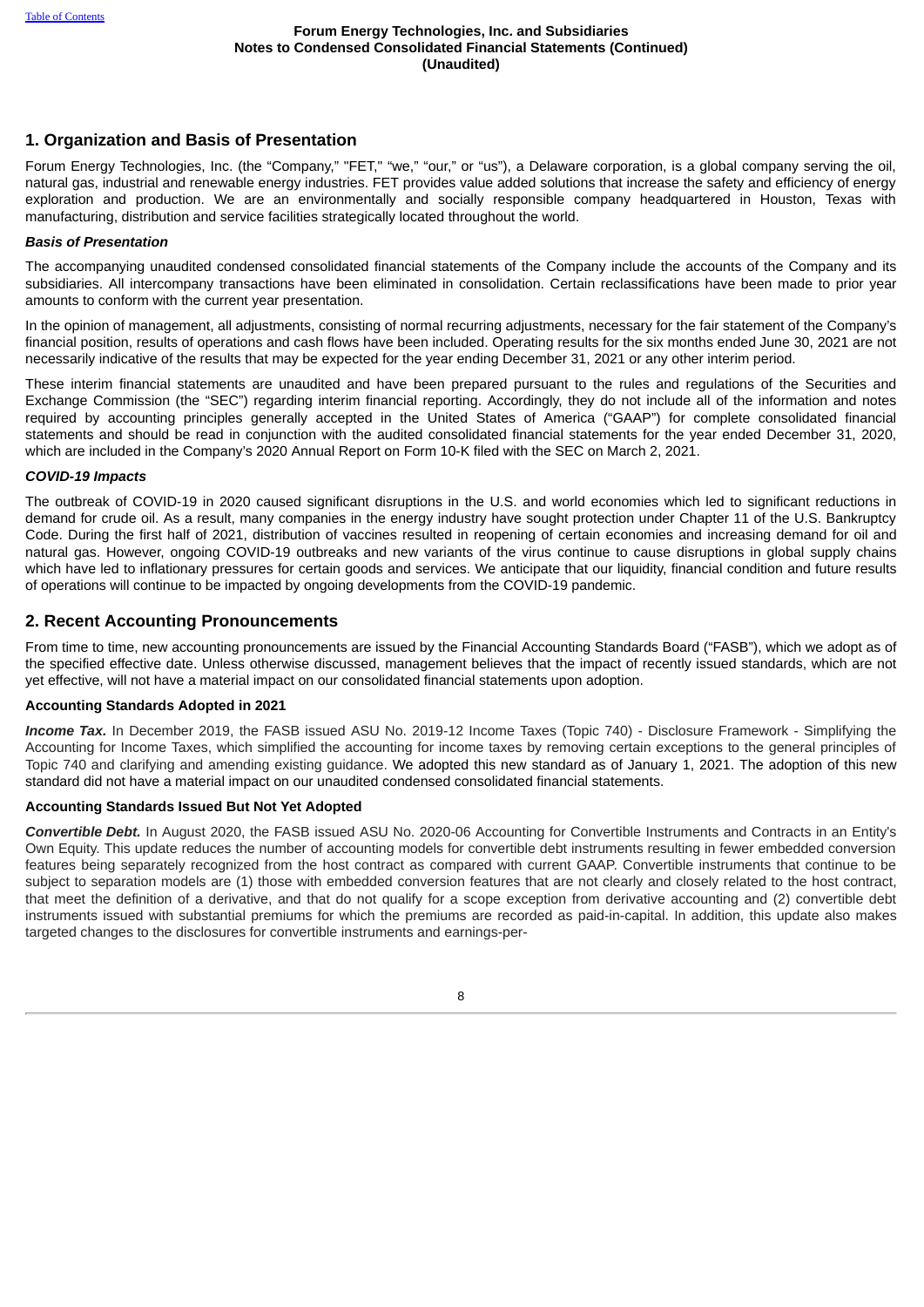share guidance. This guidance may be adopted through either a modified retrospective or fully retrospective method of transition. This guidance will be effective for us in the first quarter of 2022. We are currently evaluating the impact of this new guidance. However, we currently expect that the adoption of this guidance will not have a material impact on our consolidated financial statements.

## **3. Revenue**

Revenue is recognized when control of the promised goods or services is transferred to our customers, in an amount that reflects the consideration we expect to be entitled to receive in exchange for those goods or services. For a detailed discussion of our revenue recognition policies, refer to the Company's 2020 Annual Report on Form 10-K.

### **Disaggregated Revenue**

Refer to Note 11 *Business Segments* for disaggregated revenue by product line and geography.

### **Contract Balances**

Contract balances are determined on a contract by contract basis. Contract assets represent revenue recognized for goods and services provided to our customers when payment is conditioned on something other than the passage of time. Similarly, we record a contract liability when we receive consideration, or such consideration is unconditionally due, from a customer prior to transferring goods or services to the customer under the terms of a sales contract. Such contract liabilities typically result from billings in excess of costs incurred on construction contracts and advance payments received on product sales.

The following table reflects the changes in our contract assets and contract liabilities balances for the six months ended June 30, 2021 (in thousands):

|                                                    |               |     |                          |     |       | Increase / (Decrease) |      |
|----------------------------------------------------|---------------|-----|--------------------------|-----|-------|-----------------------|------|
|                                                    | June 30, 2021 |     | <b>December 31, 2020</b> |     |       | $\%$                  |      |
| Accrued revenue                                    | 1,205         | -\$ | 1,687                    |     |       |                       |      |
| Costs and estimated profits in excess of billings  | 8,879         |     | 8,516                    |     |       |                       |      |
| Contract assets                                    | 10.084        | \$. | 10,203                   | \$. | (119) |                       | (1)% |
|                                                    |               |     |                          |     |       |                       |      |
| Deferred revenue                                   | $6,547$ \$    |     | 7,863                    |     |       |                       |      |
| Billings in excess of costs and profits recognized | 5,505         |     | 1,817                    |     |       |                       |      |
| <b>Contract liabilities</b>                        | 12,052        |     | 9,680                    |     | 2.372 |                       | 25 % |

During the six months ended June 30, 2021, our contract assets decreased by \$0.1 million and our contract liabilities increased by \$2.4 million due to the timing of billings for significant projects within our Subsea product line.

During the six months ended June 30, 2021, we recognized \$7.4 million of revenue that was included in the contract liability balance at the beginning of the period.

As substantially all of our contracts are less than one year in duration, we have elected to apply the practical expedient which allows an entity to exclude disclosures about its remaining performance obligations if the performance obligation is part of a contract that has an original expected duration of one year or less.

# **4. Dispositions**

## *2020 Disposition of ABZ and Quadrant Valves*

On December 31, 2020, we sold certain assets of our ABZ and Quadrant valve brands for cash consideration of \$104.6 million. This transaction was accounted for as a disposition of a business. We recognized a gain on disposition of \$88.4 million based on the difference in cash received less \$14.9 million of net book value of assets sold and \$1.3 million of cash paid in the second quarter 2021 for the net working capital settlement related to this disposition. Pro forma results of operations for this disposition have not been presented because the effects were not material to the consolidated financial statements.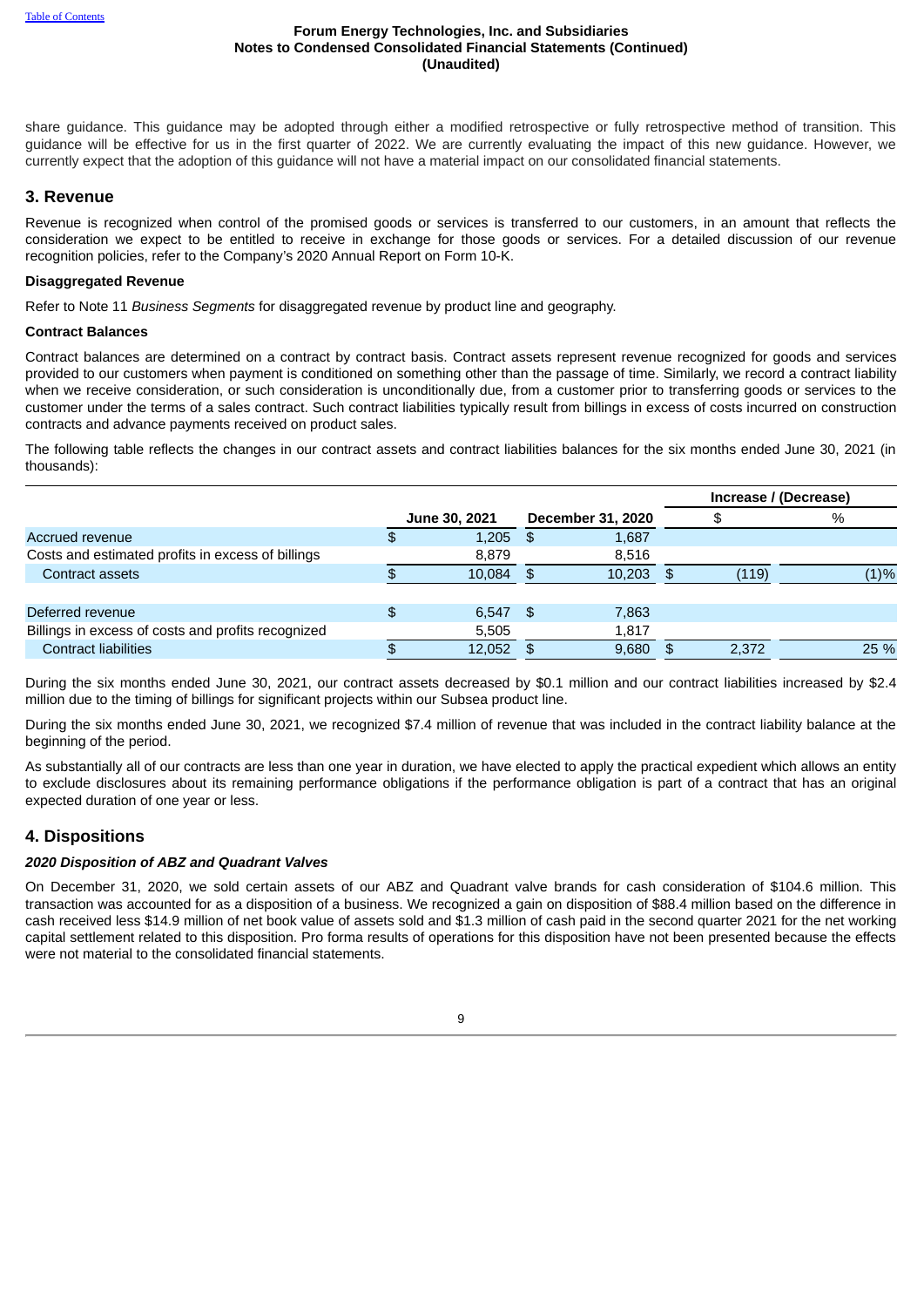# **5. Inventories**

Our significant components of inventory at June 30, 2021 and December 31, 2020 were as follows (in thousands):

|                         | June 30, 2021 | December 31, 2020 |
|-------------------------|---------------|-------------------|
| Raw materials and parts | \$<br>83.910  | \$<br>151,531     |
| Work in process         | 17.432        | 15,946            |
| Finished goods          | 202,141       | 229,212           |
| Gross inventories       | 303.483       | 396,689           |
| Inventory reserve       | (75, 496)     | (144, 942)        |
| <b>Inventories</b>      | \$<br>227.987 | \$<br>251,747     |

# **6. Intangible Assets**

Intangible assets consisted of the following as of June 30, 2021 and December 31, 2020, respectively (in thousands):

|                                | June 30, 2021                   |     |                                    |      |                        |                                          |  |  |  |  |
|--------------------------------|---------------------------------|-----|------------------------------------|------|------------------------|------------------------------------------|--|--|--|--|
|                                | <b>Gross Carrying</b><br>Amount |     | <b>Accumulated</b><br>Amortization |      | <b>Net Intangibles</b> | <b>Amortization Period</b><br>(In Years) |  |  |  |  |
| Customer relationships         | \$<br>268,870                   | -\$ | $(126,066)$ \$                     |      | 142,804                | $10 - 15$                                |  |  |  |  |
| Patents and technology         | 89.229                          |     | (27, 044)                          |      | 62,185                 | $5 - 19$                                 |  |  |  |  |
| Non-compete agreements         | 190                             |     | (155)                              |      | 35                     | $2 - 6$                                  |  |  |  |  |
| Trade names                    | 42,988                          |     | (24, 191)                          |      | 18.797                 | 7 - 19                                   |  |  |  |  |
| <b>Trademarks</b>              | 5.089                           |     | (1,272)                            |      | 3,817                  | 15                                       |  |  |  |  |
| <b>Intangible Assets Total</b> | 406.366                         | -\$ | (178,728)                          | - \$ | 227,638                |                                          |  |  |  |  |

|                                |   | December 31, 2020               |                                    |            |      |                        |                                          |  |  |  |  |  |
|--------------------------------|---|---------------------------------|------------------------------------|------------|------|------------------------|------------------------------------------|--|--|--|--|--|
|                                |   | <b>Gross Carrying</b><br>Amount | <b>Accumulated</b><br>Amortization |            |      | <b>Net Intangibles</b> | <b>Amortization Period</b><br>(In Years) |  |  |  |  |  |
| Customer relationships         | Ф | 272,470                         | -\$                                | (121, 294) | - \$ | 151.176                | $10 - 15$                                |  |  |  |  |  |
| Patents and technology         |   | 89.626                          |                                    | (24, 440)  |      | 65.186                 | $5 - 19$                                 |  |  |  |  |  |
| Non-compete agreements         |   | 190                             |                                    | (137)      |      | 53                     | $2 - 6$                                  |  |  |  |  |  |
| Trade names                    |   | 42.984                          |                                    | (22, 941)  |      | 20,043                 | 7 - 19                                   |  |  |  |  |  |
| <b>Trademarks</b>              |   | 5,089                           |                                    | (1, 103)   |      | 3,986                  | 15                                       |  |  |  |  |  |
| <b>Intangible Assets Total</b> |   | 410,359                         | \$                                 | (169, 915) | \$   | 240,444                |                                          |  |  |  |  |  |

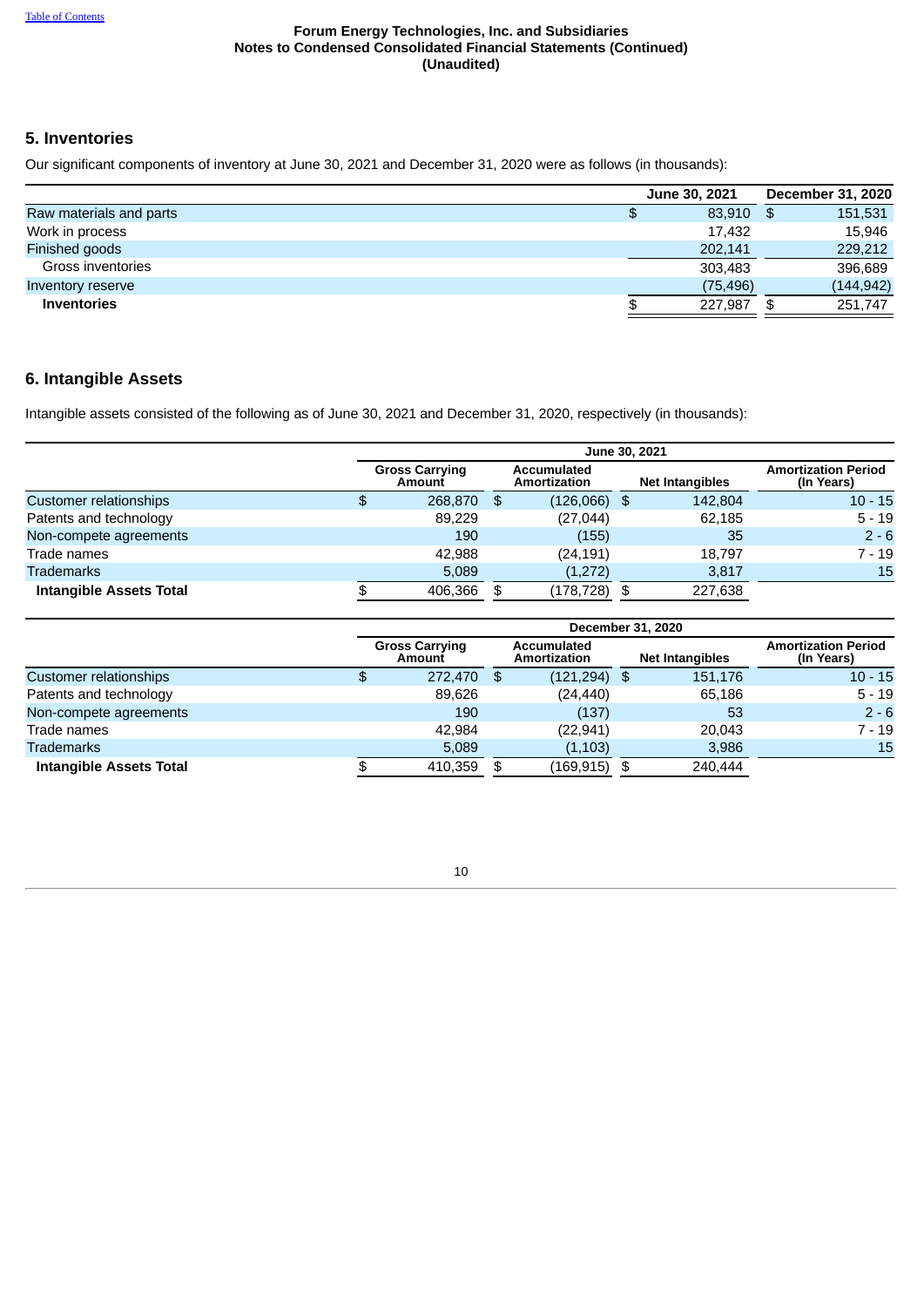## **7. Impairments of Long-Lived Assets**

Long-lived assets with definite lives are tested for impairment whenever events or changes in circumstances indicate that their carrying amount may not be recoverable.

During the six months ended June 30, 2021, there were no impairments of long-lived assets.

During the six months ended June 30, 2020, the COVID-19 pandemic and associated preventative actions taken around the world to mitigate its spread caused oil demand to deteriorate and economic activity to decrease. As a result, oil prices declined significantly during the period and created an extremely challenging market for all sub-sectors of the oil and natural gas industry. In addition, responses to the spread of COVID-19, including significant government restrictions on movement, resulted in sharp declines in global economic activity.

As a result, during the six months ended June 30, 2020, we determined that certain long-lived assets were impaired as their carrying values exceeded their fair values. The amount of the impairment charges were measured as the difference between the carrying value and the estimated fair value of the assets. The fair value was determined either through analysis of discounted future cash flows or, for certain real estate, based on a third party's sales price estimate (classified within level 3 of the fair value hierarchy).

Following is a summary of impairment charges recognized in our segments during the six months ended June 30, 2020 (in thousands):

| Impairments of:                         | Drilling &<br><b>Downhole</b> | <b>Completions</b> | <b>Production</b> | <b>Total Impairments</b> |
|-----------------------------------------|-------------------------------|--------------------|-------------------|--------------------------|
| Property and equipment <sup>(1)</sup>   | 1,068                         | 9.608              | 1,498             | 12,174                   |
| Intangible assets $(2)$                 | 5.258                         |                    |                   | 5.258                    |
| Operating lease right of use assets (3) | 1,284                         | 6.139              | 1,915             | 9,338                    |
| <b>Total impairments</b>                | 7,610                         | 15.747             | 3.413             | 26.770                   |

These charges are included in *Impairments of intangible assets, property and equipment* in the condensed consolidated statements of (1) comprehensive loss.

These charges are included in *Impairments of intangible assets, property and equipment* in the condensed consolidated statements of (2) comprehensive loss and primarily include customer relationships, technology and distributor relationships.

\$8.6 million of these charges are included in *Cost of sales and* \$0.7 million are included in *Selling, general and administrative expenses* in (3) the condensed consolidated statements of comprehensive loss.

# **8. Debt**

Notes payable and lines of credit as of June 30, 2021 and December 31, 2020 consisted of the following (in thousands):

|                           | June 30, 2021 | December 31, 2020 |
|---------------------------|---------------|-------------------|
| 2025 Notes                | 258,837       | 316,863           |
| Unamortized debt discount | (22, 348)     | (30, 248)         |
| Debt issuance cost        | (5,486)       | (7,318)           |
| <b>Credit Facility</b>    |               | 13,126            |
| Other debt                | 1,717         | 2,272             |
| Total debt                | 232,720       | 294.695           |
| Less: current maturities  | (1,024)       | (1, 322)          |
| Long-term debt            | 231,696<br>\$ | 293,373           |

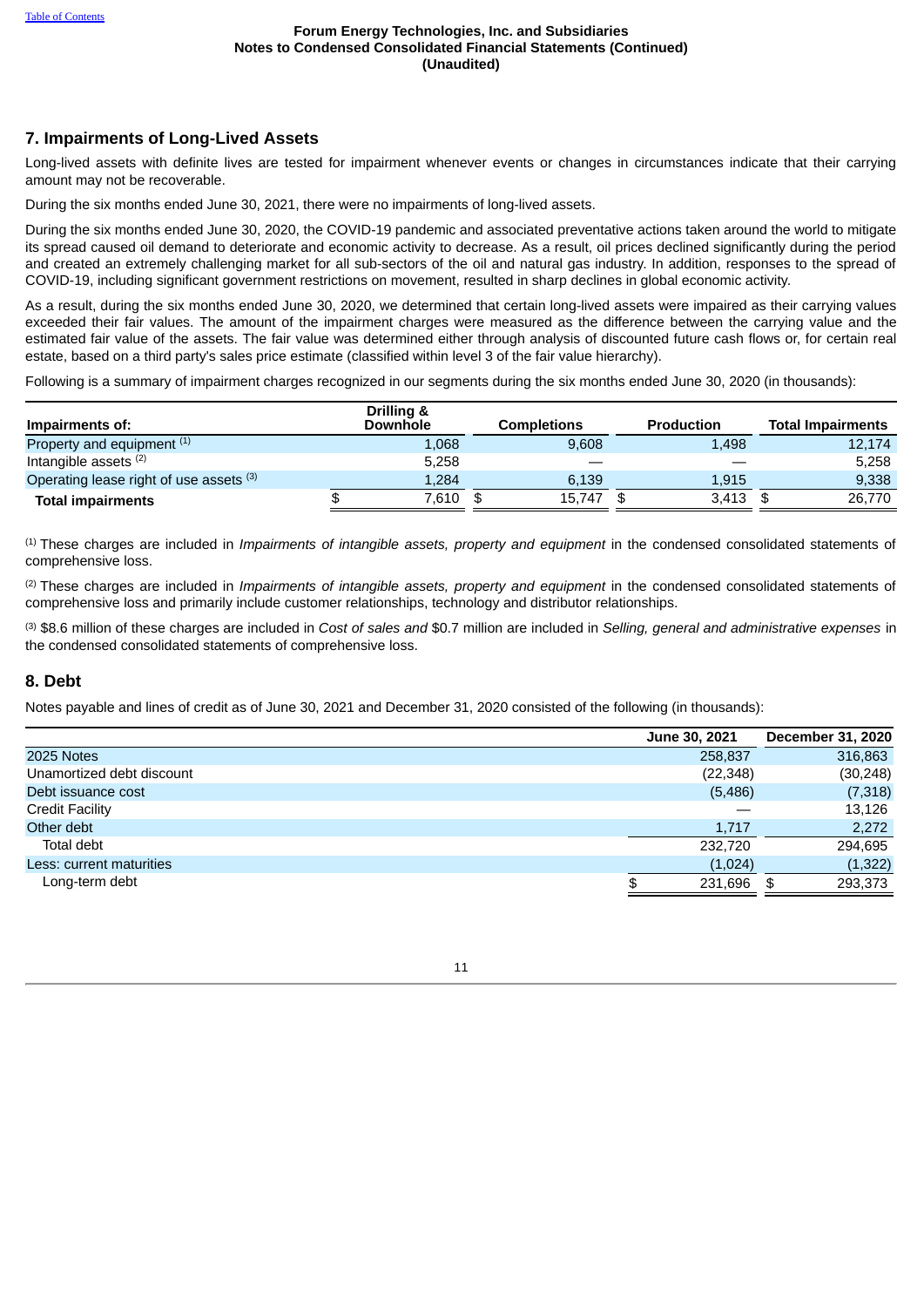## *2025 Notes*

In August 2020, we exchanged \$315.5 million principal amount of our previous 6.25% unsecured notes due 2021 ("2021 Notes") for new 9.00% convertible secured notes due August 2025 (the "2025 Notes"). This transaction was accounted for as an extinguishment of the 2021 Notes with the new 2025 Notes recorded at fair value on the transaction date. We estimated the fair value of the 2025 Notes to be \$282.6 million at the issuance date, resulting in a \$32.9 million discount ("Debt Discount") at issuance. As a result, we recognized a \$28.7 million gain on extinguishment of debt that reflects the difference in the \$314.8 million net carrying value of the 2021 Notes exchanged, including debt issuance costs and unamortized debt premium, less the \$282.6 million estimated fair value of 2025 Notes and a \$3.5 million early participation fee paid to bondholders that participated in the exchange. The Debt Discount is being amortized as non-cash interest expense over the term of the 2025 Notes using the effective interest method.

The 2025 Notes pay interest at the rate of 9.00%, of which 6.25% is payable in cash and 2.75% is payable in cash or additional notes, at the Company's option. The 2025 Notes are secured by a first lien on substantially all of the Company's assets, except for Credit Facility priority collateral, which secures the 2025 Notes on a second lien basis. A portion of the 2025 Notes, initially equal to \$150.0 million total principal amount, is mandatorily convertible into shares of our common stock at a conversion rate of 37.0370 shares per \$1,000 principal amount of 2025 Notes converted, equivalent to a conversion price of \$27.00 per share, subject, however, to the condition that the average of the daily trading prices for the common stock over the preceding 20-trading day period is at least \$30.00 per share. Holders of the 2025 Notes also have optional conversion rights in the event that the Company elects to redeem the 2025 Notes in cash and at the final maturity of the new notes. Any interest that the Company elects to pay in additional notes are also subject to the mandatory and optional conversion rights.

During the six months ended June 30, 2021, we repurchased an aggregate \$58.0 million of principal amount of our 2025 Notes for \$56.7 million. The net carrying value of the extinguished debt, including unamortized debt discount and debt issuance costs, was \$51.6 million, resulting in a \$5.1 million loss on extinguishment of debt.

### *Credit Facility*

In connection with the issuance of the 2025 Notes, we amended our senior secured revolving credit facility ("Credit Facility"). Following such amendment, our Credit Facility provides revolving credit commitments of \$250.0 million (with a sublimit of up to \$45.0 million available for the issuance of letters of credit for the account of the Company and certain of its domestic subsidiaries) (the "U.S. Line"), of which up to \$25.0 million is available to certain of our Canadian subsidiaries for loans in U.S. or Canadian dollars (with a sublimit of up to \$3.0 million available for the issuance of letters of credit for the account of our Canadian subsidiaries) (the "Canadian Line").

Availability under the Credit Facility is subject to a borrowing base calculated by reference to eligible accounts receivable in the U.S., Canada and certain other jurisdictions (subject to a cap) and eligible inventory in the U.S. and Canada. Such eligible accounts receivable and eligible inventory serve as priority collateral for the Credit Facility, which is also secured on a second lien basis by substantially all of the Company's other assets. The amount of eligible inventory included in the borrowing base is restricted to the lesser of \$130.0 million (subject to a quarterly reduction of \$0.5 million that started on October 1, 2020) and 80.0% of the total borrowing base. Our borrowing capacity under the Credit Facility could be reduced or eliminated, depending on future fluctuations in our receivables and inventory. As of June 30, 2021, our total borrowing base was \$140.6 million, of which no amounts were drawn and \$14.8 million was used for security of outstanding letters of credit, resulting in remaining availability of \$125.8 million.

Borrowings under the U.S. line bear interest at a rate equal to, at our option, either (a) the LIBOR rate, subject to a floor of 0.75%, plus a margin of 2.50% or (b) a base rate plus a margin of 1.50%. The U.S. line base rate is determined by reference to the greatest of (i) the federal funds rate plus 0.50% per annum, (ii) the one-month adjusted LIBOR plus 1.00% per annum, and (iii) the rate of interest announced, from time to time, by Wells Fargo at its principal office in San Francisco as its prime rate, subject to a floor of 0.75%.

Borrowings under the Canadian Line bear interest at a rate equal to, at Forum Canada's option, either (a) the CDOR rate, subject to a floor of 0.75%, plus a margin of 2.50% or (b) a base rate plus a margin of 1.50%. The Canadian line base rate is determined by reference to the greater of (i) the one-month CDOR rate plus 1.00% and (ii) the prime rate for Canadian dollar commercial loans made in Canada as reported by Thomson Reuters, subject to a floor of 0.75%.

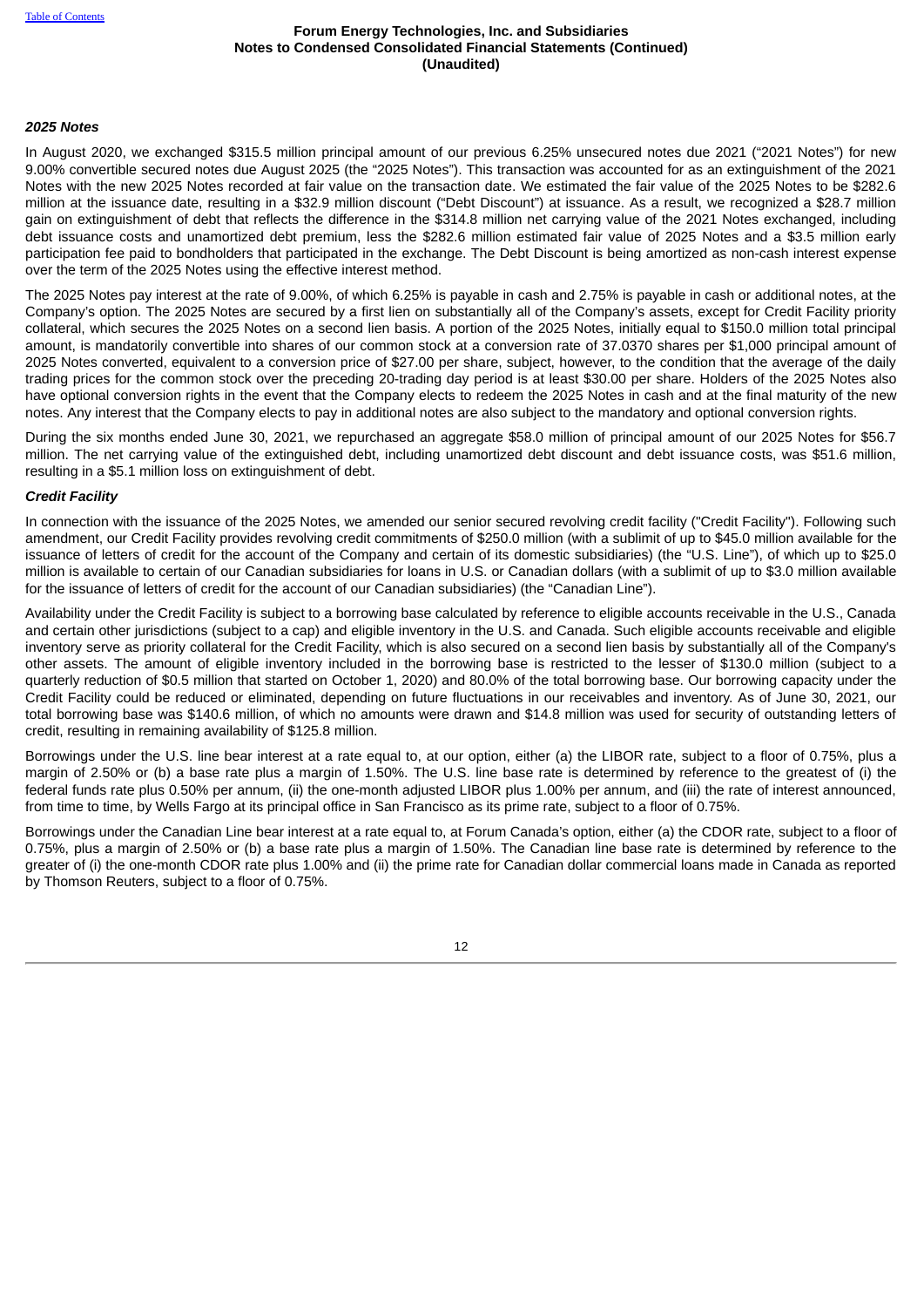The Credit Facility also provides for a commitment fee in the amount of (a) 0.375% on the unused portion of commitments if average usage of the Credit Facility is greater than 50% and (b) 0.500% on the unused portion of commitments if average usage of the Credit Facility is less than or equal to 50%.

The Credit Facility is currently scheduled to mature on October 30, 2022. If excess availability under the Credit Facility falls below the greater of 12.5% of the borrowing base and \$31.3 million, we will be required to maintain a fixed charge coverage ratio of at least 1.00:1.00 as of the end of each fiscal quarter until excess availability under the Credit Facility exceeds such thresholds for at least 60 consecutive days. Furthermore, the Credit Facility includes an obligation to prepay outstanding loans with cash on hand in excess of certain thresholds and includes a cross-default to the 2025 Notes.

#### *Deferred Loan Costs*

We have incurred loan costs that have been deferred and are amortized to interest expense over the term of the 2025 Notes and the Credit Facility. In the first quarter of 2020, we wrote-off \$1.8 million of deferred loan costs for the termination of previous discussions related to a potential exchange offer for our 2021 Notes.

#### *Other Debt*

Other debt consists primarily of various finance leases of equipment.

### *Letters of Credit and Guarantees*

We execute letters of credit in the normal course of business to secure the delivery of product from specific vendors and also to quarantee our fulfillment of performance obligations relating to certain large contracts. We had \$14.8 million and \$15.6 million in total outstanding letters of credit as of June 30, 2021 and December 31, 2020, respectively.

## **9. Income Taxes**

For interim periods, our income tax expense or benefit is computed based on our estimated annual effective tax rate and any discrete items that impact the interim periods. For the three and six months ended June 30, 2021, we recorded a tax expense of \$1.2 million and \$2.9 million, respectively, compared to a tax benefit of \$0.4 million and \$14.8 million for the three and six months ended June 30, 2020, respectively. The estimated annual effective tax rates for the six months ended June 30, 2021 and 2020 were impacted by losses in jurisdictions where the recording of a tax benefit is not available. Furthermore, the tax expense or benefit recorded can vary from period to period depending on the Company's relative mix of earnings and losses by jurisdiction.

The tax benefit for the six months ended June 30, 2020 includes a \$16.6 million benefit related to a carryback claim for U.S. federal tax losses based on provisions in the U.S. Coronavirus Aid, Relief, and Economic Security Act ("CARES Act"), which was signed into law on March 27, 2020. The CARES Act provided relief to corporate taxpayers by permitting a five-year carryback of 2018-2020 NOLs, increased the 30% limitation on interest expense deductibility to 50% of adjusted taxable income for 2019 and 2020, and accelerated refunds for minimum tax credit carryforwards, among other provisions. The tax effects of changes in tax laws are recognized in the period in which the law is enacted.

We have deferred tax assets related to net operating loss and other tax carryforwards in the U.S. and in certain states and foreign jurisdictions. We recognize deferred tax assets to the extent that we believe these assets are more likely than not to be realized. In making such a determination, we consider all available positive and negative evidence, including future reversals of existing taxable temporary differences, projected future taxable income, tax-planning and recent operating results. As of June 30, 2021, we do not anticipate being able to fully utilize all of the losses prior to their expiration in the following jurisdictions: the U.S., the U.K., Germany, Singapore, China and Saudi Arabia. As a result, we have certain valuation allowances against our deferred tax assets as of June 30, 2021.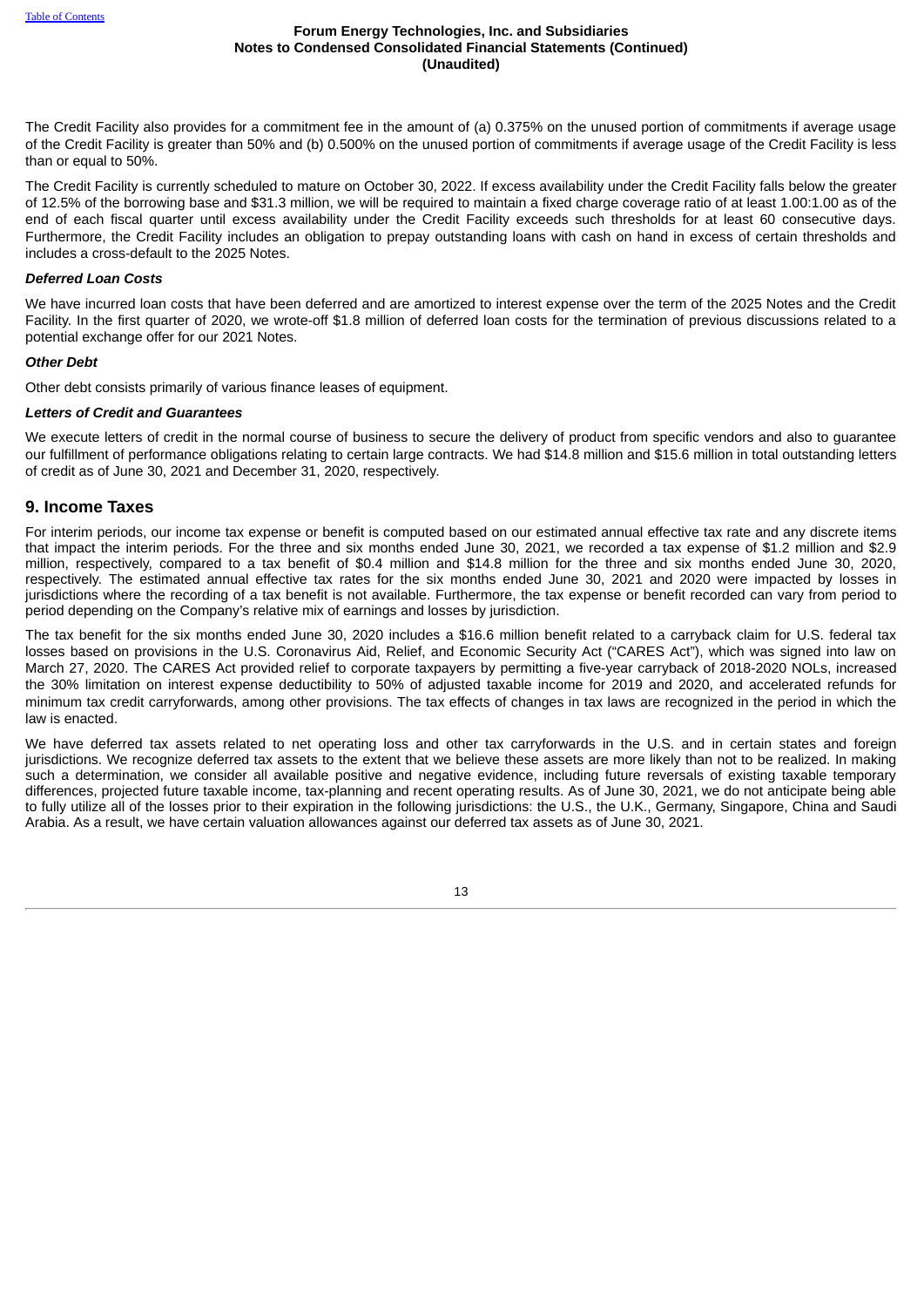## **10. Fair Value Measurements**

The Company had zero and \$13.1 million of borrowings outstanding under the Credit Facility as of June 30, 2021 and December 31, 2020, respectively. The Credit Facility incurs interest at a variable interest rate, and therefore, the carrying amount approximates fair value. The fair value of the debt is classified as a Level 2 measurement because interest rates charged are similar to other financial instruments with similar terms and maturities.

The fair value of our 2025 Notes is estimated using Level 2 inputs in the fair value hierarchy and is based on quoted prices for those or similar instruments. At June 30, 2021, the fair value and the carrying value of our 2025 Notes approximated \$257.0 million and \$231.0 million, respectively. At December 31, 2020, the fair value and the carrying value of our 2025 Notes approximated \$200.3 million and \$279.3 million, respectively.

There were no other outstanding financial assets as of June 30, 2021 and December 31, 2020 that required measuring the amounts at fair value. We did not change our valuation techniques associated with recurring fair value measurements from prior periods, and there were no transfers between levels of the fair value hierarchy during the six months ended June 30, 2021.

# **11. Business Segments**

The Company reports results of operations in the following three reporting segments: Drilling & Downhole, Completions and Production. The amounts indicated below as "Corporate" relate to costs and assets not allocated to the reportable segments. Summary financial data by segment follows (in thousands):

|                                                          | <b>Three Months Ended</b><br><b>June 30,</b> |      |              |    | Six Months Ended June 30, |    |           |
|----------------------------------------------------------|----------------------------------------------|------|--------------|----|---------------------------|----|-----------|
|                                                          | 2021                                         |      | 2020         |    | 2021                      |    | 2020      |
| Revenue:                                                 |                                              |      |              |    |                           |    |           |
| Drilling & Downhole                                      | \$<br>61,570                                 | - \$ | 47,183       |    | 110,226                   |    | 123,826   |
| Completions                                              | 46,516                                       |      | 17,583       |    | 84,359                    |    | 68,406    |
| Production                                               | 29,337                                       |      | 48,597       |    | 57,368                    |    | 104,202   |
| <b>Eliminations</b>                                      | (3)                                          |      | (88)         |    | (16)                      |    | (527)     |
| <b>Total revenue</b>                                     | 137,420                                      | \$   | 113,275      | \$ | 251,937                   | \$ | 295,907   |
|                                                          |                                              |      |              |    |                           |    |           |
| <b>Operating loss</b>                                    |                                              |      |              |    |                           |    |           |
| Drilling & Downhole                                      | \$<br>$2,701$ \$                             |      | $(9,399)$ \$ |    | $(1,805)$ \$              |    | (13, 544) |
| Completions                                              | (370)                                        |      | (17, 813)    |    | (302)                     |    | (35, 131) |
| Production                                               | (4,041)                                      |      | (1,057)      |    | (7, 882)                  |    | (9,236)   |
| Corporate                                                | (8, 270)                                     |      | (7, 191)     |    | (15, 280)                 |    | (15,620)  |
| <b>Segment operating loss</b>                            | (9,980)                                      |      | (35, 460)    |    | (25, 269)                 |    | (73, 531) |
| Impairments of intangible assets, property and equipment |                                              |      | 112          |    |                           |    | 17,432    |
| Gain on disposal of assets and other                     | (360)                                        |      | (550)        |    | (1,269)                   |    | (534)     |
| <b>Operating loss</b>                                    | (9,620)                                      | \$   | (35, 022)    | \$ | (24,000)                  | \$ | (90, 429) |

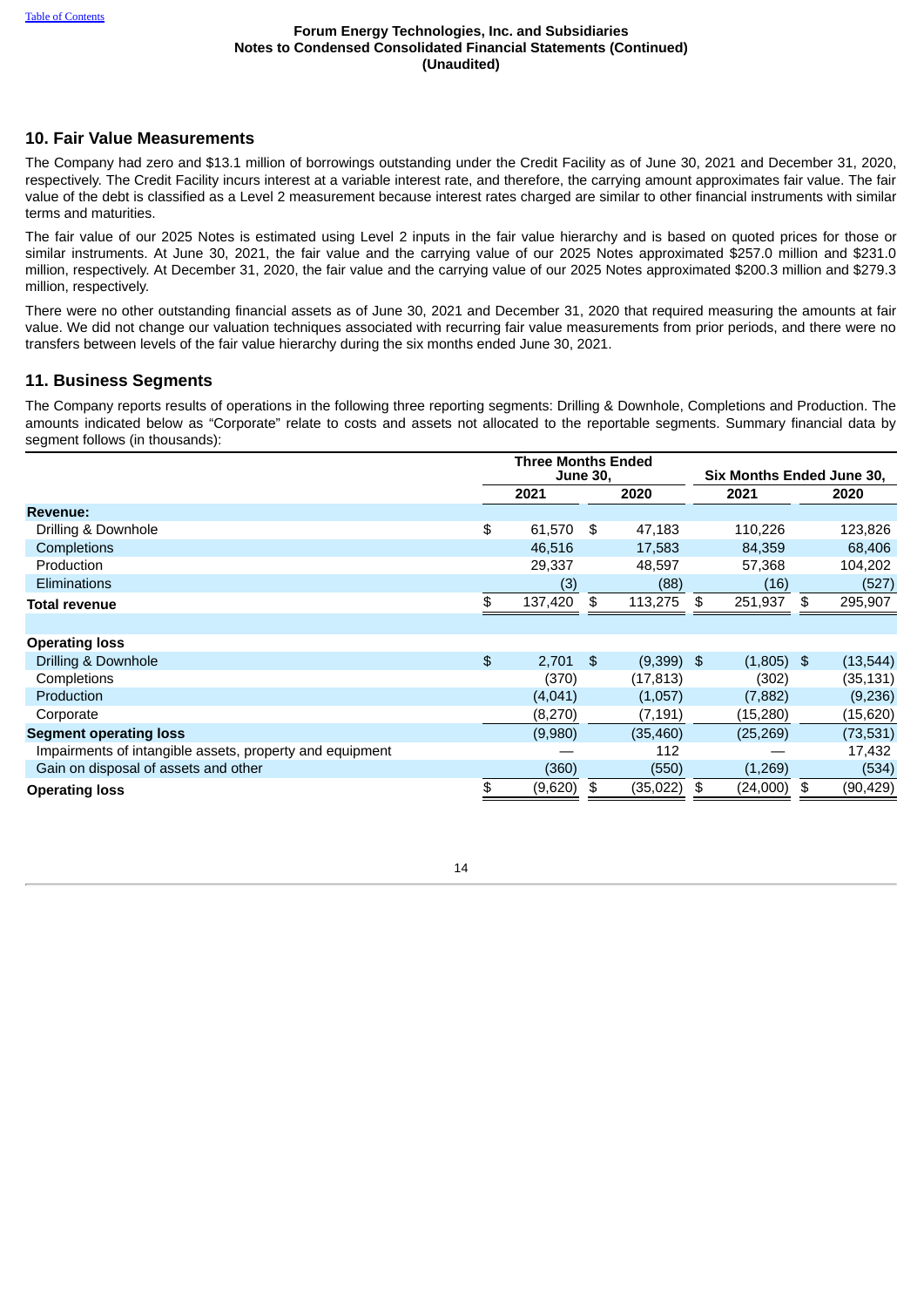A summary of consolidated assets by reportable segment is as follows (in thousands):

|                     | <b>June 30, 2021</b> | December 31, 2020 |
|---------------------|----------------------|-------------------|
| Drilling & Downhole | \$<br>316,630        | 314.375<br>\$     |
| Completions         | 350.102              | 356.645           |
| Production          | 86,186               | 92.949            |
| Corporate           | 51.243               | 125.957           |
| <b>Total assets</b> | \$<br>804,161        | 889,926           |

Corporate assets primarily include cash and certain prepaid assets.

The following table presents our revenues disaggregated by product line (in thousands):

|                              | <b>Three Months Ended</b><br><b>June 30,</b> |         |    |         |    | Six Months Ended June 30, |    |         |  |
|------------------------------|----------------------------------------------|---------|----|---------|----|---------------------------|----|---------|--|
|                              |                                              | 2021    |    | 2020    |    | 2021                      |    | 2020    |  |
| <b>Drilling Technologies</b> | \$                                           | 27,624  | \$ | 19,971  | \$ | 46.144                    | \$ | 56,609  |  |
| Downhole Technologies        |                                              | 16,613  |    | 12.673  |    | 31.706                    |    | 37.624  |  |
| Subsea Technologies          |                                              | 17,333  |    | 14,539  |    | 32,376                    |    | 29,593  |  |
| Stimulation and Intervention |                                              | 24.354  |    | 8,520   |    | 43.056                    |    | 32,996  |  |
| Coiled Tubing                |                                              | 22.162  |    | 9.063   |    | 41,303                    |    | 35,410  |  |
| <b>Production Equipment</b>  |                                              | 17.399  |    | 19.430  |    | 31.793                    |    | 38.179  |  |
| <b>Valve Solutions</b>       |                                              | 11,938  |    | 29.167  |    | 25,575                    |    | 66,023  |  |
| Eliminations                 |                                              | (3)     |    | (88)    |    | (16)                      |    | (527)   |  |
| <b>Total revenue</b>         | S                                            | 137,420 |    | 113,275 |    | 251,937                   | S  | 295,907 |  |

The following table presents our revenues disaggregated by geography (in thousands):

|                      |    | <b>Three Months Ended</b><br><b>June 30,</b> |    |         |     |         |    | <b>Six Months Ended June 30.</b> |  |  |
|----------------------|----|----------------------------------------------|----|---------|-----|---------|----|----------------------------------|--|--|
|                      |    | 2021                                         |    | 2020    |     | 2021    |    | 2020                             |  |  |
| <b>United States</b> | \$ | 77,400                                       | \$ | 70,296  | \$  | 145.714 | \$ | 194,186                          |  |  |
| Canada               |    | 10.120                                       |    | 11,599  |     | 19.081  |    | 19,551                           |  |  |
| Europe & Africa      |    | 15,563                                       |    | 8,458   |     | 28,227  |    | 19,604                           |  |  |
| Middle East          |    | 11.939                                       |    | 10.007  |     | 22,280  |    | 23.147                           |  |  |
| Asia-Pacific         |    | 14.915                                       |    | 4.030   |     | 23.795  |    | 22,823                           |  |  |
| Latin America        |    | 7.483                                        |    | 8,885   |     | 12.840  |    | 16.596                           |  |  |
| <b>Total Revenue</b> | œ  | 137.420                                      | S  | 113,275 | \$. | 251.937 |    | 295.907                          |  |  |

# **12. Commitments and Contingencies**

In the ordinary course of business, the Company is, and in the future could be, involved in various pending or threatened legal actions, some of which may or may not be covered by insurance. Management reviewed such pending judicial and legal proceedings, the reasonably anticipated costs and expenses in connection with such proceedings, and the availability and limits of insurance coverage, and has established reserves that are believed to be appropriate in light of those outcomes that are believed to be probable and can be estimated. The reserves accrued at June 30, 2021 and December 31, 2020, respectively, are immaterial. In the opinion of management, the Company's ultimate liability, if any, with respect to these actions is not expected to have a material adverse effect on the Company's financial position, results of operations or cash flows.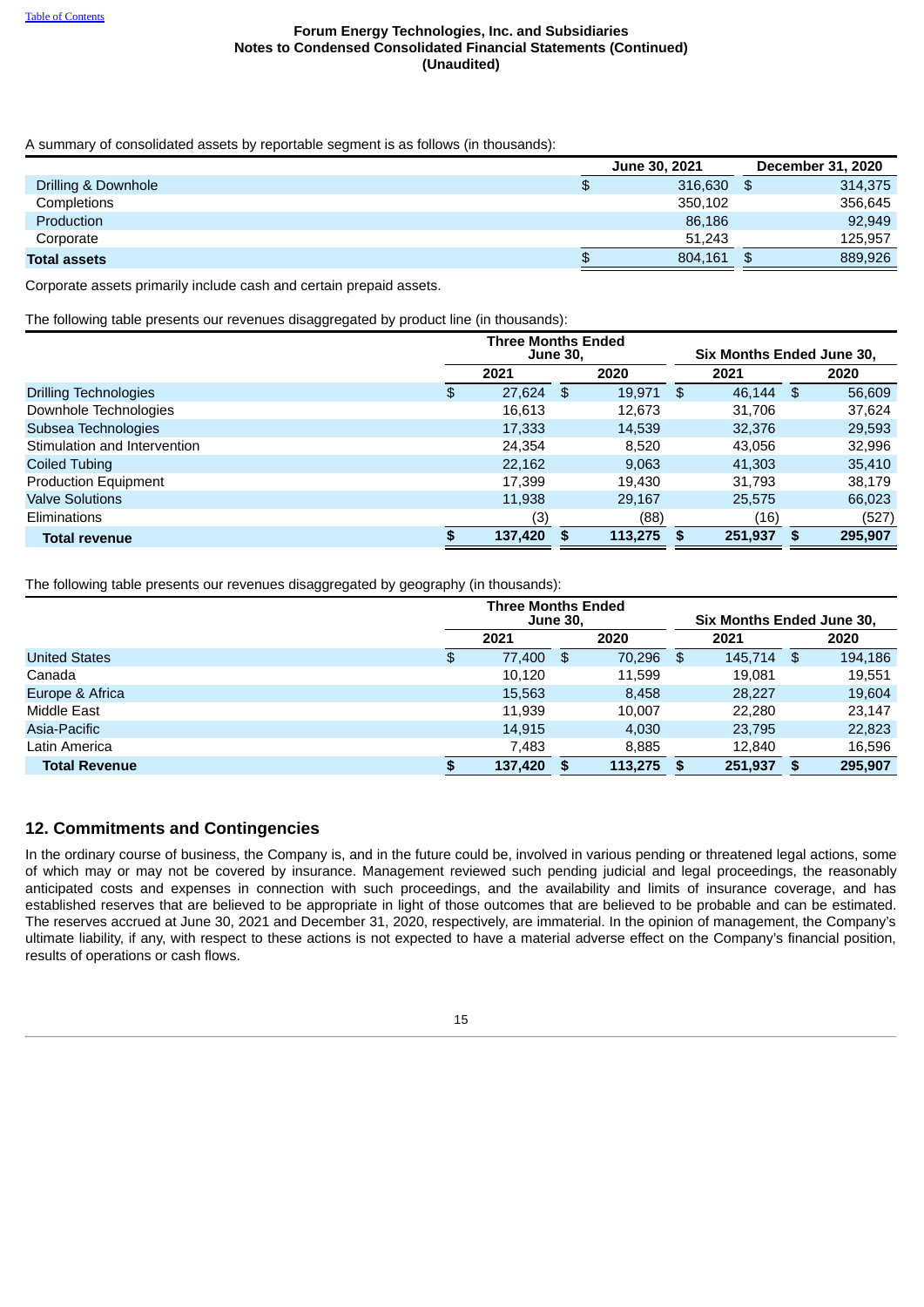For further disclosure regarding certain litigation matters, refer to Note 13 of the notes to the consolidated financial statements included in Item 8 of the Company's 2020 Annual Report on Form 10-K filed with the SEC on March 2, 2021. There have been no material changes related to these matters during the six months ended June 30, 2021.

## **13. Loss Per Share**

The calculation of basic and diluted earnings per share for each period presented was as follows (dollars and shares in thousands, except per share amounts):

|                                                       | <b>Three Months Ended</b><br><b>June 30,</b> |             | Six Months Ended June 30, |  |           |  |
|-------------------------------------------------------|----------------------------------------------|-------------|---------------------------|--|-----------|--|
|                                                       | 2021                                         | 2020        | 2021                      |  | 2020      |  |
| <b>Net loss</b>                                       | \$<br>$(21,806)$ \$                          | (5, 494)    | (51, 469)                 |  | (42, 638) |  |
|                                                       |                                              |             |                           |  |           |  |
| Basic - weighted average shares outstanding           | 5.638                                        | 5.580       | 5,625                     |  | 5,569     |  |
| Dilutive effect of stock options and restricted stock |                                              |             |                           |  |           |  |
| Dilutive effect of convertible notes due 2025         |                                              |             |                           |  |           |  |
| Diluted - weighted average shares outstanding         | 5,638                                        | 5,580       | 5,625                     |  | 5,569     |  |
|                                                       |                                              |             |                           |  |           |  |
| Loss per share                                        |                                              |             |                           |  |           |  |
| <b>Basic</b>                                          | \$<br>$(3.87)$ \$                            | $(0.98)$ \$ | $(9.15)$ \$               |  | (7.66)    |  |
| <b>Diluted</b>                                        | \$<br>$(3.87)$ \$                            | $(0.98)$ \$ | $(9.15)$ \$               |  | (7.66)    |  |

For all periods presented, we excluded all potentially dilutive restricted shares, stock options and the assumed conversion of the 2025 Notes in calculating diluted earnings per share as the effect was anti-dilutive due to net losses incurred for these periods.

## **14. Stockholders' Equity**

### *Stock-based compensation*

During the six months ended June 30, 2021, the Company granted 73,839 restricted stock units that vest ratably over three years. The Company also granted 66,524 contingent restricted stock units that vest ratably over three years dependent upon achieving a minimum stock price of \$23.49 for 20 trading days during each performance period.

### *Liability-classified awards*

During the six months ended June 30, 2021, the Company granted 66,524 cash-settled phantom stock units that vest ratably over three years. These awards have a maximum payout that is calculated based on five times the stock price on the date of grant.

The Company also granted 73,839 cash-settled contingent phantom stock units that vest ratably over three years dependent upon achieving a minimum stock price of \$23.49 for 20 trading days during each performance period. These awards also have a maximum payout that is calculated based on five times the stock price on the date of grant.

### *Reverse stock split*

In order to bring the Company into compliance with the listing requirements of the New York Stock Exchange, our Board of Directors approved a 1-for-20 reverse stock split (the "Reverse Stock Split") of the Company's issued and outstanding shares of common stock, par value \$0.01 per share, accompanied by a corresponding decrease in the Company's authorized shares of common stock. The Company's stockholders previously approved the Reverse Stock Split at the annual meeting of stockholders on May 12, 2020.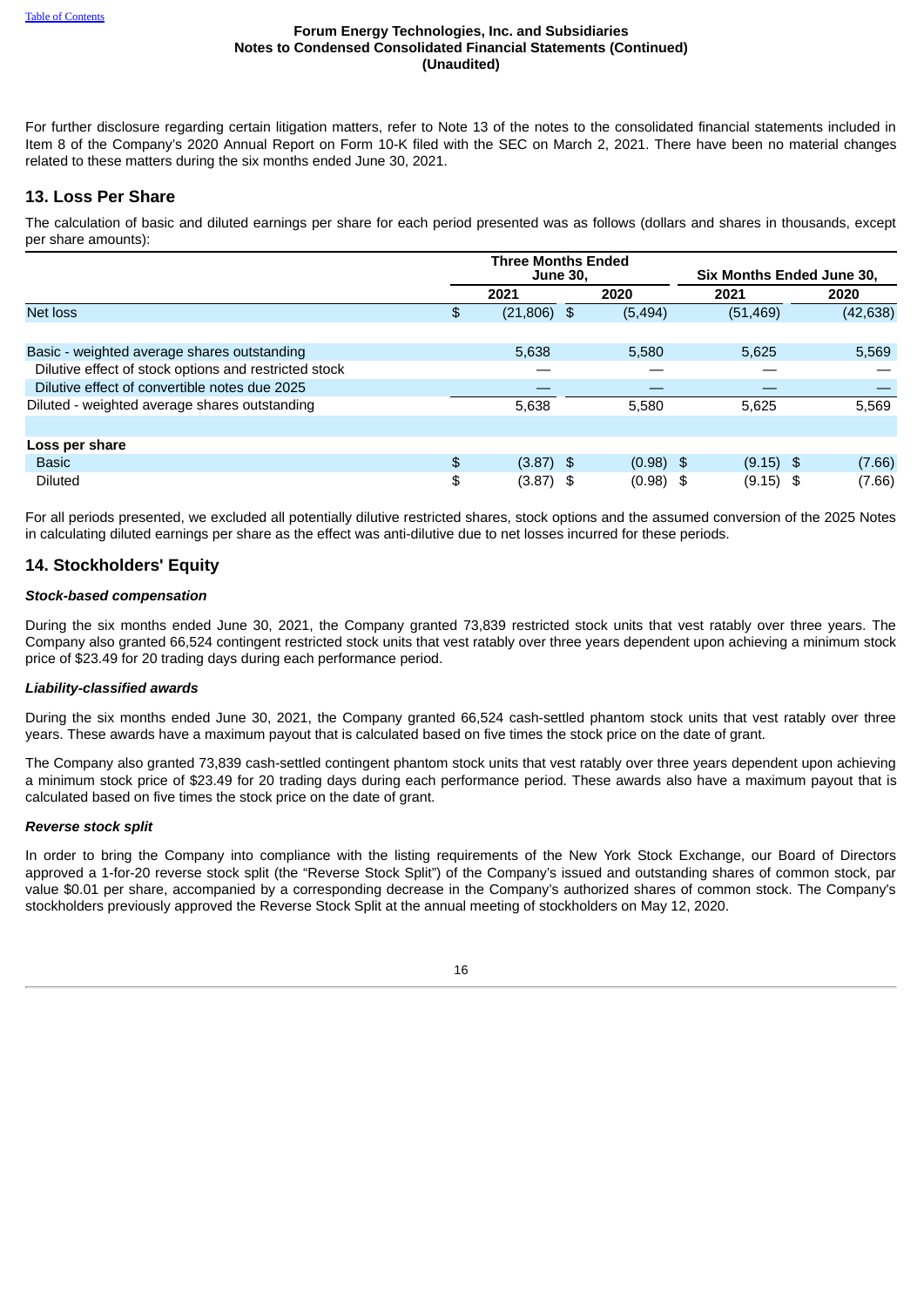The effective time of the Reverse Stock Split was after market close on November 9, 2020, with the common stock trading on a post-split basis under the Company's existing trading symbol, "FET," at the market open on November 10, 2020. No fractional shares of common stock were issued as a result of the Reverse Stock Split. Instead, any stockholder who would have been entitled to a fractional share received a cash payment in lieu of such fractional shares.

Following the completion of the Reverse Stock Split, the number of authorized shares of common stock was reduced from 296,000,000 to 14,800,000. Unless otherwise indicated, the number of shares of common stock outstanding and per-share amounts in these consolidated financial statements and accompanying notes have been retroactively adjusted to reflect the effect of the Reverse Stock Split. The par value of our common stock remains at \$0.01 per share.

## **15. Related Party Transactions**

The Company has sold and purchased inventory, services and fixed assets to and from certain affiliates of certain directors. The dollar amounts of these related party activities are not significant to the Company's unaudited condensed consolidated financial statements.

## <span id="page-16-0"></span>**Item 2. Management's discussion and analysis of financial condition and results of operations**

## *CAUTIONARY NOTE REGARDING FORWARD-LOOKING STATEMENTS*

This Quarterly Report on Form 10-O contains forward-looking statements within the meaning of Section 27A of the Securities Act of 1933, as amended, and Section 21E of the Securities Exchange Act of 1934, as amended (the "Exchange Act"). These forward-looking statements are subject to a number of risks and uncertainties, many of which are beyond the Company's control. All statements, other than statements of historical fact, included in this Quarterly Report on Form 10-Q regarding our strategy, future operations, financial position, estimated revenues and losses, projected costs, prospects, plans and objectives of management are forward-looking statements. When used in this Quarterly Report on Form 10-Q, the words "will," "could," "believe," "anticipate," "intend," "estimate," "expect," "may," "continue," "predict," "potential." "project" and similar expressions are intended to identify forward-looking statements, although not all forward-looking statements *contain such identifying words.*

All forward-looking statements speak only as of the date of this Ouarterly Report on Form 10-O. We disclaim any obligation to update or revise these statements unless required by law, and you should not place undue reliance on these forward-looking statements. Although we believe that our plans, intentions and expectations reflected in or suggested by the forward-looking statements we make in this Ouarterly Report on Form 10-Q are reasonable, we can give no assurance that these plans, intentions or expectations will be achieved. We disclose important factors that could cause our actual results to differ materially from our expectations in "Risk Factors" and "Management's Discussion and Analysis of Financial Condition and Results of Operations" in our Annual Report on Form 10-K filed with the Securities and Exchange Commission (the "SEC") on March 2, 2021, and elsewhere in this Quarterly Report on Form 10-Q. These cautionary statements *qualify all forward-looking statements attributable to us or persons acting on our behalf.*

## **Overview**

We are a global company serving the oil, natural gas, industrial and renewable energy industries. FET provides value added solutions that increase the safety and efficiency of energy exploration and production. We are an environmentally and socially responsible company headquartered in Houston, Texas with manufacturing, distribution and service facilities strategically located throughout the world. Our products include highly engineered capital equipment as well as consumable products. These consumable products are used in drilling, well construction and completions activities, within the supporting infrastructure, and at processing centers and refineries. Our engineered capital products are directed at drilling rig equipment for new rigs, upgrades and refurbishment projects, subsea construction and development projects, pressure pumping equipment, the placement of production equipment on new producing wells, downstream capital projects and capital equipment for renewable energy projects. Our products are aimed at improving the safety, efficiency, and environmental and social impact of our customers' operations. For the six months ended June 30, 2021, approximately 80% of our revenue was derived from

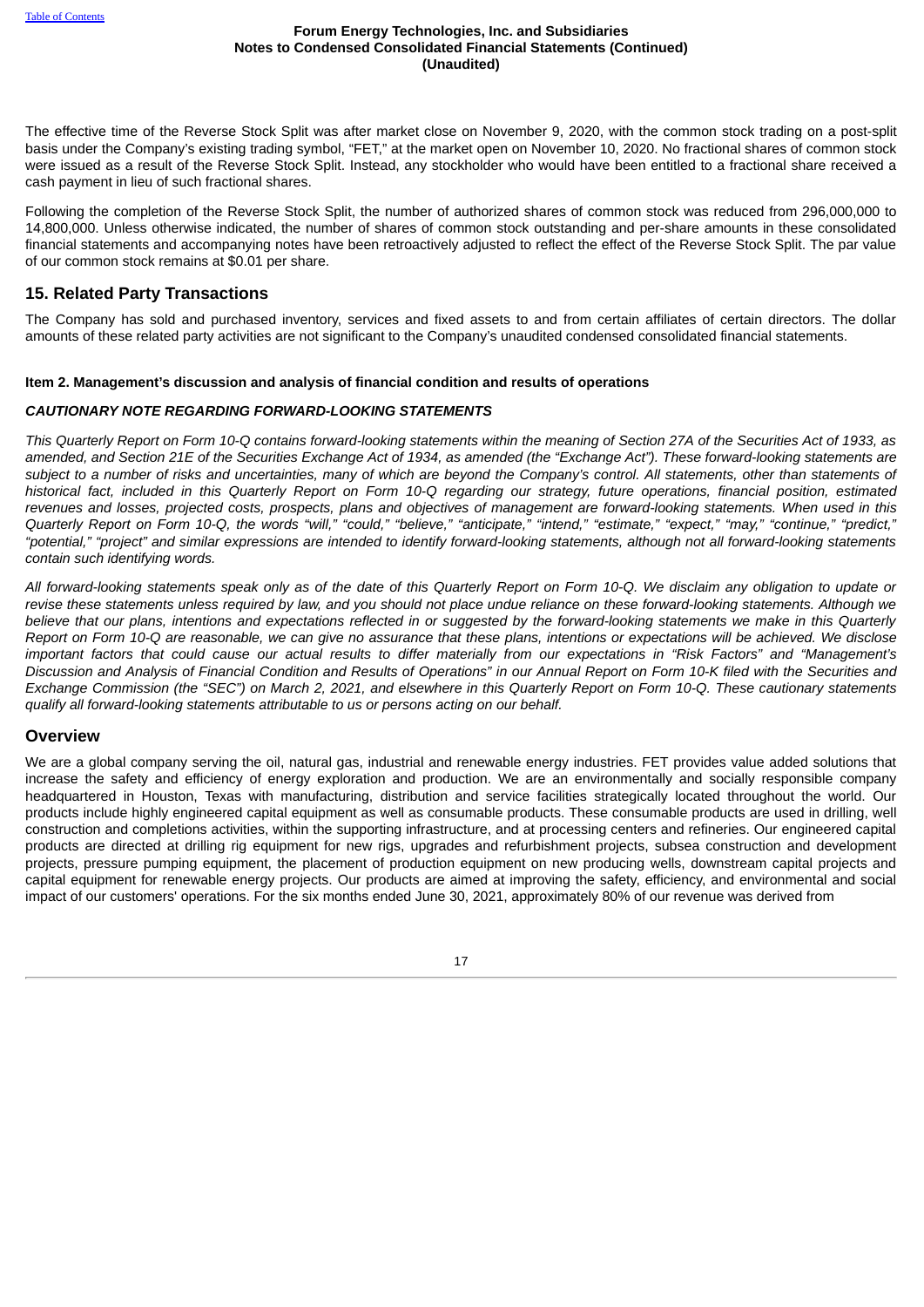consumable products and activity-based equipment, while the balance was primarily derived from capital products with a small amount from rental and other services.

We design, manufacture and supply high quality reliable products that create value for our diverse customer base, which includes, among others, oil and natural gas operators, land and offshore drilling contractors, oilfield service companies, subsea construction and service companies, and pipeline and refinery operators. In addition, we offer some of our products to renewable energy and new energy companies.

A summary of the products and services offered by each segment is as follows:

- *Drilling & Downhole*. This segment designs, manufactures and supplies products and provides related services to the drilling, well construction, artificial lift and subsea energy construction and services markets as well as other sectors such as renewable energy, defense and communications. The products and related services consist primarily of: (i) capital equipment and a broad line of expendable products consumed in the drilling process; (ii) well construction casing and cementing equipment and protection products for artificial lift equipment and cables; and (iii) subsea remotely operated vehicles and trenchers, submarine rescue vehicles, specialty components and tooling, and complementary subsea technical services.
- *Completions.* This segment designs, manufactures and supplies products and provides related services to the coiled tubing, well stimulation and intervention markets. The products and related services consist primarily of: (i) capital and consumable products sold to the pressure pumping, hydraulic fracturing and flowback services markets, including hydraulic fracturing pumps, cooling systems, high-pressure flexible hoses and flow iron as well as wireline cable and pressure control equipment used in the well completion and intervention service markets; and (ii) coiled tubing strings and coiled line pipe and related services.
- *Production*. This segment designs, manufactures and supplies products and provides related equipment and services for production and infrastructure markets. The products and related services consist primarily of: (i) engineered process systems, production equipment, as well as specialty separation equipment; and (ii) a wide range of industrial valves focused on serving upstream, midstream, and downstream oil and natural gas customers as well as power generation and other industries.

## **Market Conditions**

The level of demand for our products is directly related to the activity levels, and the capital and operating budgets of our customers, which in turn are heavily influenced by energy prices and expectations as to future price trends. In addition, the availability of existing capital equipment adequate to serve exploration and production requirements, or lack thereof, drives demand for our capital equipment products.

In 2020, the COVID-19 pandemic and associated actions taken around the world to mitigate the spread of COVID-19 caused unprecedented declines in economic activity, energy demand and oil and natural gas prices. In response, OPEC+ implemented significant reductions in oil production and North American exploration and production companies aggressively reduced drilling and completion activities. The extreme volatility and lower price environment in 2020 created a very challenging market for all sub-sectors of the oil and natural gas industry, including those in which the Company competes.

During the first half of 2021, distribution of vaccines resulted in reopening of certain economies and increasing demand for oil and natural gas. In addition, oil supply has been impacted by ongoing constraints by OPEC+ and capital discipline by North American exploration and production companies. As a result of these supply and demand factors, commodity prices have increased substantially in the first half of 2021. However, ongoing COVID-19 outbreaks and new variants of the virus continue to cause disruptions in global supply chains which have led to inflationary pressures for certain goods and services.

Our revenues are highly correlated to the U.S. drilling rig count which has increased to 470 rigs as of the end of the second quarter of 2021 from a low of 244 rigs in August 2020. Furthermore, the level of active hydraulic fracturing fleets also increased substantially in the first half of 2021 in order to meet increasing oil demand. Due to market conditions, publicly owned exploration and production companies in North America remain under pressure to generate positive cash flows and constrain capital and maintenance expenditures. In contrast, privately owned exploration and production companies in North America have increased their drilling and completions activity levels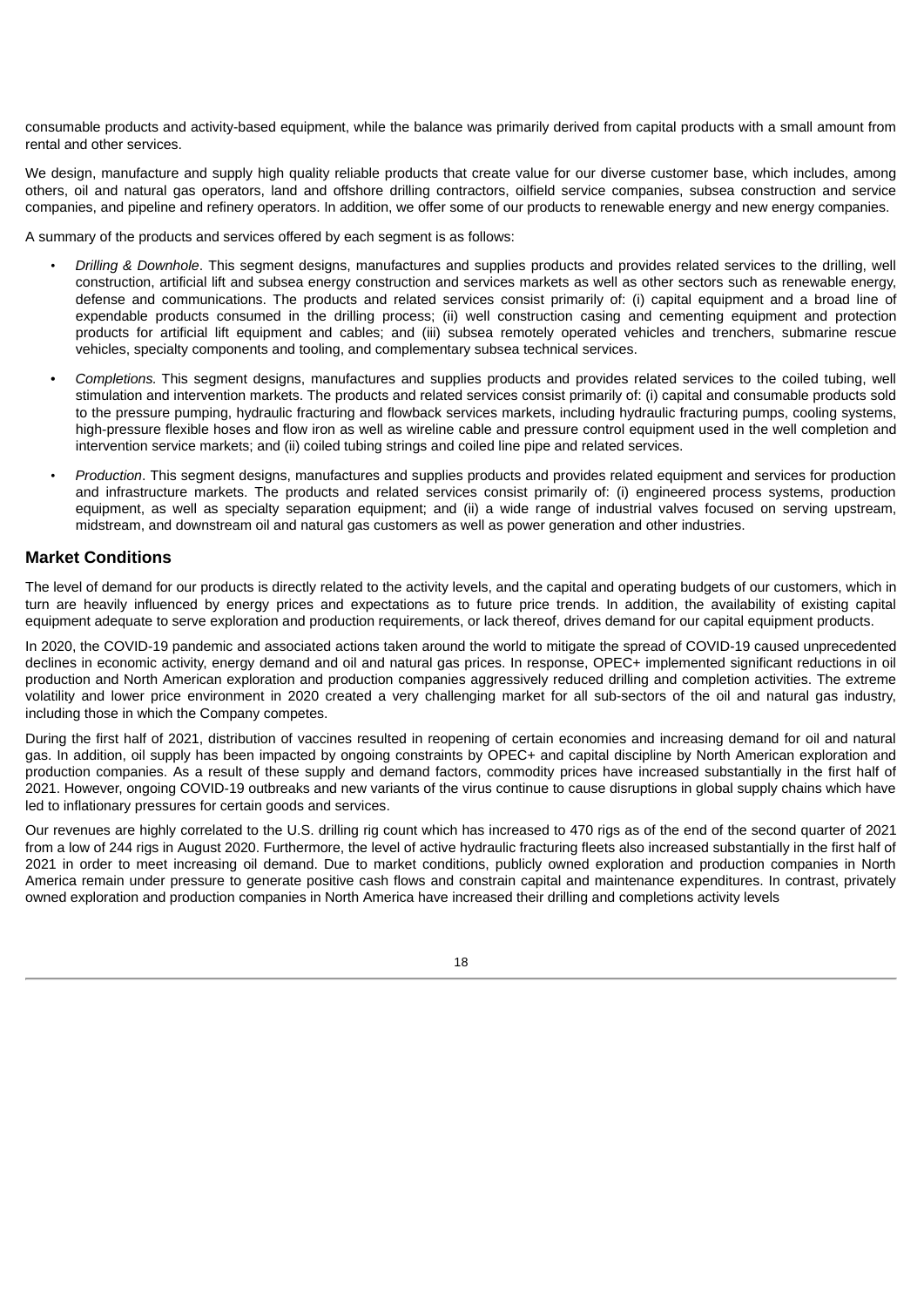in response to the higher oil and natural gas price environment. In addition, consolidation of exploration and production and service companies has continued in 2021.

While activity levels in international regions, as well as global offshore and subsea activity, were also impacted by COVID-19 related activity disruptions, international revenue for our drilling and subsea capital equipment offerings have recently increased due to an improved outlook for our international drilling customers and the diversification of our subsea product line revenue outside of the oil and natural gas industry.

Demand for products in our Valve Solutions product line is driven by capital projects and maintenance spending in the upstream, midstream and downstream markets. As such, revenue for our Valve Solutions product line has also been negatively affected by lower energy prices and the impacts of COVID-19 on the global economy.

On December 31, 2020, we sold assets pertaining to our ABZ and Quadrant valve brands for total consideration of \$104.6 million and recognized a gain on disposition of \$88.4 million. The disposition of these brands resulted in a substantial decrease in our Valve Solutions product line's revenue compared to the prior year.

Although we experienced some operational inefficiencies, our manufacturing facilities and business operations have not experienced work stoppages due to COVID-19 or associated government regulations. However, in response to the decline in demand for our products and decreases in revenue, we implemented significant cost reduction actions, including exiting facilities, lowering headcount, reducing salaries, suspending the Company's matching contribution to the U.S. and Canada defined contribution retirement plans, and furloughing select employee groups. Certain facility closures and headcount reduction efforts continued in the first half of 2021.

The table below shows average crude oil and natural gas prices for West Texas Intermediate crude oil ("WTI"), United Kingdom Brent crude oil ("Brent"), and Henry Hub natural gas:

|                                            | <b>Three Months Ended</b> |          |     |           |                  |       |  |  |  |  |
|--------------------------------------------|---------------------------|----------|-----|-----------|------------------|-------|--|--|--|--|
|                                            |                           | June 30, |     | March 31, | June 30,<br>2020 |       |  |  |  |  |
|                                            |                           | 2021     |     | 2021      |                  |       |  |  |  |  |
| Average global oil, \$/bbl                 |                           |          |     |           |                  |       |  |  |  |  |
| West Texas Intermediate                    | \$                        | 66.19    | -\$ | 58.09     | \$               | 27.96 |  |  |  |  |
| United Kingdom Brent                       | \$                        | 68.98    | -\$ | 61.04     | \$               | 29.70 |  |  |  |  |
|                                            |                           |          |     |           |                  |       |  |  |  |  |
| Average North American Natural Gas, \$/Mcf |                           |          |     |           |                  |       |  |  |  |  |
| Henry Hub                                  | \$                        | 2.95     | -\$ | 3.50      | £.               | 1.70  |  |  |  |  |

The price of oil varied dramatically in 2020 with the spot prices for WTI and Brent falling from \$61.14 and \$67.77 per barrel, respectively, as of December 31, 2019 to lows below \$15.00 per barrel in April 2020. Since that time, oil prices have rebounded to an average of \$66.19 and \$68.98 for WTI and Brent, respectively, in the second quarter 2021. In addition, natural gas prices remained above prior year levels with average prices approximately 74% higher compared to the second quarter 2020.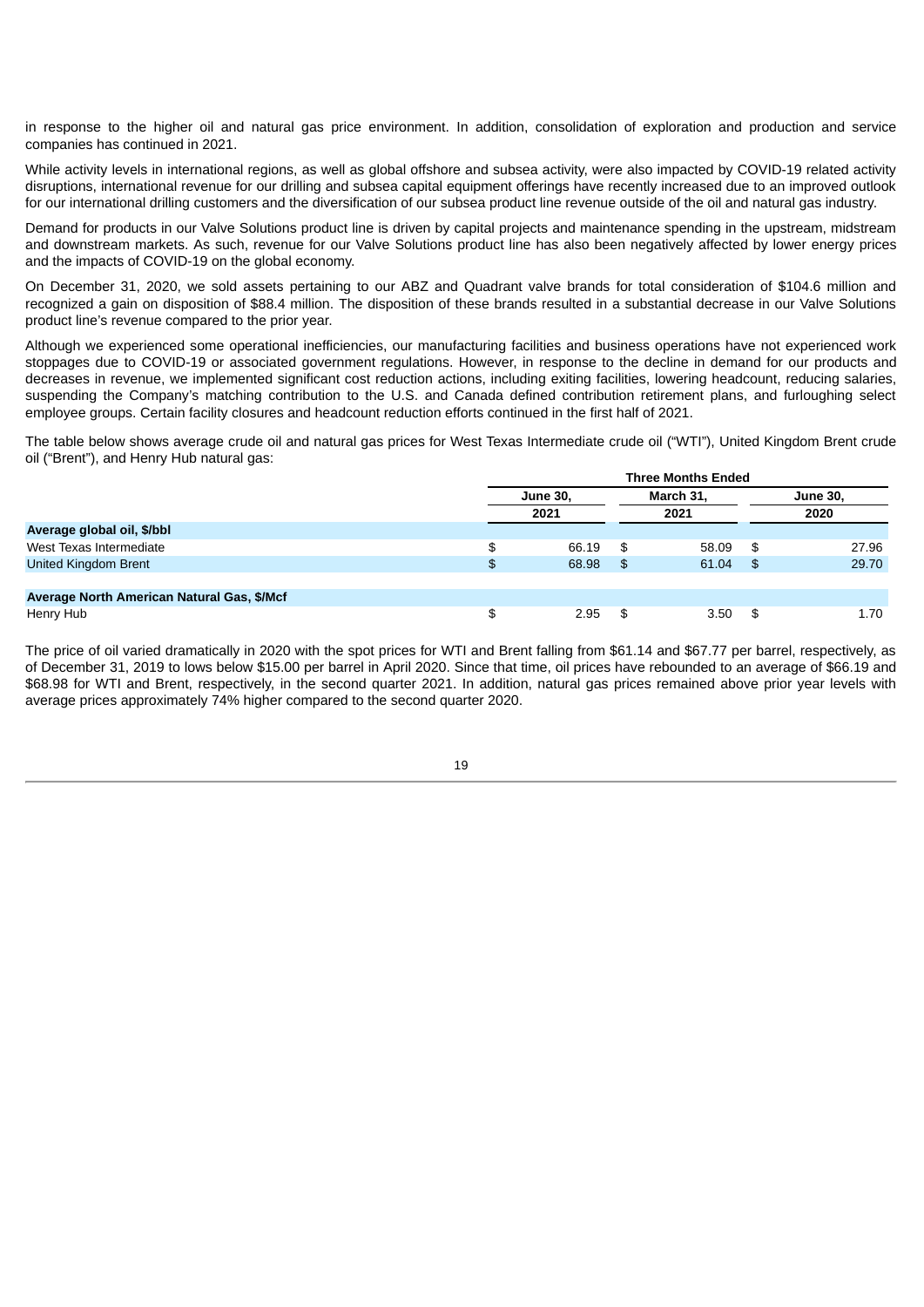The table below shows the average number of active drilling rigs, based on the weekly Baker Hughes Incorporated rig count, operating by geographic area and drilling for different purposes.

|                                |          | <b>Three Months Ended</b> |                         |  |  |  |  |  |
|--------------------------------|----------|---------------------------|-------------------------|--|--|--|--|--|
|                                | June 30, | March 31,                 | June 30,                |  |  |  |  |  |
|                                | 2021     | 2021                      | 2020                    |  |  |  |  |  |
| <b>Active Rigs by Location</b> |          |                           |                         |  |  |  |  |  |
| <b>United States</b>           | 450      | 393                       | 392                     |  |  |  |  |  |
| Canada                         | 72       | 145                       | 25                      |  |  |  |  |  |
| International                  | 734      | 698                       | 834                     |  |  |  |  |  |
| <b>Global Active Rigs</b>      | 1,256    | 1,236                     | 1,251                   |  |  |  |  |  |
|                                |          |                           |                         |  |  |  |  |  |
| Land vs. Offshore Rigs         |          |                           |                         |  |  |  |  |  |
| Land                           | 1,065    | 1,052                     | 1,029                   |  |  |  |  |  |
| Offshore                       | 191      | 184                       | 222                     |  |  |  |  |  |
| <b>Global Active Rigs</b>      | 1,256    | 1,236                     | 1,251                   |  |  |  |  |  |
|                                |          |                           |                         |  |  |  |  |  |
| <b>U.S. Commodity Target</b>   |          |                           |                         |  |  |  |  |  |
| Oil/Gas                        | 352      | 302                       | 308                     |  |  |  |  |  |
| Gas                            | 97       | 90                        | 82                      |  |  |  |  |  |
| Unclassified                   | 1        | 1                         | $\overline{\mathbf{c}}$ |  |  |  |  |  |
| <b>Total U.S. Active Rigs</b>  | 450      | 393                       | 392                     |  |  |  |  |  |
|                                |          |                           |                         |  |  |  |  |  |
| <b>U.S. Well Path</b>          |          |                           |                         |  |  |  |  |  |
| Horizontal                     | 408      | 353                       | 353                     |  |  |  |  |  |
| Vertical                       | 18       | 22                        | 14                      |  |  |  |  |  |
| <b>Directional</b>             | 24       | 18                        | 25                      |  |  |  |  |  |
| <b>Total U.S. Active Rigs</b>  | 450      | 393                       | 392                     |  |  |  |  |  |

A substantial portion of our revenue is impacted by the level of rig activity and the number of wells completed. The average U.S. rig count for the second quarter 2021 was 15% higher compared to the first quarter of 2021 and second quarter of 2020. The U.S. rig count started 2020 at 805 working rigs and fell 70% to a low of 244 rigs in August 2020. Since that time, the number of active rigs has partially recovered, ending the second quarter 2021 at 470.

The table below shows the amount of total inbound orders by segment:

| (in millions of dollars) |  |                  | <b>Three Months Ended</b> |          |      |          |          | <b>Six Months Ended</b> |       |  |
|--------------------------|--|------------------|---------------------------|----------|------|----------|----------|-------------------------|-------|--|
| June 30.                 |  | <b>March 31.</b> |                           | June 30. |      | June 30, | June 30, |                         |       |  |
|                          |  | 2021             | 2021                      |          | 2020 |          | 2021     |                         | 2020  |  |
| Drilling & Downhole      |  | $80.5$ \$        | 57.9                      | - \$     | 42.3 | - SS     | 138.4    |                         | 112.3 |  |
| Completions              |  | 47.4             | 47.2                      |          | 14.2 |          | 94.6     |                         | 64.1  |  |
| Production               |  | 30.9             | 32.9                      |          | 29.1 |          | 63.8     |                         | 79.8  |  |
| <b>Total Orders</b>      |  | 158.8            | 138.0                     | - \$     | 85.6 | \$       | 296.8    |                         | 256.2 |  |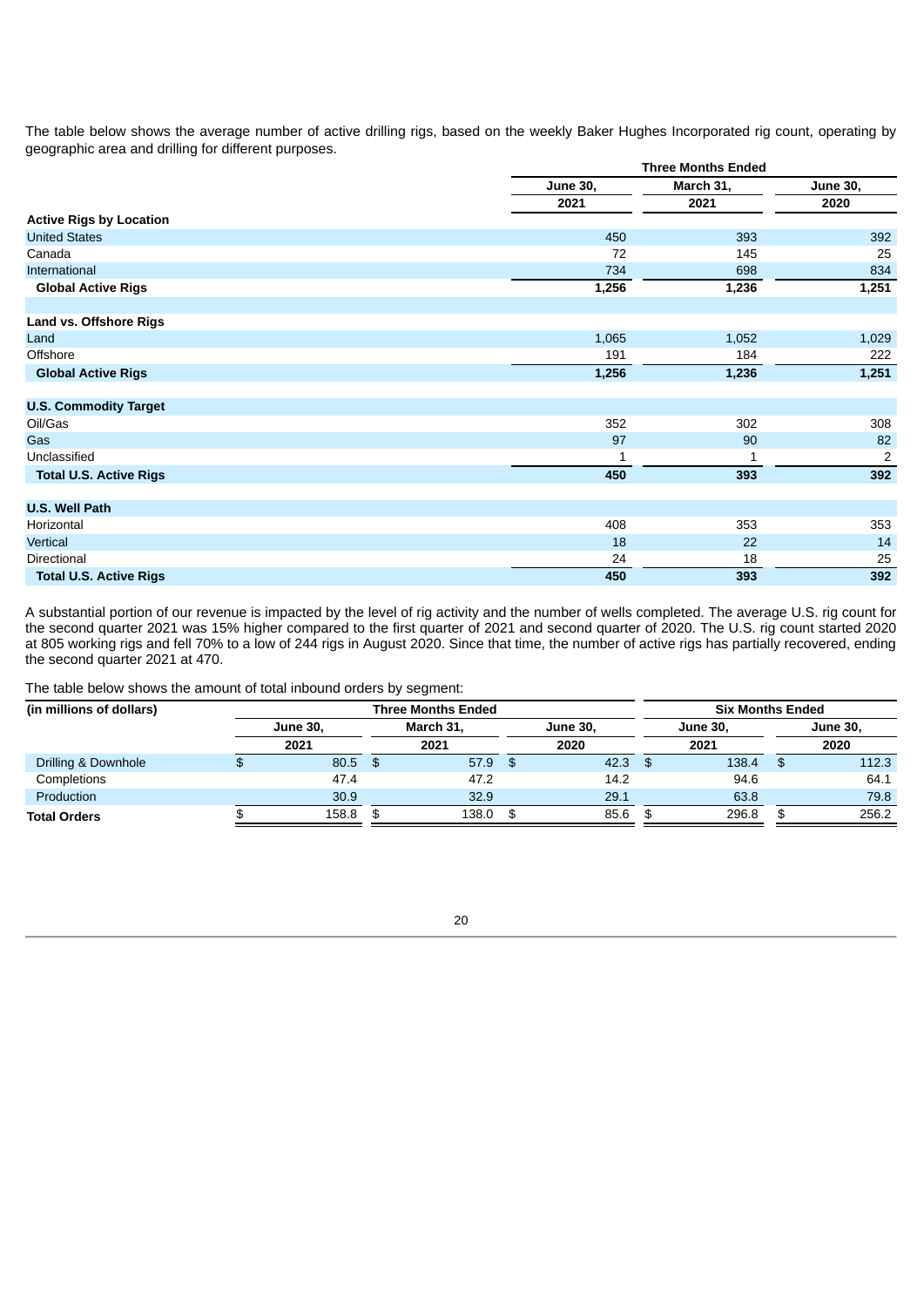# **Results of operations**

## *Three months ended June 30, 2021 compared with three months ended June 30, 2020*

|                                                          | Three Months Ended June 30, |            |               |             |    | Change    |             |  |  |
|----------------------------------------------------------|-----------------------------|------------|---------------|-------------|----|-----------|-------------|--|--|
| (in thousands of dollars, except per share information)  | 2021                        |            |               | 2020        | \$ |           | %           |  |  |
| Revenue:                                                 |                             |            |               |             |    |           |             |  |  |
| Drilling & Downhole                                      | \$                          | 61,570     | \$            | 47,183      | \$ | 14,387    | 30.5 %      |  |  |
| Completions                                              |                             | 46,516     |               | 17,583      |    | 28,933    | 164.6 %     |  |  |
| Production                                               |                             | 29,337     |               | 48,597      |    | (19, 260) | $(39.6)\%$  |  |  |
| Eliminations                                             |                             | (3)        |               | (88)        |    | 85        |             |  |  |
| <b>Total revenue</b>                                     |                             | 137,420    |               | 113,275     |    | 24,145    | 21.3 %      |  |  |
| <b>Operating income (loss):</b>                          |                             |            |               |             |    |           |             |  |  |
| Drilling & Downhole                                      | \$                          | 2,701      | \$            | (9, 399)    | \$ | 12,100    | 128.7 %     |  |  |
| Operating margin %                                       |                             | 4.4 %      |               | $(19.9)\%$  |    |           |             |  |  |
| Completions                                              |                             | (370)      |               | (17, 813)   |    | 17,443    | 97.9 %      |  |  |
| Operating margin %                                       |                             | (0.8)%     |               | $(101.3)\%$ |    |           |             |  |  |
| Production                                               |                             | (4,041)    |               | (1,057)     |    | (2,984)   | $(282.3)\%$ |  |  |
| Operating margin %                                       |                             | $(13.8)\%$ |               | (2.2)%      |    |           |             |  |  |
| Corporate                                                |                             | (8, 270)   |               | (7, 191)    |    | (1,079)   | $(15.0)\%$  |  |  |
| <b>Total segment operating loss</b>                      |                             | (9,980)    |               | (35, 460)   |    | 25,480    | 71.9 %      |  |  |
| Operating margin %                                       |                             | $(7.3)\%$  |               | $(31.3)\%$  |    |           |             |  |  |
| Impairments of intangible assets, property and equipment |                             |            |               | 112         |    | (112)     |             |  |  |
| Gain on disposal of assets and other                     |                             | (360)      |               | (550)       |    | 190       |             |  |  |
| <b>Operating loss</b>                                    |                             | (9,620)    |               | (35, 022)   |    | 25,402    | 72.5 %      |  |  |
| Interest expense                                         |                             | 7.775      |               | 6,420       |    | 1,355     | 21.1 %      |  |  |
| Foreign exchange losses (gains) and other, net           |                             | (939)      |               | 631         |    | (1,570)   |             |  |  |
| Loss (gain) on extinguishment of debt                    |                             | 4,161      |               | (36, 285)   |    | 40,446    |             |  |  |
| Deferred loan costs written off                          |                             |            |               | 130         |    | (130)     |             |  |  |
| Total other (income) expense, net                        |                             | 10,997     |               | (29, 104)   |    | 40,101    | 137.8 %     |  |  |
| Loss before income taxes                                 |                             | (20, 617)  |               | (5,918)     |    | (14, 699) | $(248.4)\%$ |  |  |
| Income tax expense (benefit)                             |                             | 1,189      |               | (424)       |    | 1,613     | 380.4 %     |  |  |
| <b>Net loss</b>                                          | \$                          | (21, 806)  | $\frac{4}{5}$ | (5, 494)    | \$ | (16, 312) | $(296.9)\%$ |  |  |
| Weighted average shares outstanding                      |                             |            |               |             |    |           |             |  |  |
| <b>Basic</b>                                             |                             | 5,638      |               | 5,580       |    |           |             |  |  |
| <b>Diluted</b>                                           |                             | 5,638      |               | 5,580       |    |           |             |  |  |
| Loss per share                                           |                             |            |               |             |    |           |             |  |  |
| <b>Basic</b>                                             | \$                          | (3.87)     | \$            | (0.98)      |    |           |             |  |  |
| <b>Diluted</b>                                           | \$                          | (3.87)     | \$            | (0.98)      |    |           |             |  |  |
| * not meaningful                                         |                             |            |               |             |    |           |             |  |  |

We sold certain assets of our ABZ and Quadrant valve brands on December 31, 2020. Therefore, our results of operations for the second quarter of 2021 may not be comparable to the results of operations for the second quarter of 2020. Refer to Note 4 *Dispositions* for additional information.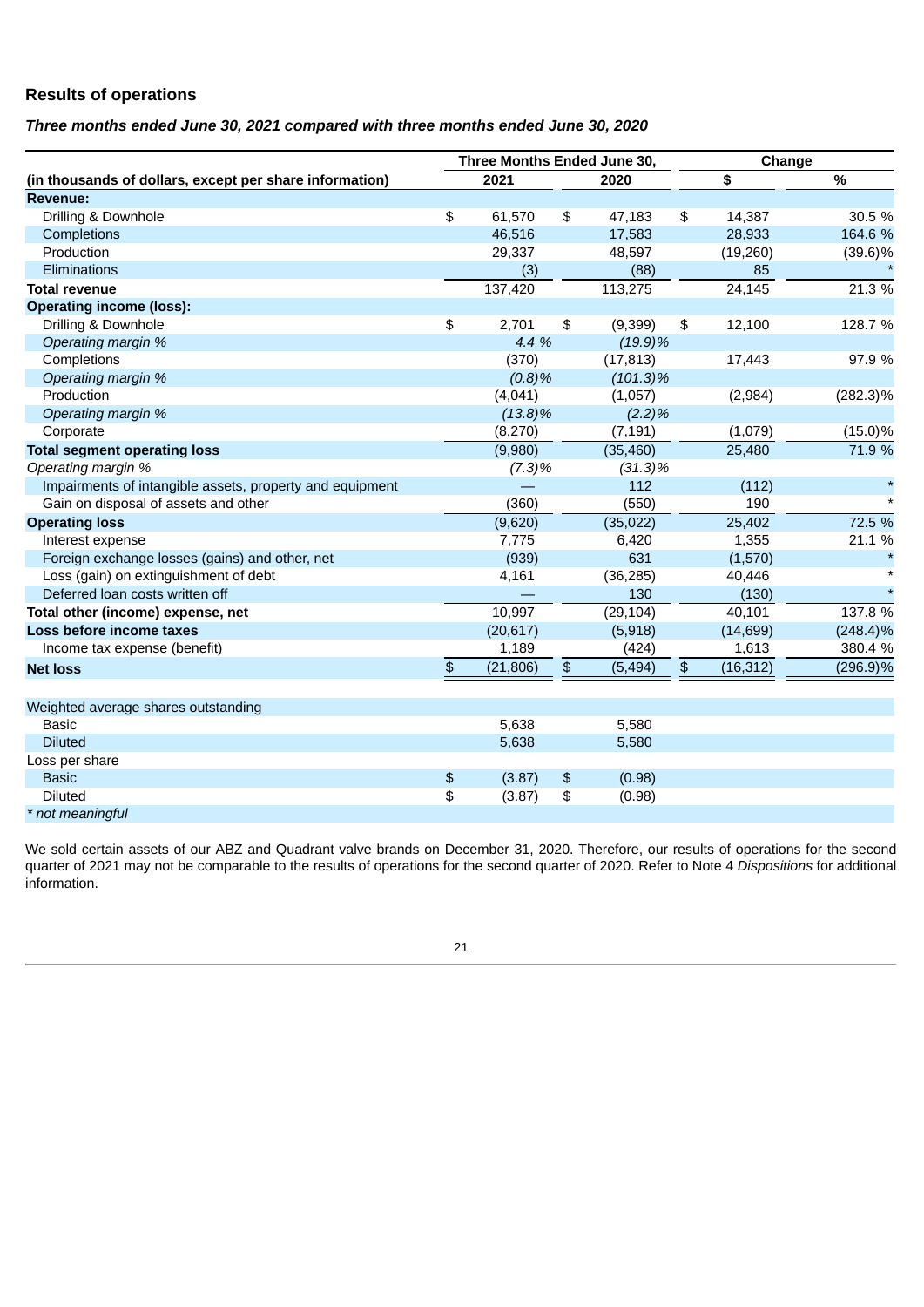#### *Revenue*

Our revenue for the three months ended June 30, 2021 was \$137.4 million, an increase of \$24.1 million, or 21.3%, compared to the three months ended June 30, 2020. For the three months ended June 30, 2021, our Drilling & Downhole, Completions, and Production segments comprised 44.8%, 33.9%, and 21.3% of our total revenue, respectively, which compared to 41.7%, 15.4%, and 42.9% of our total revenue, respectively, for the three months ended June 30, 2020. The overall increase in revenue is primarily related to higher sales volumes due to improving market conditions in the second quarter 2021 compared to the second quarter 2020 which was negatively impacted by the onset of the COVID 19 pandemic. The changes in revenue by operating segment consisted of the following:

*Drilling & Downhole segment* — Revenue was \$61.6 million for the three months ended June 30, 2021, an increase of \$14.4 million, or 30.5%, compared to the three months ended June 30, 2020. This increase was driven by a \$7.7 million, or 38.3%, increase in revenue for our Drilling Technologies product line due to higher sales volumes of handling tools into international markets and higher sales of consumable products as a result of the improving U.S. activity levels in the second quarter 2021. Revenue for our Downhole Technologies product line increased by \$3.9 million, primarily due to higher sales volumes of artificial lift products due to the increase in the number of well completions and workover activity in the second quarter 2021 compared to 2020. Revenue for our Subsea Technologies product line increased by \$2.8 million primarily due to higher replacement part sales in the second quarter 2021 compared to the second quarter 2020, which was negatively impacted by the onset of the COVID 19 pandemic.

*Completions segment* — Revenue was \$46.5 million for the three months ended June 30, 2021, an increase of \$28.9 million, or 164.6%, compared to the three months ended June 30, 2020. This significant improvement includes revenue increases of \$15.8 million and \$13.1 million for our Stimulation & Intervention and Coiled Tubing product lines, respectively. These higher revenue levels were driven by increasing U.S. hydraulic fracturing and well intervention service activity levels in the second quarter 2021 compared to a rapidly declining market in the second quarter 2020 when service companies were idling equipment in response to historically low levels of oil demand at the onset of the COVID 19 pandemic.

*Production segment* — Revenue was \$29.3 million for the three months ended June 30, 2021, a decrease of \$19.3 million, or 39.6%, compared to the three months ended June 30, 2020. This decrease includes a \$9.7 million decline from the fourth quarter 2020 divestiture of our ABZ and Quadrant valve brands. The remaining decline was driven by a \$7.5 million decline in sales volumes of our other valve brands, primarily due to lower sales into the North America downstream and midstream markets, and a \$2.0 million decrease in revenue for our Production Equipment product line from lower sales volumes of our surface production equipment.

### *Segment operating income (loss) and segment operating margin percentage*

Segment operating loss for the three months ended June 30, 2021 was \$10.0 million, a \$25.5 million improvement compared to a loss of \$35.5 million for the three months ended June 30, 2020. For the three months ended June 30, 2021, segment operating margin percentage was (7.3)% compared to (31.3)% for the three months ended June 30, 2020. Segment operating margin percentage is calculated by dividing segment operating income (loss) by revenue for the period. The change in operating income (loss) for each segment is explained as follows:

*Drilling & Downhole segment* — Segment operating income was \$2.7 million, or 4.4%, for the three months ended June 30, 2021 compared to a loss of \$9.4 million, or (19.9)%, for the three months ended June 30, 2020. The \$12.1 million improvement in segment operating results is primarily attributable to higher gross profit from the 30.5% increase in segment revenues. In addition, segment operating income increased due to lower severance and restructuring costs as well as lower employee and facility related costs due to headcount, salary and other cost reductions implemented in 2020.

*Completions segment* — Segment operating loss was \$0.4 million, or (0.8)%, for the three months ended June 30, 2021 compared to a segment operating loss of \$17.8 million, or (101.3)%, for the three months ended June 30, 2020. The \$17.4 million improvement in segment operating results is primarily attributable to higher gross profit from the 164.6% increase in revenues discussed above and a \$2.3 million reduction in inventory write-downs compared to three months ended June 30, 2020.

*Production segment* — Segment operating loss was \$4.0 million, or (13.8)%, for the three months ended June 30, 2021 compared to a loss of \$1.1 million, or (2.2)%, for the three months ended June 30, 2020. Segment operating results were negatively impacted by the reduction in gross profit from the 39.6% decline in revenue discussed above, including the fourth quarter 2020 disposition of our ABZ and Quadrant valve brands. However, this decline in gross profit was mostly offset by reductions in employee and facility related costs due to headcount, salary and other cost reductions implemented in 2020.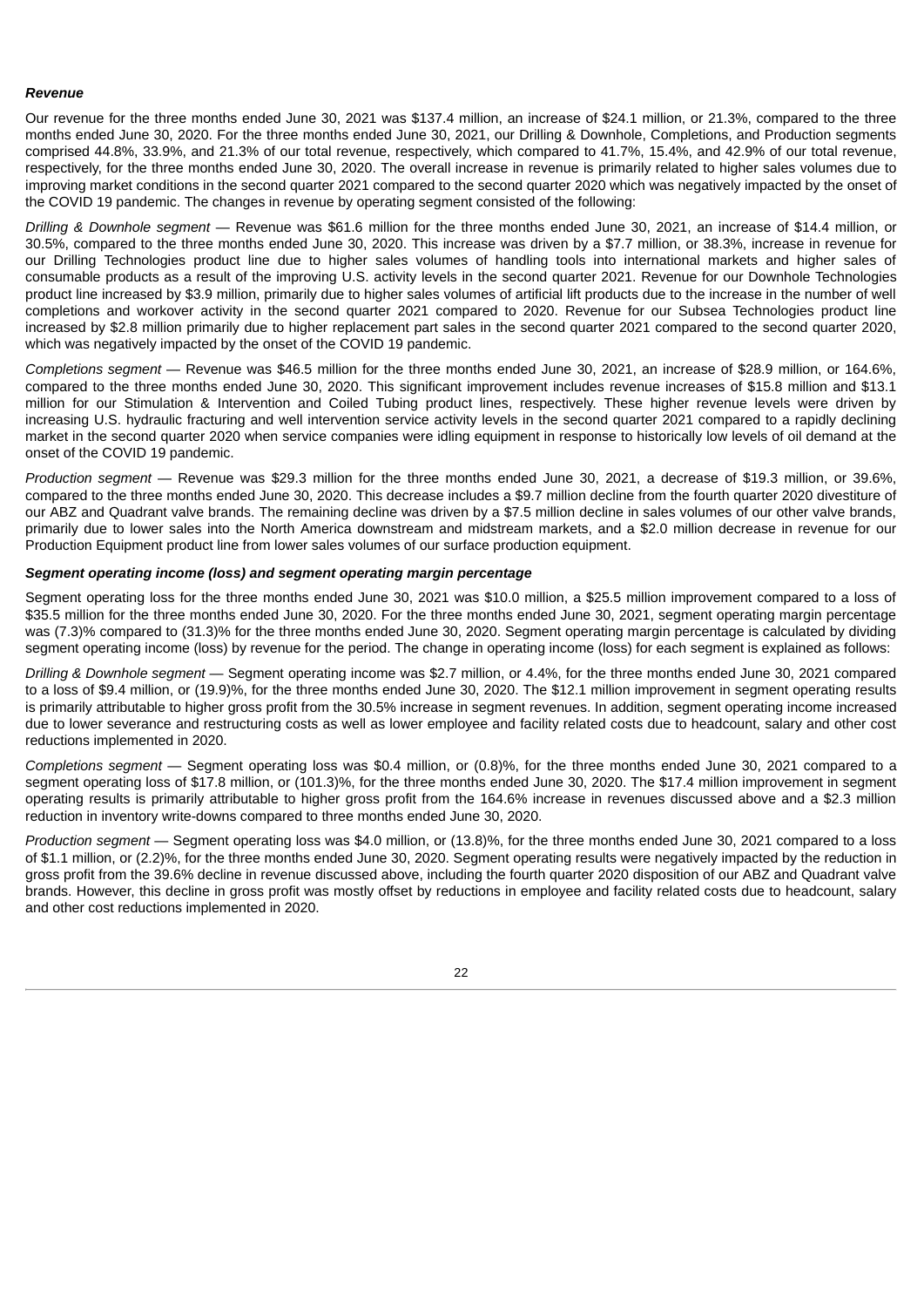*Corporate* — Selling, general and administrative expenses for Corporate were \$8.3 million for the three months ended June 30, 2021, a \$1.1 million increase compared to the three months ended June 30, 2020. This increase was primarily related to higher costs associated with variable compensation plans for the three months ended June 30, 2021. Corporate costs include, among other items, payroll related costs for management, administration, finance, legal, and human resources personnel; professional fees for legal, accounting and related services; and marketing costs.

### *Other items not included in segment operating loss*

Several items are not included in segment operating loss, but are included in total operating loss. These items include impairments of intangible assets, property and equipment, and gain on the disposal of assets and other. For further information related to impairments of intangible assets, property and equipment, refer to Note 7 *Impairments of Long-Lived Assets.*

#### *Other income and expense*

Other income and expense includes interest expense, foreign exchange losses (gains) and other, loss (gain) on extinguishment of debt, and deferred loan costs written off. We incurred \$7.8 million of interest expense during the three months ended June 30, 2021, an increase of \$1.4 million compared to the three months ended June 30, 2020 due to higher non-cash amortization of debt discount and debt issuance costs associated with our 9.00% convertible secured notes due August 2025 ("2025 Notes") and a higher interest rate on our 2025 Notes compared to our previous notes outstanding.

The foreign exchange losses (gains) are primarily the result of movements in the British pound, Euro and Canadian dollar relative to the U.S. dollar. These movements in exchange rates create foreign exchange gains or losses when applied to monetary assets or liabilities denominated in currencies other than the location's functional currency, primarily U.S. dollar denominated cash, trade account receivables and net intercompany receivable balances for our entities using a functional currency other than the U.S. dollar.

During the three months ended June 30, 2021, we repurchased an aggregate \$41.5 million of principal amount of our 2025 Notes for \$41.2 million. The net carrying value of the extinguished debt, including unamortized debt discount and debt issuance costs, was \$37.0 million, resulting in a \$4.2 million loss on extinguishment of debt.

During the three months ended June 30, 2020, we repurchased an aggregate \$61.0 million of principal amount of our previous 6.25% unsecured notes due 2021 ("2021 Notes") for \$24.3 million. The net carrying value of the extinguished debt, including unamortized debt premium and debt issuance costs, was \$60.6 million, resulting in a \$36.3 million gain on extinguishment of debt.

#### *Taxes*

We recorded tax expense of \$1.2 million for the three months ended June 30, 2021, compared to a tax benefit of \$0.4 million for the three months ended June 30, 2020. The estimated annual effective tax rates for the three months ended June 30, 2021 and 2020 were impacted by losses in jurisdictions where the recording of a tax benefit is not available. Furthermore, the tax expense or benefit recorded can vary from period to period depending on the Company's relative mix of earnings and losses by jurisdiction.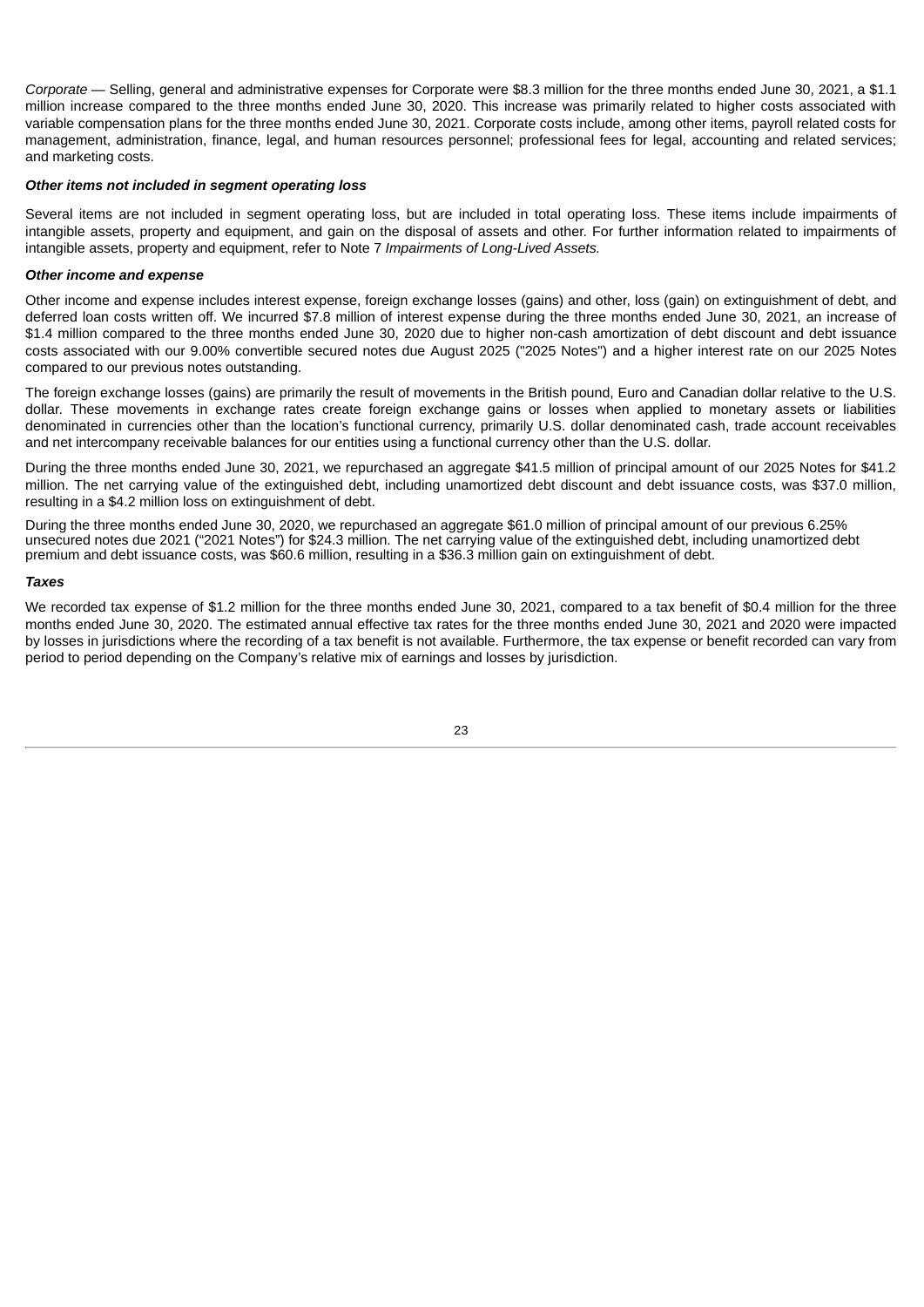# *Six months ended June 30, 2021 compared with six months ended June 30, 2020*

|                                                          |               | Six Months Ended June 30, |               |            |               | Favorable / (Unfavorable) |            |  |
|----------------------------------------------------------|---------------|---------------------------|---------------|------------|---------------|---------------------------|------------|--|
|                                                          |               | 2021                      |               | 2020       |               | \$                        | %          |  |
| (in thousands of dollars, except per share information)  |               |                           |               |            |               |                           |            |  |
| Revenue:                                                 |               |                           |               |            |               |                           |            |  |
| Drilling & Downhole                                      | \$            | 110,226                   | \$            | 123,826    | \$            | (13,600)                  | $(11.0)\%$ |  |
| Completions                                              |               | 84,359                    |               | 68,406     |               | 15,953                    | 23.3 %     |  |
| Production                                               |               | 57,368                    |               | 104,202    |               | (46, 834)                 | $(44.9)\%$ |  |
| <b>Eliminations</b>                                      |               | (16)                      |               | (527)      |               | 511                       |            |  |
| <b>Total revenue</b>                                     |               | 251,937                   |               | 295,907    |               | (43,970)                  | $(14.9)\%$ |  |
| <b>Operating loss:</b>                                   |               |                           |               |            |               |                           |            |  |
| Drilling & Downhole                                      |               | (1,805)                   |               | (13, 544)  |               | 11,739                    | 86.7%      |  |
| Operating margin %                                       |               | (1.6)%                    |               | $(10.9)\%$ |               |                           |            |  |
| Completions                                              |               | (302)                     | (35, 131)     |            |               | 34,829                    | 99.1%      |  |
| Operating margin %                                       |               | (0.4)%                    |               | $(51.4)\%$ |               |                           |            |  |
| Production                                               |               | (7, 882)                  | (9,236)       |            |               | 1,354                     | 14.7 %     |  |
| Operating margin %                                       |               | $(13.7)\%$                |               | (8.9)%     |               |                           |            |  |
| Corporate                                                |               | (15, 280)                 |               | (15, 620)  |               | 340                       | 2.2 %      |  |
| <b>Total segment operating loss</b>                      |               | (25, 269)                 |               | (73, 531)  |               | 48,262                    | 65.6%      |  |
| Operating margin %                                       |               | $(10.0)\%$                |               | $(24.8)\%$ |               |                           |            |  |
| Impairments of intangible assets, property and equipment |               |                           |               | 17,432     |               | (17, 432)                 |            |  |
| Gain on disposal of assets and other                     |               | (1, 269)                  |               | (534)      |               | (735)                     |            |  |
| <b>Operating loss</b>                                    |               | (24,000)                  |               | (90, 429)  |               | 66,429                    | 73.5 %     |  |
| Interest expense                                         |               | 16,937                    |               | 13,144     |               | 3,793                     | 28.9%      |  |
| Foreign exchange losses (gains) and other, net           |               | 2,531                     |               | (4, 376)   |               | 6,907                     | 157.8%     |  |
| Loss (gain) on extinguishment of debt                    |               | 5,094                     |               | (43, 744)  |               | 48,838                    |            |  |
| Deferred loan costs written off                          |               |                           |               | 1,959      |               | (1,959)                   |            |  |
| Total other (income) expense                             |               | 24,562                    |               | (33, 017)  |               | 57,579                    |            |  |
| Loss before income taxes                                 |               | (48, 562)                 |               | (57, 412)  |               | 8,850                     | 15.4 %     |  |
| Income tax expense (benefit)                             |               | 2,907                     |               | (14, 774)  |               | 17,681                    | 119.7%     |  |
| <b>Net loss</b>                                          | $\frac{2}{3}$ | (51, 469)                 | $\frac{2}{3}$ | (42, 638)  | $\frac{1}{2}$ | (8, 831)                  | (20.7)%    |  |
|                                                          |               |                           |               |            |               |                           |            |  |
| Weighted average shares outstanding                      |               |                           |               |            |               |                           |            |  |
| <b>Basic</b>                                             |               | 5,625                     |               | 5,569      |               |                           |            |  |
| <b>Diluted</b>                                           |               | 5,625                     |               | 5,569      |               |                           |            |  |
| Loss per share                                           |               |                           |               |            |               |                           |            |  |
| <b>Basic</b>                                             | \$            | (9.15)                    | \$            | (7.66)     |               |                           |            |  |
| <b>Diluted</b>                                           | \$            | (9.15)                    | \$            | (7.66)     |               |                           |            |  |
| * not meaningful                                         |               |                           |               |            |               |                           |            |  |

We sold certain assets of our ABZ and Quadrant valve brands on December 31, 2020. Therefore, our results of operations for the six months ended June 30, 2021 may not be comparable to the results of operations for the six months ended June 30, 2020. Refer to Note 4 *Dispositions* for additional information.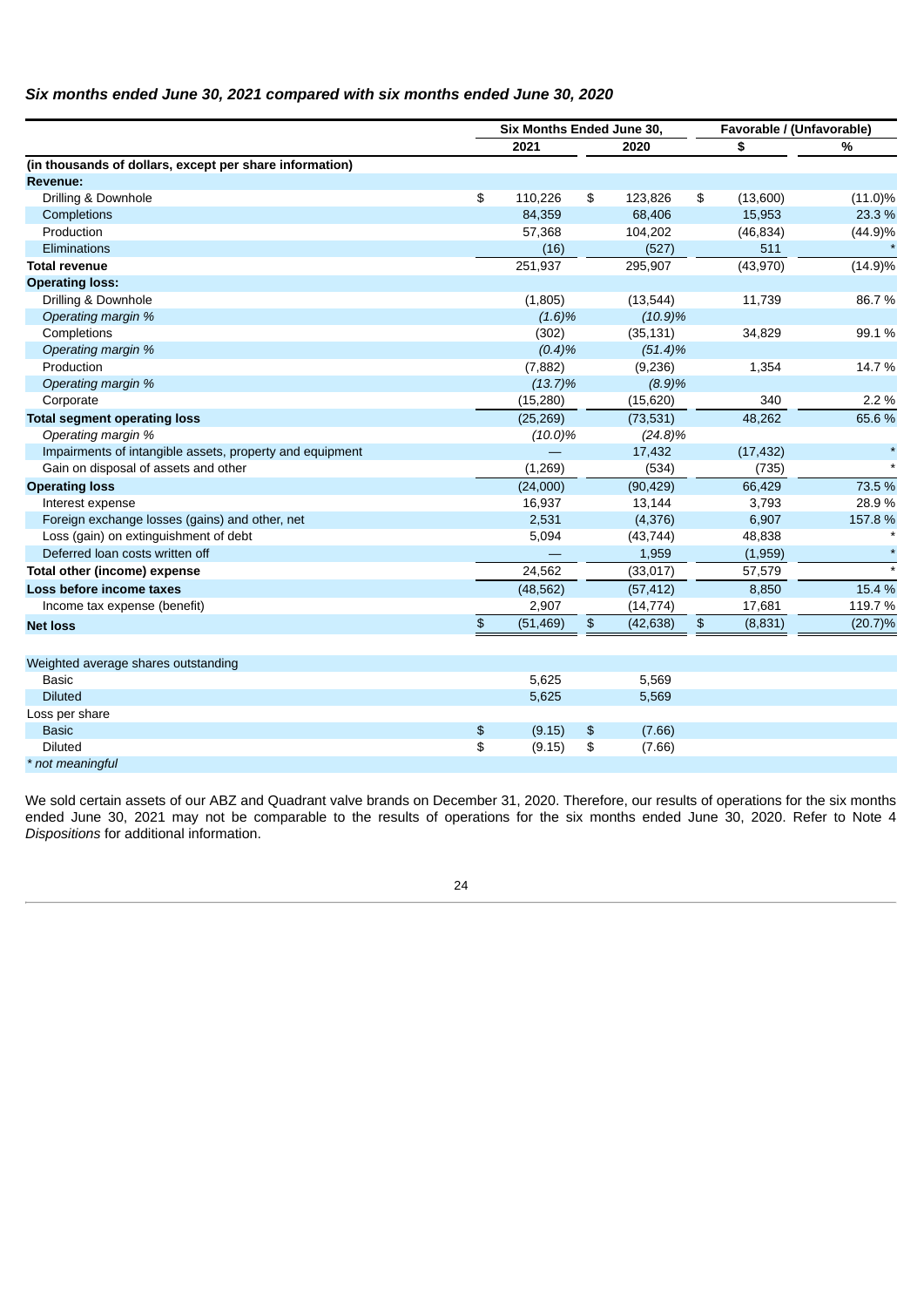#### *Revenue*

Our revenue for the six months ended June 30, 2021 was \$251.9 million, a decrease of \$44.0 million, or 14.9%, compared to the six months ended June 30, 2020. For the six months ended June 30, 2021, our Drilling & Downhole, Completions, and Production segments comprised 43.8%, 33.4%, and 22.8% of our total revenue, respectively, which compared to 41.8%, 23.0%, and 35.2% of our total revenue, respectively, for the six months ended June 30, 2020. The overall decline in revenue is primarily related to a decrease in sales volumes due to lower drilling and completions activity levels in the first half of 2021 compared to the first half of 2020. The changes in revenue by operating segment consisted of the following:

*Drilling & Downhole segment* — Revenue was \$110.2 million for the six months ended June 30, 2021, a decrease of \$13.6 million, or 11.0%, compared to the six months ended June 30, 2020. This decrease includes a \$10.5 million, or 18.5%, decline in revenue for our Drilling Technologies product line due to lower sales volumes of consumable products and capital equipment as a result of a 28% decline in U.S. rig activity year-over-year. Revenue for our Downhole Technologies product line decreased by \$5.9 million primarily due to lower sales volumes of artificial lift products due to the significant decrease in the number of wells completed in the first half of 2021 compared to the first half of 2020. These declines were partially offset by a \$2.8 million increase in revenue for our Subsea Technologies product line primarily due to higher replacement part sales in the first half of 2021 compared to the first half of 2020, which was negatively impacted by the onset of the COVID 19 pandemic.

*Completions segment* — Revenue was \$84.4 million for the six months ended June 30, 2021, an increase of \$16.0 million, or 23.3%, compared to the six months ended June 30, 2020. This increase includes a \$10.1 million, or 30.5%, increase in sales volumes for our Stimulation and Intervention product line and a \$5.9 million, or 16.6%, increase in sales volumes for our Coiled Tubing product line. These higher revenue levels were driven by increasing U.S. hydraulic fracturing and well intervention service activity levels in the first half of 2021 compared to a rapidly declining market in the first half of 2020 when service companies were idling equipment in response to historically low levels of oil demand at the onset of the COVID 19 pandemic.

*Production segment* — Revenue was \$57.4 million for the six months ended June 30, 2021, a decrease of \$46.8 million, or 44.9%, compared to the six months ended June 30, 2020. This decrease includes a \$22.5 million decline from the fourth quarter 2020 divestiture of our ABZ and Quadrant valve brands. The remaining decline was driven by a \$17.9 million decline in sales volumes of our other valve brands, primarily due to lower sales into the North America downstream and midstream markets, and a \$6.4 million decrease in revenue for our Production Equipment product line from lower sales volumes of our surface production equipment, partially offset by higher sales volumes for our process oil treatment equipment due to increased project activity with international downstream customers.

## *Segment operating loss and segment operating margin percentage*

Segment operating loss for the six months ended June 30, 2021 was \$25.3 million, an improvement of \$48.3 million compared to the six months ended June 30, 2020. For the six months ended June 30, 2021, segment operating margin percentage was (10.0)% compared to (24.8)% for the six months ended June 30, 2020. Segment operating margin percentage is calculated by dividing segment operating loss by revenue for the period. The change in operating loss for each segment is explained as follows:

*Drilling & Downhole segment* — Segment operating loss was \$1.8 million, or (1.6)%, for the six months ended June 30, 2021, an improvement of \$11.7 million or 86.7% compared to the six months ended June 30, 2020. The \$11.7 million improvement in segment operating results is primarily attributable to an \$8.3 million decrease in employee related costs due to headcount, salary and other cost reductions implemented in 2020. In addition, segment operating results also improved due to a \$2.0 million reduction in inventory write downs and lower severance and other costs related to restructuring activities implemented in the first half of 2020 in response to the onset of the COVID-19 pandemic.

*Completions segment* — Segment operating loss was \$0.3 million, or (0.4)%, for the six months ended June 30, 2021, an improvement of \$34.8 million or 99.1% compared to the six months ended June 30, 2020. The \$34.8 million improvement in segment operating results is primarily attributable to a \$9.8 million decrease in inventory write downs, a \$6.1 million decrease in impairments of operating lease right of use assets and a \$6.5 million reduction in employee related costs due to headcount, salary and other cost reductions implemented in 2020. The remaining increase in segment operating results is due to higher gross profits from the 23.3% increase in segment revenues and various other cost reductions.

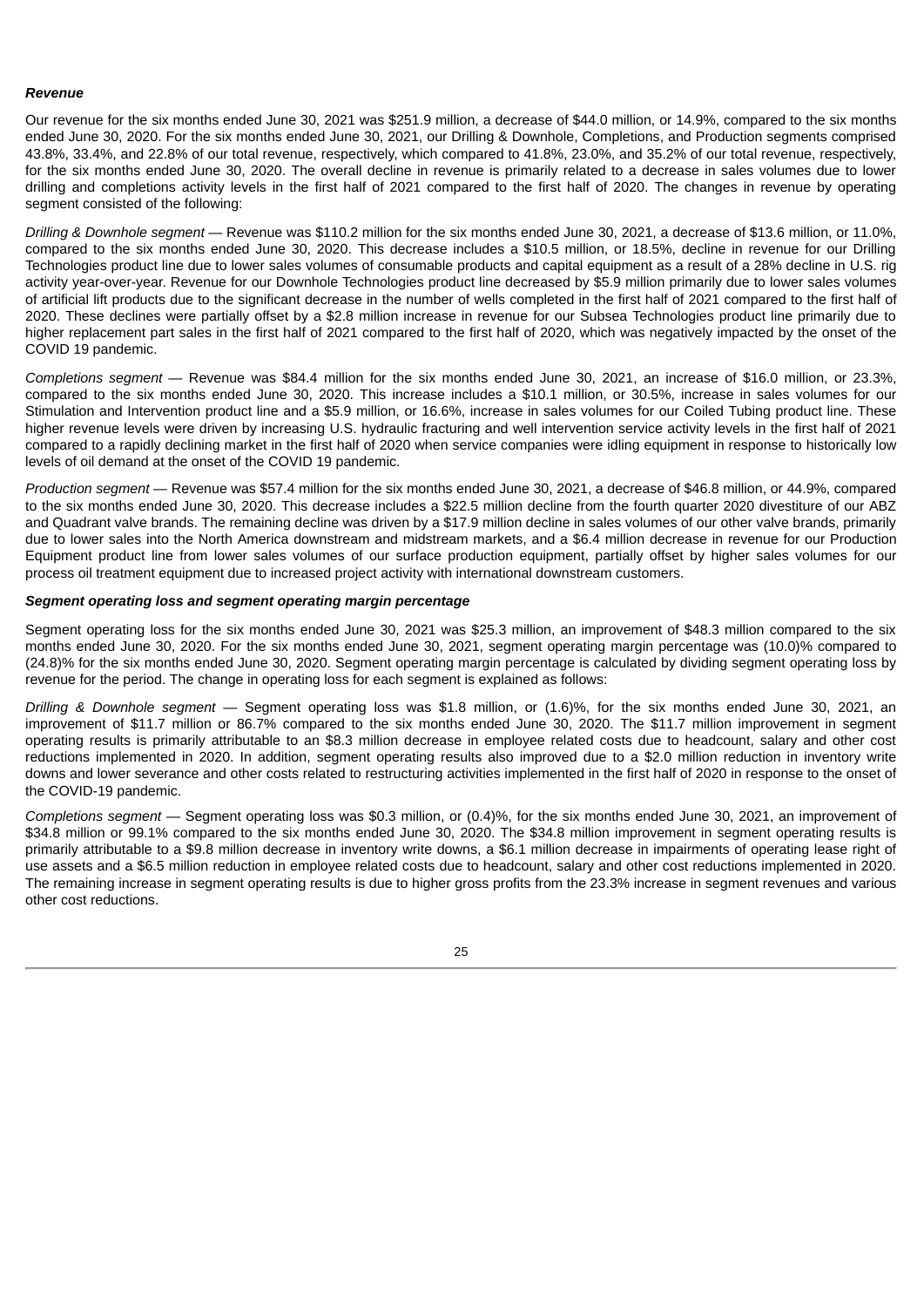*Production segment* — Segment operating loss was \$7.9 million, or (13.7)%, for the six months ended June 30, 2021 compared to a loss of \$9.2 million, or (8.9)% for the six months ended June 30, 2020. The \$1.4 million improvement in segment operating results is primarily attributable to an \$8.1 million reduction in employee related costs due to headcount, salary and other cost reductions implemented in 2020 as well as a \$2.0 million decrease in inventory write downs and a \$1.9 million decrease in lease impairments. However, these cost decreases were mostly offset by the reduction in gross profit from the 44.9% decline in revenue discussed above, including the fourth quarter 2020 disposition of our ABZ and Quadrant valve brands.

*Corporate* — Selling, general and administrative expenses for Corporate were \$15.3 million for the six months ended June 30, 2021, a \$0.3 million decline compared to the six months ended June 30, 2020. Cost reductions from lower legal and other professional fees were mostly offset by higher costs associated with variable compensation plans. Corporate costs include, among other items, payroll related costs for management, administration, finance, legal, and human resources personnel; professional fees for legal, accounting and related services; and marketing costs.

#### *Other items not included in segment operating loss*

Several items are not included in segment operating loss, but are included in total operating loss. These items include impairments of intangible assets, property and equipment and gain on disposal of assets and other. For further information related to impairments of goodwill, intangible assets, property and equipment, refer to Note 7 *Impairments of Long-Lived Assets.*

#### *Other expense*

Other expense includes interest expense, foreign exchange losses (gains) and other, loss (gain) on extinguishment of debt and deferred loan costs written off. We incurred \$16.9 million of interest expense during the six months ended June 30, 2021, an increase of \$3.8 million from the six months ended June 30, 2020 due to higher non-cash amortization of debt discount and debt issuance costs associated with our 2025 Notes and a higher interest rate on our 2025 Notes compared to our previous notes outstanding.

The foreign exchange losses (gains) are primarily the result of movements in the British pound, Euro and Canadian dollar relative to the U.S. dollar. These movements in exchange rates create foreign exchange gains or losses when applied to monetary assets or liabilities denominated in currencies other than the location's functional currency, primarily U.S. dollar denominated cash, trade account receivables and net intercompany receivable balances for our entities using a functional currency other than the U.S. dollar.

During the six months ended June 30, 2021, we repurchased an aggregate \$58.0 million of principal amount of our 2025 Notes for \$56.7 million. The net carrying value of the extinguished debt, including unamortized debt discount and debt issuance costs, was \$51.6 million, resulting in a \$5.1 million loss on extinguishment of debt.

During the first half of 2020, we repurchased an aggregate \$71.9 million of principal amount of our 2021 Notes for \$27.6 million. The net carrying value of the extinguished debt, including unamortized debt premium and debt issuance costs, was \$71.3 million, resulting in \$43.7 million gain on extinguishment of debt. In addition, we wrote off \$2.0 million of deferred loan costs due to the termination of previous discussions related to a potential exchange offer for our 2021 Notes.

#### *Taxes*

We recorded tax expense of \$2.9 million for the six months ended June 30, 2021, compared to a tax benefit of \$14.8 million for the six months ended June 30, 2020. The estimated annual effective tax rates for the six months ended June 30, 2021 and 2020 were impacted by losses in jurisdictions where the recording of a tax benefit is not available. Furthermore, the tax expense or benefit recorded can vary from period to period depending on the Company's relative mix of earnings and losses by jurisdiction.

The tax benefit for the six months ended June 30, 2020 includes a \$16.6 million benefit related to a carryback claim for U.S. federal tax losses based on provisions in the U.S. Coronavirus Aid, Relief, and Economic Security Act ("CARES Act"), which was signed into law on March 27, 2020. The CARES Act provided relief to corporate taxpayers by permitting a five-year carryback of 2018-2020 NOLs, increased the 30% limitation on interest expense deductibility to 50% of adjusted taxable income for 2019 and 2020, and accelerated refunds for minimum tax credit carryforwards, among other provisions. The tax effects of changes in tax laws are recognized in the period in which the law is enacted.

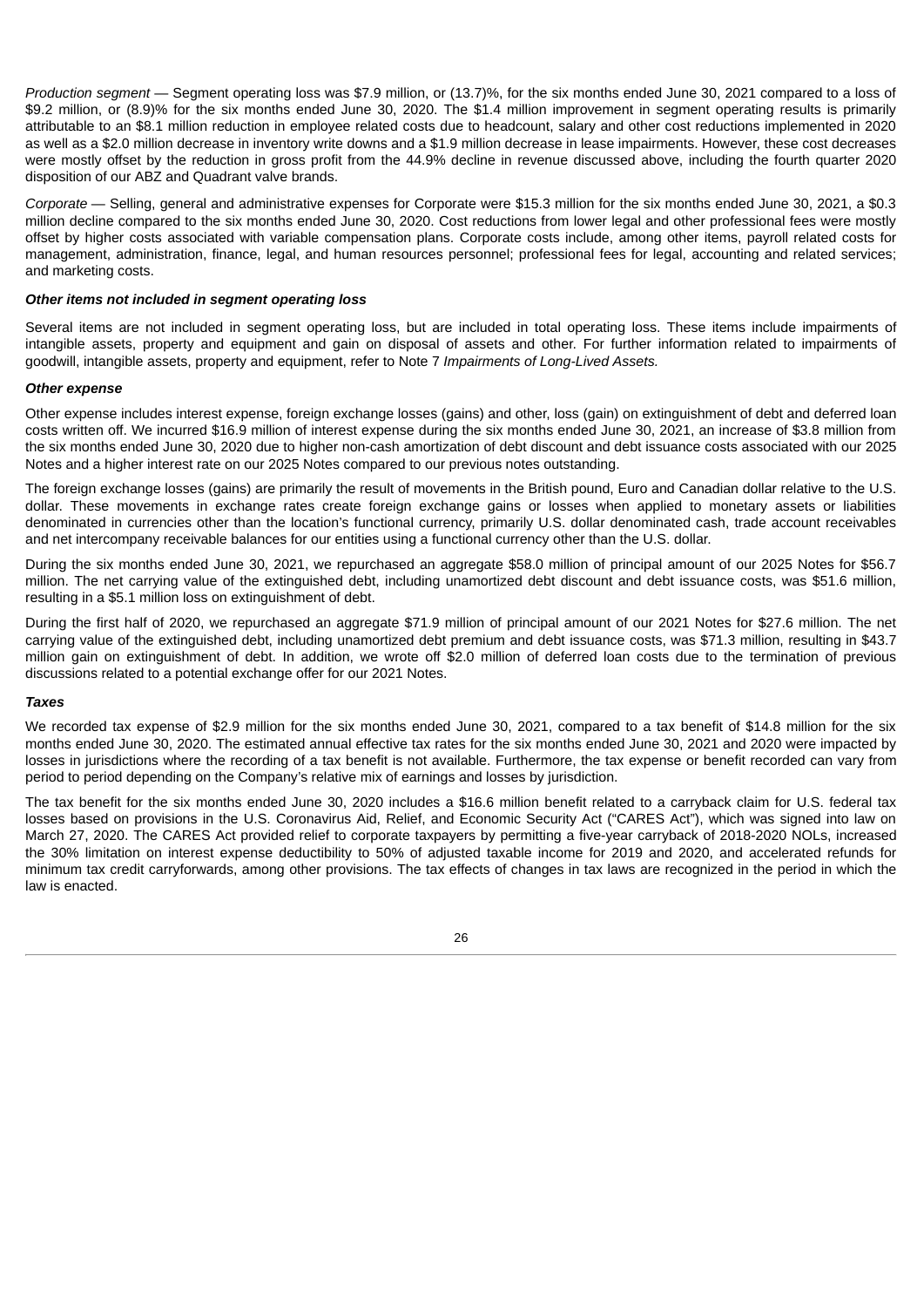# **Liquidity and capital resources**

## *Sources and uses of liquidity*

Our internal sources of liquidity are cash on hand and cash flows from operations, while our primary external sources include trade credit, our Credit Facility and the 2025 Notes. Our primary uses of capital have been for inventories, sales on credit to our customers and maintenance and growth capital expenditures and debt repayments. We continually monitor potential capital sources, including equity and debt financing, to meet our investment and target liquidity requirements. Our future success and growth will be highly dependent on our ability to generate positive operating cash flow and access outside sources of capital.

As of December 31, 2020, we had \$316.9 million principal amount of 2025 Notes outstanding and \$13.1 million outstanding on our revolving Credit Facility. During the six months ended June 30, 2021, we repurchased an aggregate \$58.0 million principal amount of our 2025 Notes for \$56.7 million. In addition, we repaid the \$13.1 million outstanding on our revolving Credit Facility. Following these transactions, we had \$258.8 million principal amount of 2025 Notes and no borrowings outstanding under our Credit Facility as of June 30, 2021. The Credit Facility is scheduled to mature in October 2022 and the 2025 notes are scheduled to mature in August 2025.

See Note 8 *Debt* for further details related to the terms for our 2025 Notes and Credit Facility.

As of June 30, 2021, we had cash and cash equivalents of \$60.4 million and \$125.8 million of availability under our Credit Facility. We anticipate that our future working capital requirements for our operations will fluctuate directionally with revenues. Furthermore, availability under our Credit Facility will fluctuate directionally based on the level of our eligible accounts receivable and inventory subject to applicable sublimits. In addition, we expect total 2021 capital expenditures to be less than \$10.0 million, consisting of, among other items, replacing end of life machinery and equipment.

We expect our available cash on-hand, cash generated by operations, and estimated availability under our Credit Facility to be adequate to fund current operations during the next 12 months. In addition, based on existing market conditions and our expected liquidity needs, among other factors, we may use a portion of our cash flows from operations, proceeds from divestitures, securities offerings or other eligible capital to reduce the principal amount of our 2025 Notes or other debt outstanding.

In 2020, we completed one disposition for total consideration of \$103.4 million. For additional information, see Note 4 *Dispositions*. We may pursue acquisitions in the future, which may be funded with cash and/or equity. Our ability to make significant acquisitions for cash may require us to pursue additional equity or debt financing, which we may not be able to obtain on terms acceptable to us or at all.

Our cash flows for the six months ended June 30, 2021 and 2020 are presented below (in millions):

|                                                                       |     | Six Months Ended June 30, |  |       |  |  |
|-----------------------------------------------------------------------|-----|---------------------------|--|-------|--|--|
|                                                                       |     | 2021                      |  | 2020  |  |  |
| Net cash provided by (used in) operating activities                   | \$. | $2.4$ \$                  |  | (2.1) |  |  |
| Net cash provided by (used in) investing activities                   |     | 0.1                       |  | (0.2) |  |  |
| Net cash provided by (used in) financing activities                   |     | (70.8)                    |  | 54.4  |  |  |
| Effect of exchange rate changes on cash                               |     |                           |  | (0.3) |  |  |
| Net increase (decrease) in cash, cash equivalents and restricted cash | £.  | $(68.3)$ \$               |  | 51.8  |  |  |

### *Net cash provided by (used in) operating activities*

Net cash provided by operating activities was \$2.4 million for the six months ended June 30, 2021 compared to \$2.1 million of cash used in operating activities for the six months ended June 30, 2020. This improvement is primarily attributable to changes in working capital which provided cash of \$16.8 million for the six months ended June 30, 2021 compared to providing \$5.7 million of cash for the six months ended June 30, 2020. This improvement in operating cash flows was partially offset by a decline in net income adjusted for non-cash items which used \$14.5 million of cash for the six months ended June 30, 2021 compared to using \$7.8 million for the six months ended June 30, 2020.

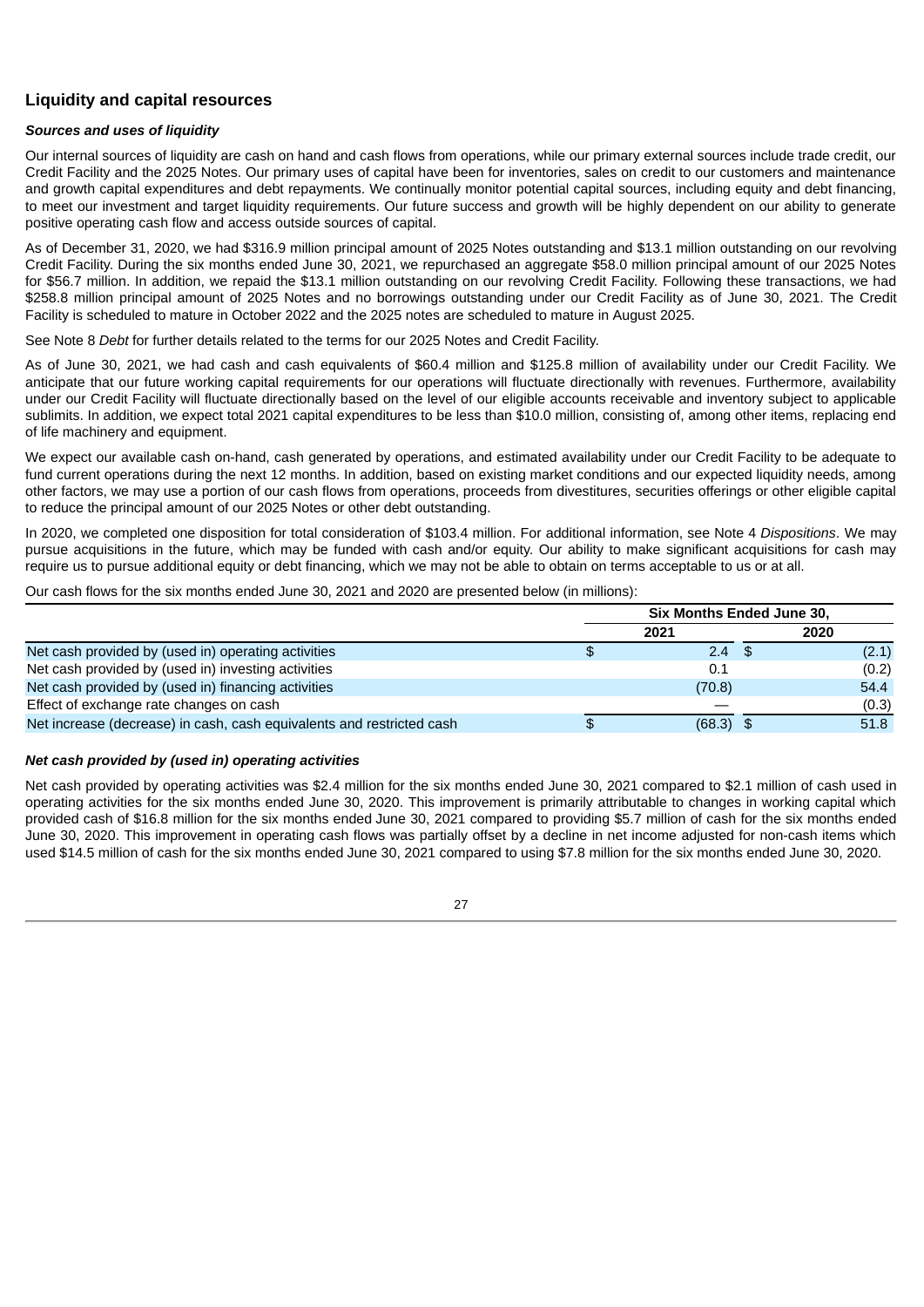### *Net cash provided by (used in) investing activities*

Net cash provided by investing activities was \$0.1 million for the six months ended June 30, 2021 including \$2.1 million of proceeds from the sale of property and equipment, partially offset by \$1.3 million of cash paid for the net working capital settlement related to the disposition of our ABZ and QVA valve brands and \$0.7 million of capital expenditures. Net cash used in investing activities was \$0.2 million for the six months ended June 30, 2020, primarily related to \$1.5 million of capital expenditures for property and equipment partially offset by \$1.3 million of proceeds from the sale of property and equipment.

### *Net cash provided by (used in) financing activities*

Net cash used in financing activities was \$70.8 million for the six months ended June 30, 2021 including \$56.7 million of cash used to repurchase 2025 Notes and \$13.1 million of repayments on the revolving Credit Facility. Net cash provided by financing activities was \$54.4 million for the six months ended June 30, 2020, primarily related to \$85.0 million of borrowings on the revolving Credit Facility, partially offset by \$27.6 million of cash used to repurchase 2021 Notes.

#### *Supplemental Guarantor Financial Information*

The Company's 2025 Notes are guaranteed by our domestic subsidiaries which are 100% owned, directly or indirectly, by the Company. The guarantees are full and unconditional, joint and several.

The guarantees of the 2025 Notes are (i) pari passu in right of payment with all existing and future senior indebtedness of such guarantor, including all obligations under our Credit Facility; (ii) secured by certain collateral of such guarantor, subject to permitted liens under the indenture governing the 2025 Notes; (iii) effectively senior to all unsecured indebtedness of that guarantor, to the extent of the value of the collateral securing the 2025 Notes (after giving effect to the liens securing our Credit Facility and any other senior liens on the collateral); and (v) senior in right of payment to any future subordinated indebtedness of that guarantor.

In the event of a bankruptcy, liquidation or reorganization of any of the non-guarantor subsidiaries of the 2025 Notes, the non-guarantor subsidiaries of such notes will pay the holders of their debt and their trade creditors before they will be able to distribute any of their assets to the Company or to any guarantors.

The 2025 Notes guarantees shall each be released upon (i) any sale or other disposition of all or substantially all of the assets of such guarantor (by merger, consolidation or otherwise) to a person that is not (either before or after giving effect to such transaction) the Company or a subsidiary, if the sale or other disposition does not violate the applicable provisions of the indenture governing such notes; (ii) any sale, exchange or transfer (by merger, consolidation or otherwise) of the equity interests of such guarantor after which the applicable guarantor is no longer a subsidiary, which sale, exchange or transfer does not violate the applicable provisions of the indenture governing such notes; (iii) legal or covenant defeasance or satisfaction and discharge of the indenture governing such notes; or (iv) dissolution of such guarantor, provided no default or event of default has occurred that is continuing.

The obligations of each guarantor of the 2025 Notes under its guarantee will be limited to the maximum amount as will, after giving effect to all other contingent and fixed liabilities of such guarantor (including, without limitation, any guarantees under the Credit Facility) and any collections from or payments made by or on behalf of any other guarantor in respect of the obligations of such other guarantor under its guarantee or pursuant to its contribution obligations under the applicable indenture, result in the obligations of such guarantor under its guarantee not constituting a fraudulent conveyance, fraudulent preference or fraudulent transfer or otherwise reviewable transaction under applicable law. Nonetheless, in the event of the bankruptcy, insolvency or financial difficulty of a guarantor, such guarantor's obligations under its guarantee may be subject to review and avoidance under applicable fraudulent conveyance, fraudulent preference, fraudulent transfer and insolvency laws.

We are presenting the following summarized financial information for the Company and the subsidiary guarantors (collectively referred to as the "Obligated Group") pursuant to Rule 13-01 of Regulation S-X, Guarantors and Issuers of Guaranteed Securities Registered or Being Registered. For purposes of the following summarized financial information, transactions between the Company and the subsidiary guarantors, presented on a combined basis, have been eliminated and information for the non-guarantor subsidiaries have been excluded. Amounts due to the non-guarantor subsidiaries and other related parties, as applicable, have been separately presented within the summarized financial information below.

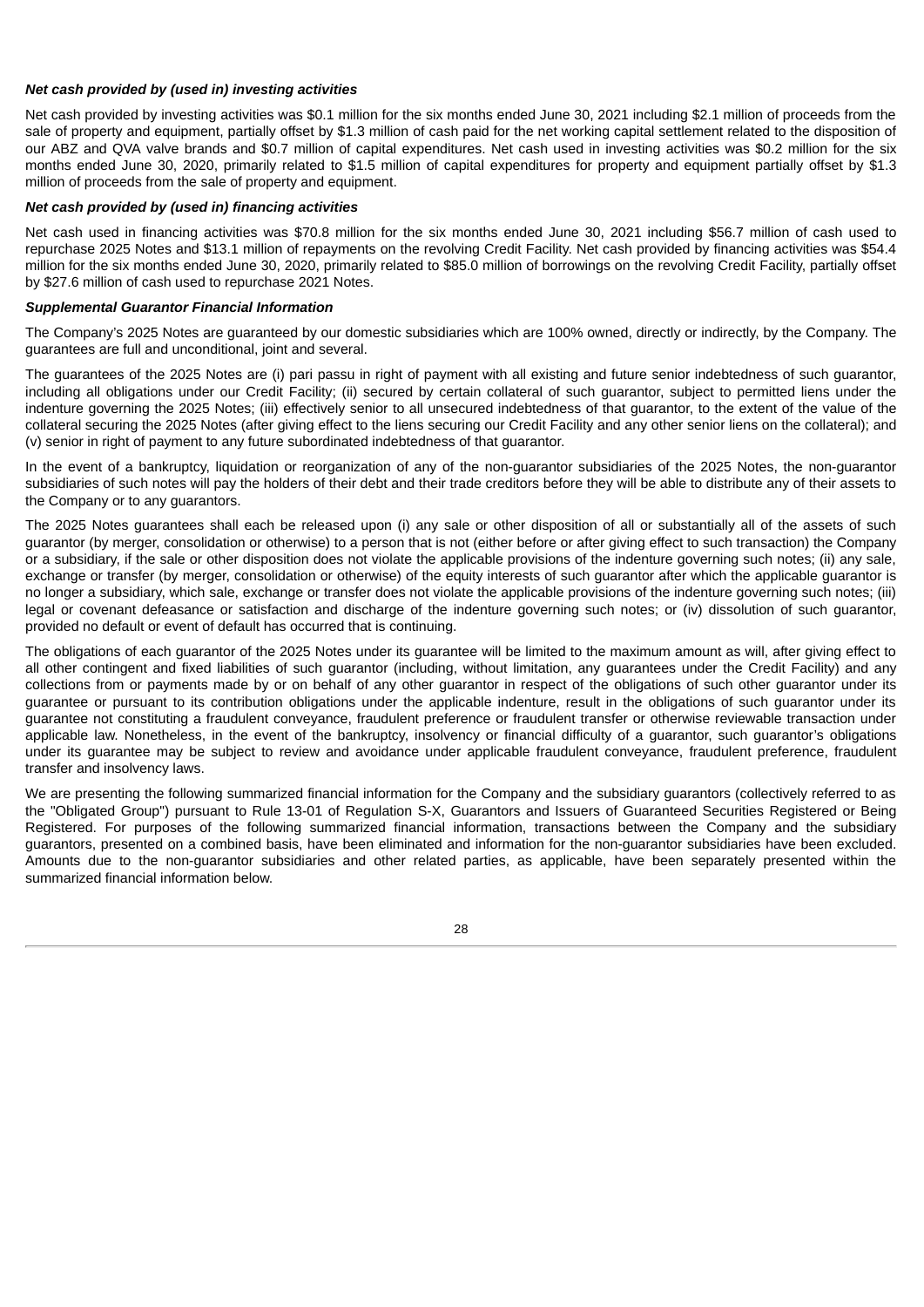Summarized financial information for the year-to-date interim period and the most recent annual period was as follows (in thousands):

|                                            |                 | Three Months Ended June 30, | <b>Six Months Ended June 30.</b> |            |           |    |                   |
|--------------------------------------------|-----------------|-----------------------------|----------------------------------|------------|-----------|----|-------------------|
| <b>Summarized Statements of Operations</b> | 2021            |                             | 2020                             |            | 2021      |    | 2020              |
| Revenue                                    | \$<br>97.040 \$ |                             | 86.778                           | \$         | 179.237   | \$ | 234,162           |
| Cost of sales                              | 76.607          |                             | 81.443                           |            | 142,648   |    | 214,638           |
| Operating loss                             | (9,160)         |                             | (34,903)                         |            | (27, 894) |    | (85, 975)         |
| Net loss                                   | (21, 806)       |                             | (5, 494)                         |            | (51, 469) |    | (42, 638)         |
|                                            |                 |                             |                                  |            |           |    |                   |
|                                            |                 |                             | June 30, 2021                    |            |           |    | December 31, 2020 |
| <b>Summarized Balance Sheet</b>            |                 |                             |                                  |            |           |    |                   |
| Current assets                             |                 | \$                          |                                  | 310.086 \$ |           |    | 385,364           |
| Non-current assets                         |                 |                             |                                  | 314,307    |           |    | 332,486           |
|                                            |                 |                             |                                  |            |           |    |                   |
| <b>Current liabilities</b>                 |                 | \$                          |                                  | 117.865 \$ |           |    | 105,393           |
| Payables to non-quarantor subsidiaries     |                 |                             |                                  | 108.313    |           |    | 102,885           |
| Non-current liabilities                    |                 |                             |                                  | 260.544    |           |    | 324.954           |

## *Off-balance sheet arrangements*

As of June 30, 2021, we had no off-balance sheet instruments or financial arrangements, other than letters of credit entered into in the ordinary course of business.

## **Critical accounting policies and estimates**

There have been no material changes in our critical accounting policies and procedures during the six months ended June 30, 2021. For a detailed discussion of our critical accounting policies and estimates, refer to our 2020 Annual Report on Form 10-K. For recent accounting pronouncements, refer to Note 2 *Recent Accounting Pronouncements*.

## <span id="page-28-0"></span>**Item 3. Quantitative and qualitative disclosures about market risk**

Not required under Regulation S-K for "smaller reporting companies."

### <span id="page-28-1"></span>**Item 4. Controls and Procedures**

## **Evaluation of Disclosure Controls and Procedures**

We maintain disclosure controls and procedures as defined under Rules 13a-15(e) and 15d-15(e) of the Exchange Act. Our disclosure controls and procedures have been designed to provide reasonable assurance that information required to be disclosed in our reports filed or submitted under the Exchange Act is recorded, processed, summarized, and reported within the time periods specified in the SEC's rules and forms. Our disclosure controls and procedures include controls and procedures designed to ensure that information required to be disclosed in reports filed or submitted under the Exchange Act is accumulated and communicated to our management, including our Chief Executive Officer and Chief Financial Officer, as appropriate, to allow timely decisions regarding required disclosure.

Our management, under the supervision and with the participation of our Chief Executive Officer and our Chief Financial Officer, evaluated the effectiveness of our disclosure controls and procedures pursuant to Exchange Act Rule 13a-15(b) as of June 30, 2021. Based on that evaluation, our Chief Executive Officer and Chief Financial Officer concluded that our disclosure controls and procedures were effective as of June 30, 2021.

### **Changes in Internal Control over Financial Reporting**

<span id="page-28-2"></span>There have been no changes in our internal control over financial reporting during the quarter ended June 30, 2021 that have materially affected, or are reasonably likely to materially affect, our internal control over financial reporting.

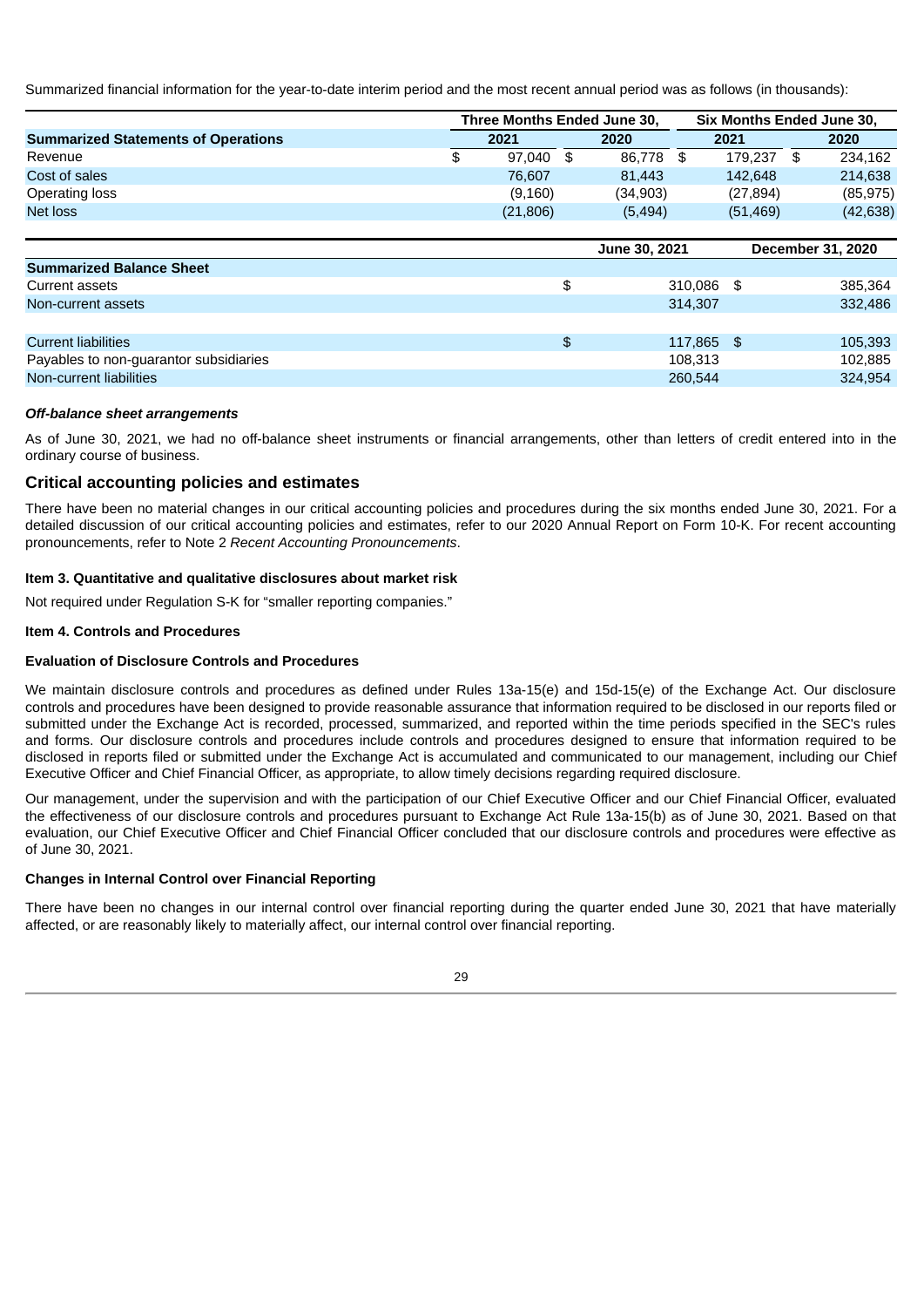## **PART II — OTHER INFORMATION**

#### <span id="page-29-0"></span>**Item 1. Legal Proceedings**

Information related to Item 1. Legal Proceedings is included in Note 12 *Commitments and Contingencies*, which is incorporated herein by reference.

## <span id="page-29-1"></span>**Item 1A. Risk Factors**

<span id="page-29-2"></span>For additional information about our risk factors, see "Risk Factors" in Item 1A of our 2020 Annual Report on Form 10-K.

## **Item 2. Unregistered Sales of Equity Securities and Use of Proceeds**

None.

## <span id="page-29-3"></span>**Item 3. Defaults Upon Senior Securities**

None.

### <span id="page-29-4"></span>**Item 4. Mine Safety Disclosures**

Not applicable.

## <span id="page-29-5"></span>**Item 5. Other Information**

<span id="page-29-6"></span>None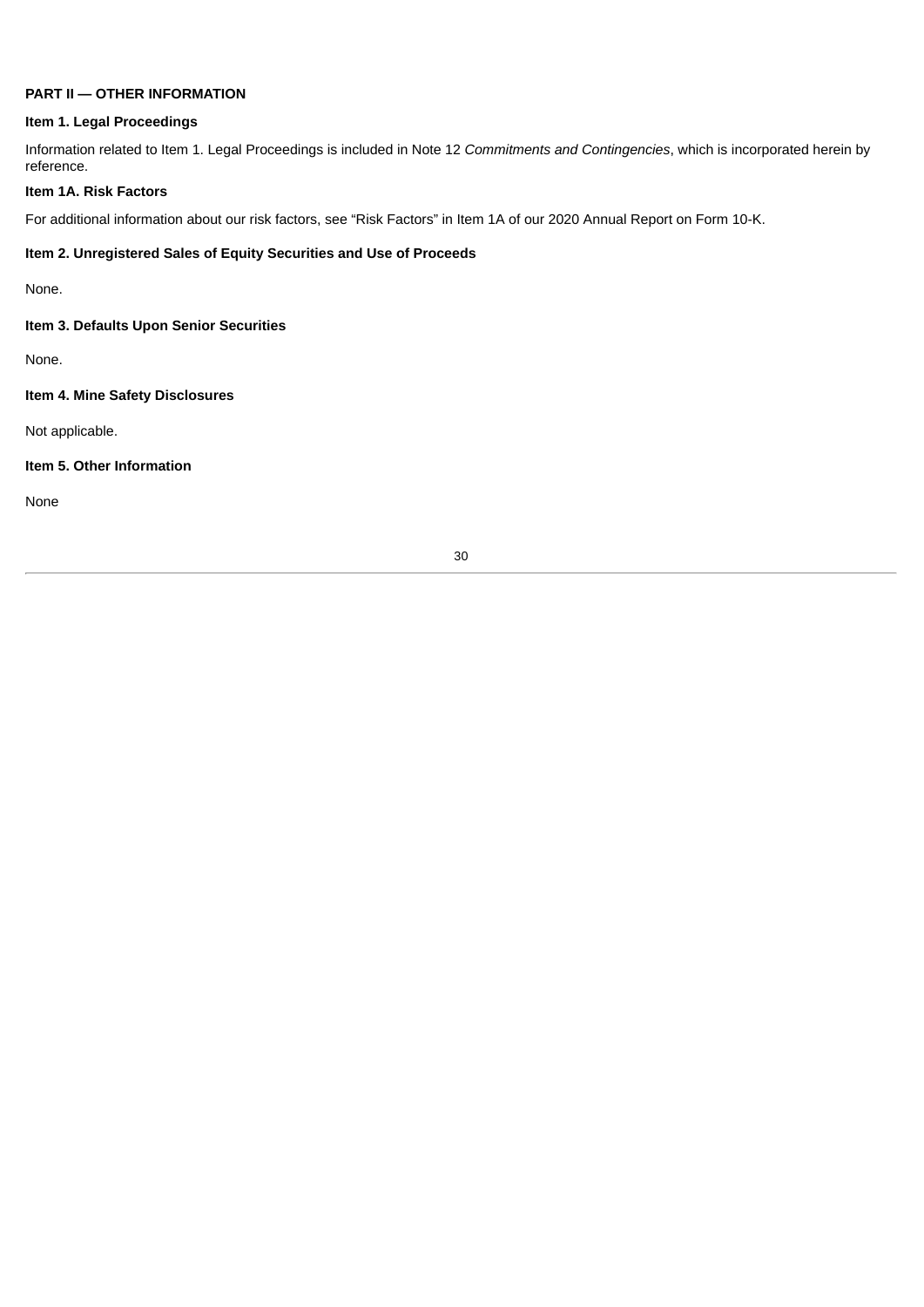| <b>Item 6. Exhibits</b><br><b>Exhibit</b><br>Number |                                 | <b>DESCRIPTION</b>                                                                                    |
|-----------------------------------------------------|---------------------------------|-------------------------------------------------------------------------------------------------------|
|                                                     |                                 |                                                                                                       |
| $22.1*$                                             |                                 | - Subsidiary quarantors of the Company's Convertible Secured Notes due 2025.                          |
| $31.1**$                                            |                                 | Certification of Chief Executive Officer pursuant to Section 302 of the Sarbanes-Oxley Act of 2002.   |
| $31.2**$                                            |                                 | Certification of Chief Financial Officer pursuant to Section 302 of the Sarbanes-Oxley Act of 2002.   |
| $32.1**$                                            |                                 | Certification of Chief Executive Officer pursuant to Section 906 of the Sarbanes-Oxley Act of 2002.   |
| $32.2**$                                            |                                 | - Certification of Chief Financial Officer pursuant to Section 906 of the Sarbanes-Oxley Act of 2002. |
| 101.INS**                                           |                                 | - Inline XBRL Instance Document                                                                       |
| 101.SCH**                                           |                                 | - Inline XBRL Taxonomy Extension Schema Document.                                                     |
| 101.CAL**                                           |                                 | - Inline XBRL Taxonomy Extension Calculation Linkbase Document.                                       |
| 101.LAB**                                           |                                 | - Inline XBRL Taxonomy Extension Label Linkbase Document.                                             |
| 101.PRE**                                           |                                 | - Inline XBRL Taxonomy Extension Presentation Linkbase Document.                                      |
| 101.DEF**                                           | $\hspace{0.1mm}-\hspace{0.1mm}$ | Inline XBRL Taxonomy Extension Definition Linkbase Document.                                          |
| $104**$                                             |                                 | - Cover Page Interactive Data File (formatted as Inline XBRL and contained in Exhibit 101)            |

 $\overline{\phantom{a}}$ 

\*Previously filed.

<span id="page-30-0"></span>\*\*Filed herewith.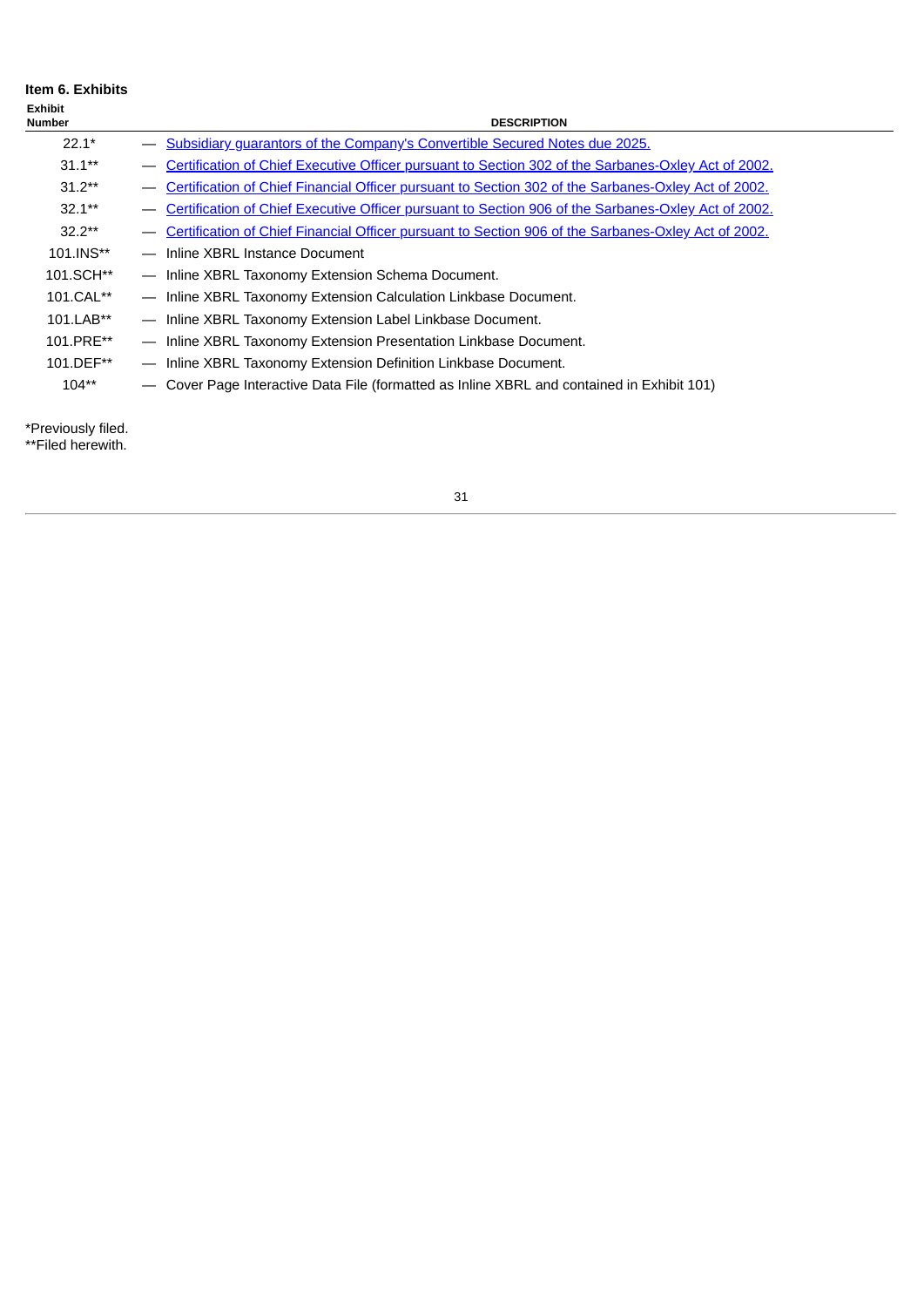#### **SIGNATURES**

As required by Section 13 or 15(d) of the Securities Exchange Act of 1934, the registrant has authorized this report to be signed on its behalf by the undersigned authorized individuals.

## **FORUM ENERGY TECHNOLOGIES, INC.**

Date: August 6, 2021 By: /s/ D. Lyle Williams, Jr.

D. Lyle Williams, Jr. Executive Vice President and Chief Financial Officer (As Duly Authorized Officer and Principal Financial Officer)

By: /s/ John McElroy

John McElroy Vice President and Chief Accounting Officer (As Duly Authorized Officer and Principal Accounting Officer)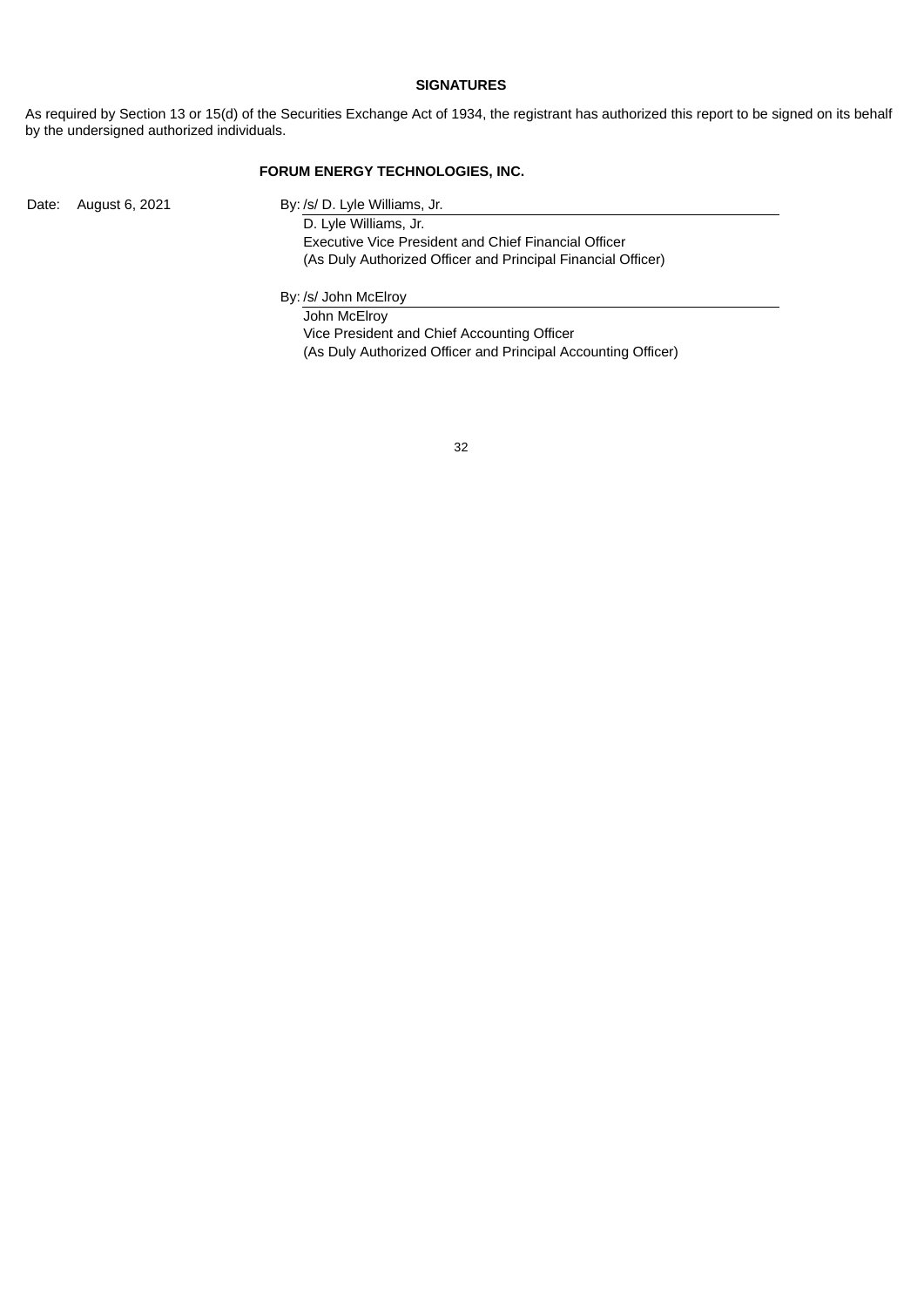## **Forum Energy Technologies, Inc. Certification**

<span id="page-32-0"></span>I, C. Christopher Gaut, certify that:

- 1. I have reviewed this quarterly report on Form 10-Q of Forum Energy Technologies, Inc.;
- 2. Based on my knowledge, this report does not contain any untrue statement of a material fact or omit to state a material fact necessary to make the statements made, in light of the circumstances under which such statements were made, not misleading with respect to the period covered by this report;
- 3. Based on my knowledge, the financial statements, and other financial information included in this report, fairly present in all material respects the financial condition, results of operations and cash flows of the registrant as of, and for, the periods presented in this report;
- 4. The registrant's other certifying officer and I are responsible for establishing and maintaining disclosure controls and procedures (as defined in Exchange Act Rules 13a-15(e) and 15d-15(e)) and internal control over financial reporting (as defined in Exchange Act Rules 13a-15(f) and 15d-15(f)) for the registrant and have:
	- a. Designed such disclosure controls and procedures, or caused such disclosure controls and procedures to be designed under our supervision, to ensure that material information relating to the registrant, including its consolidated subsidiaries, is made known to us by others within those entities, particularly during the period in which this report is being prepared;
	- b. Designed such internal control over financial reporting, or caused such internal control over financial reporting to be designed under our supervision, to provide reasonable assurance regarding the reliability of financial reporting and the preparation of financial statements for external purposes in accordance with generally accepted accounting principles;
	- c. Evaluated the effectiveness of the registrant's disclosure controls and procedures and presented in this report our conclusions about the effectiveness of the disclosure controls and procedures, as of the end of the period covered by this report based on such evaluation; and
	- d. Disclosed in this report any change in the registrant's internal control over financial reporting that occurred during the registrant's most recent fiscal quarter (the registrant's fourth fiscal quarter in the case of an annual report) that has materially affected, or is reasonably likely to materially affect, the registrant's internal control over financial reporting; and
- 5. The registrant's other certifying officer and I have disclosed, based on our most recent evaluation of internal control over financial reporting, to the registrant's auditors and the audit committee of the registrant's board of directors (or persons performing the equivalent functions):
	- a. All significant deficiencies and material weaknesses in the design or operation of internal control over financial reporting which are reasonably likely to adversely affect the registrant's ability to record, process, summarize and report financial information; and
	- b. Any fraud, whether or not material, that involves management or other employees who have a significant role in the registrant's internal control over financial reporting.

Date: August 6, 2021 By: /s/ C. Christopher Gaut

C. Christopher Gaut President, Chief Executive Officer and Chairman of the Board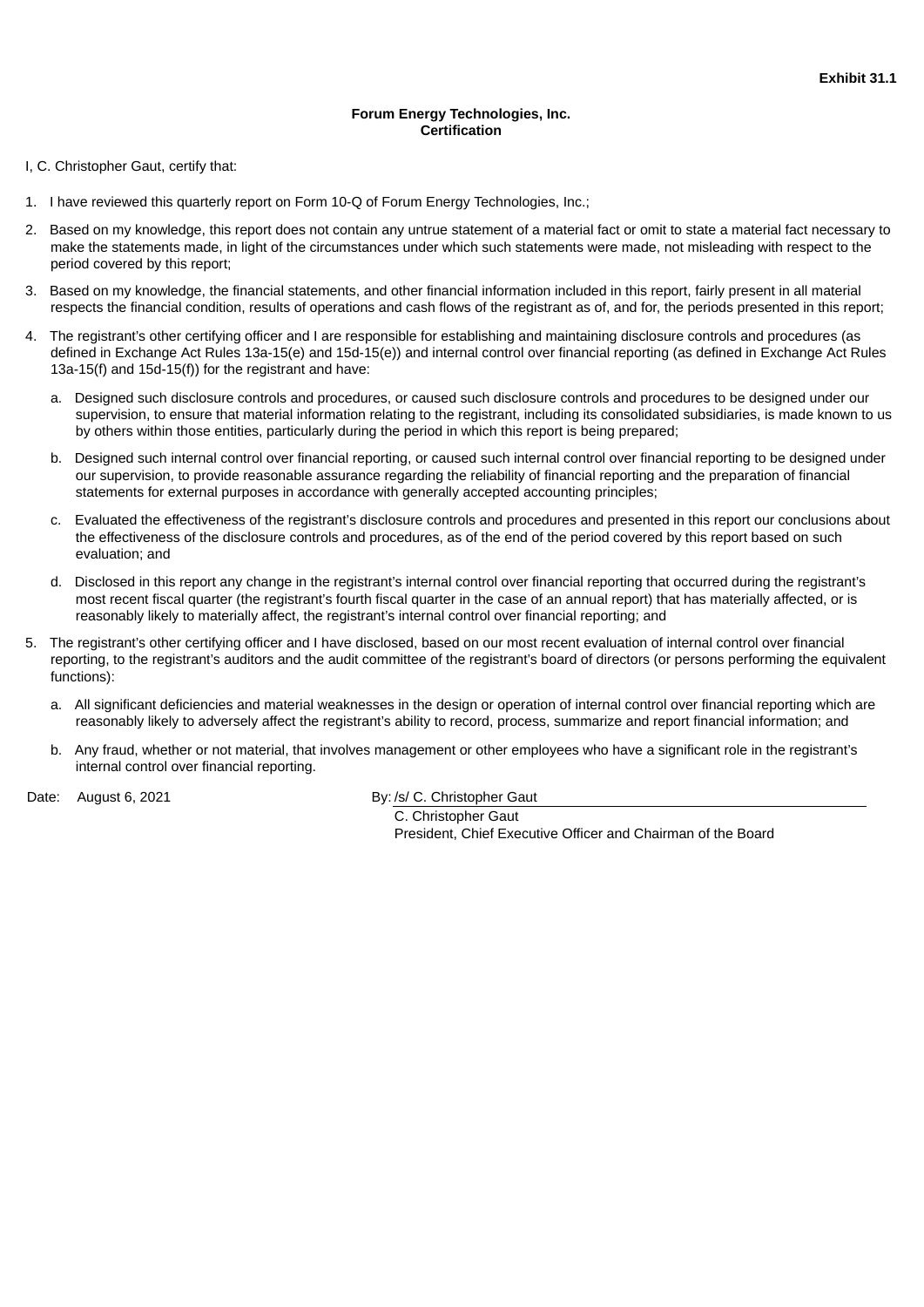## **Forum Energy Technologies, Inc. Certification**

<span id="page-33-0"></span>I, D. Lyle Williams, Jr., certify that:

- 1. I have reviewed this quarterly report on Form 10-Q of Forum Energy Technologies, Inc.;
- 2. Based on my knowledge, this report does not contain any untrue statement of a material fact or omit to state a material fact necessary to make the statements made, in light of the circumstances under which such statements were made, not misleading with respect to the period covered by this report;
- 3. Based on my knowledge, the financial statements, and other financial information included in this report, fairly present in all material respects the financial condition, results of operations and cash flows of the registrant as of, and for, the periods presented in this report;
- 4. The registrant's other certifying officer and I are responsible for establishing and maintaining disclosure controls and procedures (as defined in Exchange Act Rules 13a-15(e) and 15d-15(e)) and internal control over financial reporting (as defined in Exchange Act Rules 13a-15(f) and 15d-15(f)) for the registrant and have:
	- a. Designed such disclosure controls and procedures, or caused such disclosure controls and procedures to be designed under our supervision, to ensure that material information relating to the registrant, including its consolidated subsidiaries, is made known to us by others within those entities, particularly during the period in which this report is being prepared;
	- b. Designed such internal control over financial reporting, or caused such internal control over financial reporting to be designed under our supervision, to provide reasonable assurance regarding the reliability of financial reporting and the preparation of financial statements for external purposes in accordance with generally accepted accounting principles;
	- c. Evaluated the effectiveness of the registrant's disclosure controls and procedures and presented in this report our conclusions about the effectiveness of the disclosure controls and procedures, as of the end of the period covered by this report based on such evaluation; and
	- d. Disclosed in this report any change in the registrant's internal control over financial reporting that occurred during the registrant's most recent fiscal quarter (the registrant's fourth fiscal quarter in the case of an annual report) that has materially affected, or is reasonably likely to materially affect, the registrant's internal control over financial reporting; and
- 5. The registrant's other certifying officer and I have disclosed, based on our most recent evaluation of internal control over financial reporting, to the registrant's auditors and the audit committee of the registrant's board of directors (or persons performing the equivalent functions):
	- a. All significant deficiencies and material weaknesses in the design or operation of internal control over financial reporting which are reasonably likely to adversely affect the registrant's ability to record, process, summarize and report financial information; and
	- b. Any fraud, whether or not material, that involves management or other employees who have a significant role in the registrant's internal control over financial reporting.

Date: August 6, 2021 By: /s/ D. Lyle Williams, Jr.

D. Lyle Williams, Jr. Executive Vice President and Chief Financial Officer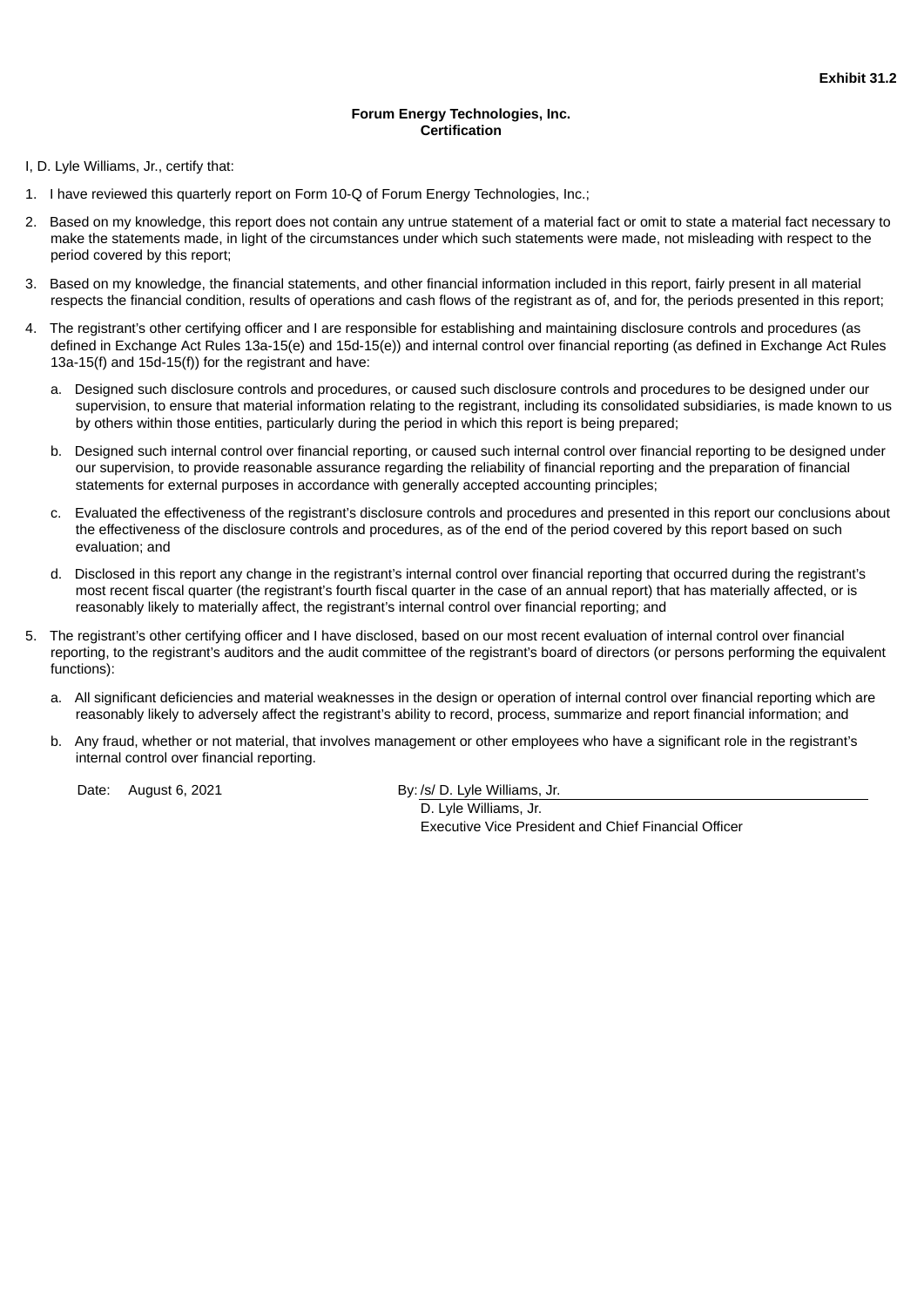## Certification Pursuant to 18 U.S.C. Section 1350 (Adopted Pursuant to Section 906 of the Sarbanes-Oxley Act of 2002)

<span id="page-34-0"></span>In connection with the Quarterly Report on Form 10-Q of Forum Energy Technologies, Inc. (the "Company") for the quarter ended June 30, 2021, as filed with the Securities and Exchange Commission on the date hereof (the "Report"), C. Christopher Gaut, as Chief Executive Officer of the Company, hereby certifies, pursuant to 18 U.S.C. § 1350, as adopted pursuant to § 906 of the Sarbanes-Oxley Act of 2002, that, to the best of his knowledge:

(1) The Report fully complies with the requirements of Section 13(a) or 15(d) of the Securities Exchange Act of 1934, as amended (the "Exchange Act"); and

(2) The information contained in the Report fairly presents, in all material respects, the financial condition and results of operations of the Company.

Date: August 6, 2021 **By: /s/ C. Christopher Gaut** C. Christopher Gaut

President, Chief Executive Officer and Chairman of the Board

A signed original of this written statement required by Section 906 has been provided to the Company and will be retained by the Company and furnished to the Securities and Exchange Commission or its staff upon request.

This certification shall not be deemed filed by the Company for purposes of § 18 of the Exchange Act.